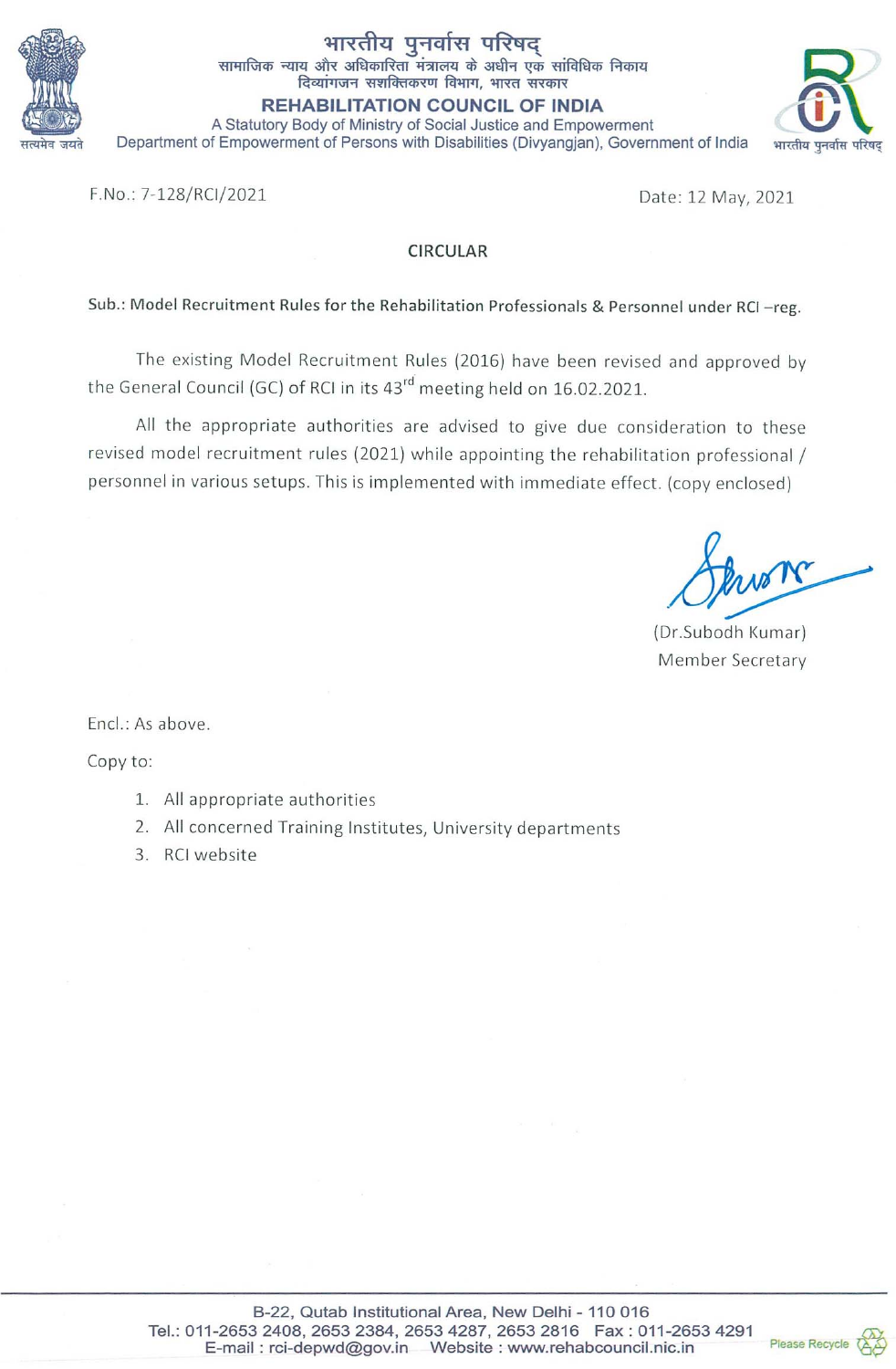### F.No.7-128/RCI/2021 Rehabilitation Council of India, New Delhi  **RECRUITMENT RULES FOR SPECIAL EDUCATION TEACHERS/ SPECIAL EDUCATORS**

| Name<br>of the<br>post                                             | of post                          | <b>Number Classifica</b><br>tion | Pay Band<br>and<br>grade pay<br>pay scale<br>(as per 7 <sup>th</sup><br>CPC) | Whether<br>selection<br>post or<br>non-<br>selection<br>post | Age<br>limit for<br>direct<br>recruits                               | <b>Educational</b><br>and other<br>qualification<br>required for<br>direct<br>recruits                                                                                                                                                                                                                                                                                               | Whether age<br>and educational<br>qualifications<br>prescribed for<br>direct recruits<br>will<br>apply in the case<br>of<br>promotes | Period of<br>probation<br>if any | <b>Method of</b><br>recruitment<br>whether by<br>direct<br>recruitment or<br>by<br>promotion or by grades from<br>deputation<br>absorption and<br>percentage<br>of the vacancies<br>to be filled<br>by various<br>methods | In case of<br>by<br>promotion/<br>deputation<br>which<br>promotion/<br>deputation<br>absorption<br>to be made | If a<br>recruitment departmenta<br>Promotion<br>Committee<br>absorption exists what is<br>its<br>composition | <b>Circumst</b><br>ances in<br>which<br>Union<br><b>Public</b><br><b>Service</b><br>Commissi<br>on<br>to be<br>consulte<br>d in<br>making<br>recruitm<br>ent |
|--------------------------------------------------------------------|----------------------------------|----------------------------------|------------------------------------------------------------------------------|--------------------------------------------------------------|----------------------------------------------------------------------|--------------------------------------------------------------------------------------------------------------------------------------------------------------------------------------------------------------------------------------------------------------------------------------------------------------------------------------------------------------------------------------|--------------------------------------------------------------------------------------------------------------------------------------|----------------------------------|---------------------------------------------------------------------------------------------------------------------------------------------------------------------------------------------------------------------------|---------------------------------------------------------------------------------------------------------------|--------------------------------------------------------------------------------------------------------------|--------------------------------------------------------------------------------------------------------------------------------------------------------------|
| Special<br>Education<br>Teachers-Post<br>Graduate<br>Teacher (PGT) | As per<br>the<br>need<br>(ratio) | Group-B                          | Level-8<br>Rs.47600-<br>151100                                               |                                                              | 35<br>yrs.(relax<br>ation as<br>per the<br>Governm<br>lent<br>norms) | Master's Degree<br>a)<br>from a recognized<br>University with at<br>least 50% marks in<br>aggregate in the<br>concerned<br>$subjects -$<br>PGT (English)<br>i)<br>ii)<br>PGT (Hindi)<br>iii) PGT (History)<br>iv) PGT (Pol. Sc.)<br>PGT )Sociology)<br>v)<br>vi) PGT (Music)<br>b) B.Ed. Sp. Ed. or its<br>equivalent from a<br>RCI recognized and<br>must be registered<br>with RCI | <b>NA</b>                                                                                                                            | 2 yrs.                           | Direct                                                                                                                                                                                                                    | evel-7<br>Rs.44900 -<br>142400                                                                                |                                                                                                              |                                                                                                                                                              |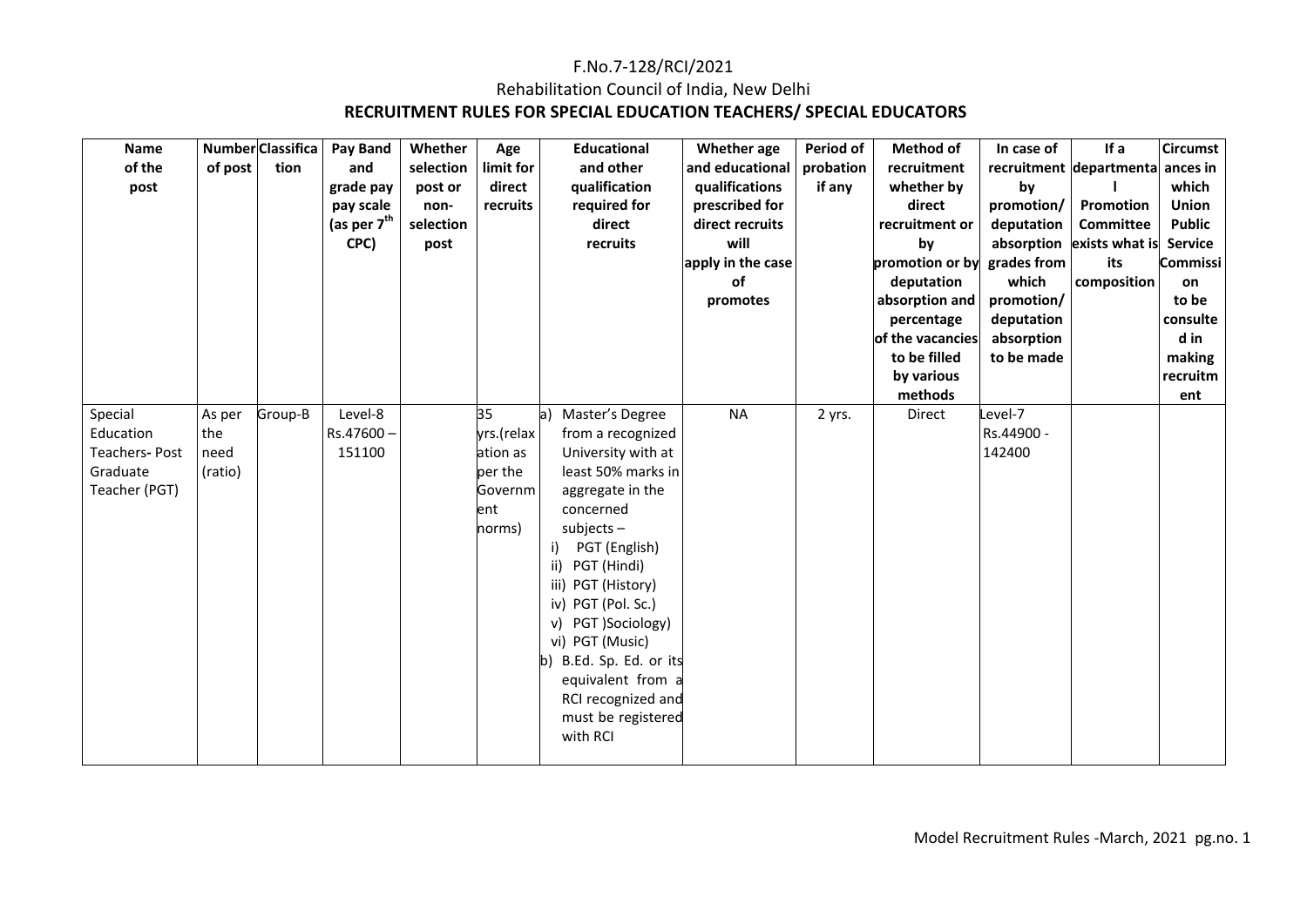| Rehabilitation Council of India, New Delhi |  |  |  |  |
|--------------------------------------------|--|--|--|--|
|--------------------------------------------|--|--|--|--|

| <b>Name</b><br>of the<br>post                                            | of post tion                     | Number Classifica Pay Band | and<br>grade pay<br>pay scale<br>(as per 7 <sup>th</sup><br>CPC) | Whether<br>selection<br>post or<br>non-<br>selection<br>post | Age<br>limit for<br>direct<br>recruits | Educational<br>and other<br>qualification<br>required for<br>direct<br>recruits                                    | <b>Whether</b> age<br>and educational<br>qualifications<br>prescribed for<br>direct recruits<br>will<br>apply in the case<br>of<br>promotes | <b>Period of</b><br>probation<br>if any | <b>Method of</b><br>recruitment<br>whether by<br>direct<br>recruitment or<br>by<br>promotion or by grades from its<br>deputation<br>absorption and<br>percentage<br>of the vacancies absorption<br>to be filled<br>by various<br>methods | In case of<br>by<br>promotion/<br>deputation<br>absorption<br>which<br>promotion/<br>deputation<br>to be made | If a<br>recruitment departmenta ances in<br>Promotion<br><b>Committee</b><br>exists what is Service<br>composition on | <b>Circumst</b><br>which<br><b>Union</b><br><b>Public</b><br>Commissi<br>to be<br>consulte<br>d in<br>making<br>recruitm<br>ent |
|--------------------------------------------------------------------------|----------------------------------|----------------------------|------------------------------------------------------------------|--------------------------------------------------------------|----------------------------------------|--------------------------------------------------------------------------------------------------------------------|---------------------------------------------------------------------------------------------------------------------------------------------|-----------------------------------------|------------------------------------------------------------------------------------------------------------------------------------------------------------------------------------------------------------------------------------------|---------------------------------------------------------------------------------------------------------------|-----------------------------------------------------------------------------------------------------------------------|---------------------------------------------------------------------------------------------------------------------------------|
| Special<br>Education<br>Teachers-<br>Trained<br>Graduate<br>Teacher(TGT) | As per<br>the<br>need<br>(ratio) | Group-B                    | Level-7<br>Rs.44900 -<br>142400                                  |                                                              |                                        | 35 yrs. B.Ed.Spl.Ed. or its<br>equivalent from a RCI<br>recognized and must<br>be registered with RCI              | <b>NA</b>                                                                                                                                   | 2 yrs.                                  | Direct                                                                                                                                                                                                                                   | Level-6<br>Rs.35400 -<br>112400                                                                               |                                                                                                                       |                                                                                                                                 |
| Special<br>Education<br>Teachers-<br>Primary Teacher   (ratio)<br>(PRT)  | As per<br>the<br>need            | Group-B                    | Level-6<br>$Rs.35400 -$<br>112400                                |                                                              |                                        | 30 yrs. D.Ed.Spl.Ed. or its<br>equivalent from a RCI<br>recognized Institute<br>and must be<br>registered with RCI | <b>NA</b>                                                                                                                                   | 2 yrs.                                  | <b>Direct</b>                                                                                                                                                                                                                            | <b>NA</b>                                                                                                     |                                                                                                                       |                                                                                                                                 |
| Special<br>Education<br>Teachers-Pre-<br>Primary Teacher (ratio)         | As per<br>the<br>need            | Group-B                    | Level-6<br>$Rs.35400 -$<br>112400                                |                                                              |                                        | 30 yrs. D.E.C.S.E. or its<br>equivalent from a RCI<br>recognized Institute<br>and must be<br>registered with RCI   | <b>NA</b>                                                                                                                                   | 2 yrs.                                  | Direct                                                                                                                                                                                                                                   | <b>NA</b>                                                                                                     |                                                                                                                       |                                                                                                                                 |

*Abbreviation D.E.C.S.E.- Diploma in Early Childhood Special Education, D.Ed.Spl.Ed.-Diploma in Education Special Education, B.Ed.Spl.Ed.-Bachelor in Education Special Education* 

*Justification: Salary of PRT, TGT and PGT has been proposed in line with salary being offered by Kendriya Vidyalaya.*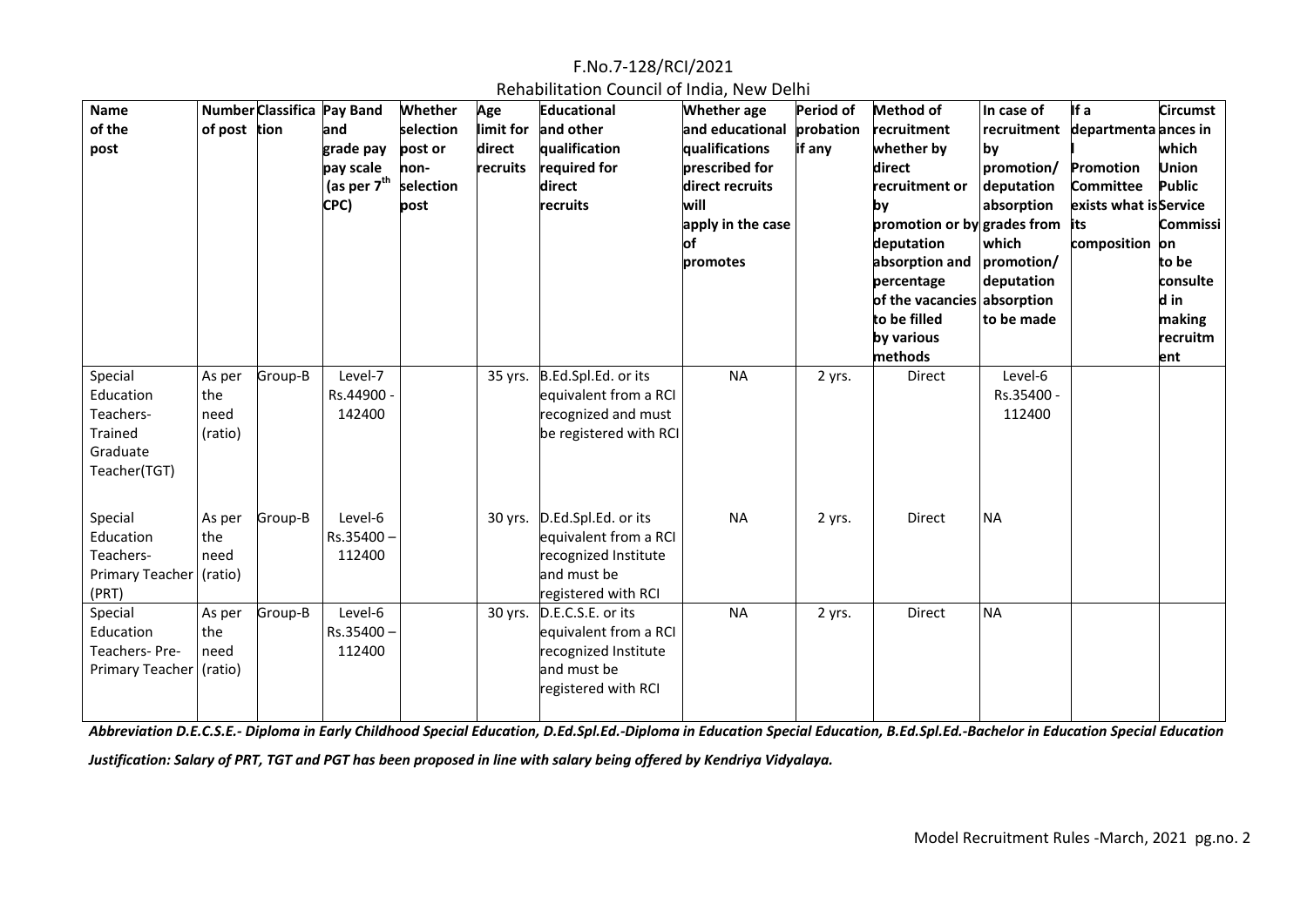### Rehabilitation Council of India, New Delhi

**RECRUITMENT RULES FOR TEACHING & NON-TEACHING POSITIONS IN CLINICAL PSYCHOLOGY AND REHABILITATION PSYCHOLOGY (Entry level)** 

| Name           |              |       | <b>Number Classific Pay Band</b> | Whether   | Age       | <b>Educational</b>                | <b>Whether</b> age        | Period of | <b>Method of</b>                        | In case of  | If a                     | <b>Circumsta</b> |
|----------------|--------------|-------|----------------------------------|-----------|-----------|-----------------------------------|---------------------------|-----------|-----------------------------------------|-------------|--------------------------|------------------|
| of the         | of post      | ation | and                              | selection | limit for | and other                         | and educational probation |           | recruitment                             |             | recruitment departmental | nces in          |
| post           |              |       | grade pay                        | post or   | direct    | qualification                     | qualifications            | if any    | whether by                              | by          | Promotion                | which            |
|                |              |       | pay scale                        | non-      | recruits  | required for                      | prescribed for            |           | direct                                  | promotion/  | <b>Committee</b>         | <b>Union</b>     |
|                |              |       | $ $ (as per $7th$                | selection |           | direct                            | direct recruits           |           | recruitment or                          | deputation  | exists what is           | <b>Public</b>    |
|                |              |       | CPC)                             | post      |           | recruits                          | will                      |           | by                                      | absorption  | its                      | <b>Service</b>   |
|                |              |       |                                  |           |           |                                   | apply in the case         |           | promotion or by grades from composition |             |                          | <b>Commissi</b>  |
|                |              |       |                                  |           |           |                                   | of                        |           | deputation                              | which       |                          | on               |
|                |              |       |                                  |           |           |                                   | promotes                  |           | absorption and                          | promotion/  |                          | to be            |
|                |              |       |                                  |           |           |                                   |                           |           | percentage                              | deputation  |                          | consulted        |
|                |              |       |                                  |           |           |                                   |                           |           | of the vacancies                        | absorption  |                          | in               |
|                |              |       |                                  |           |           |                                   |                           |           | to be filled                            | to be made  |                          | making           |
|                |              |       |                                  |           |           |                                   |                           |           | by various                              |             |                          | recruitme        |
|                |              |       |                                  |           |           |                                   |                           |           | methods                                 |             |                          | nt               |
| Assistant      | As per       | Grou  | Level-11                         | Selection | 35 yrs.   | M.Phil Clinical                   | Yes                       | 2 yr.     | Direct or by                            | Clinical    | Head of the              | <b>NA</b>        |
| Professor in   | <b>RCI</b>   | p-A   | Rs.67700 -                       |           |           | Psychology or                     |                           | from the  | Promotion                               | Psychologi  | Institute,               |                  |
| Clinical       | <b>Norms</b> |       | 208700                           |           |           | Rehabilitation                    |                           | date of   |                                         | st or       | Head of the              |                  |
| Psychology or  |              |       |                                  |           |           | Psychology from                   |                           | appoint   |                                         | Rehabilitat | Department               |                  |
| Rehabilitation |              |       |                                  |           |           | RCI recognized                    |                           | ment      |                                         | ion         | Clinical or              |                  |
| Psychology     |              |       |                                  |           |           | centre and Psy.D. in              |                           |           |                                         | Psychologi  | Rehabilitatio            |                  |
| (Teaching)     |              |       |                                  |           |           | <b>Clinical Psychology</b>        |                           |           |                                         | st Position | n                        |                  |
|                |              |       |                                  |           |           | or in Rehabilitation              |                           |           |                                         |             | Psychology,              |                  |
|                |              |       |                                  |           |           | Psychology, as case               |                           |           |                                         |             | as case may              |                  |
|                |              |       |                                  |           |           | may be, from RCI                  |                           |           |                                         |             | be and an                |                  |
|                |              |       |                                  |           |           | recognized Centre                 |                           |           |                                         |             | External                 |                  |
|                |              |       |                                  |           |           | or Ph.D. in subject               |                           |           |                                         |             | Subject                  |                  |
|                |              |       |                                  |           |           | related to Clinical               |                           |           |                                         |             | Expert in the            |                  |
|                |              |       |                                  |           |           | Psychology or<br>Rehabilitation   |                           |           |                                         |             | same area                |                  |
|                |              |       |                                  |           |           |                                   |                           |           |                                         |             |                          |                  |
|                |              |       |                                  |           |           | Psychology from<br>UGC recognized |                           |           |                                         |             |                          |                  |
|                |              |       |                                  |           |           | University or Post                |                           |           |                                         |             |                          |                  |
|                |              |       |                                  |           |           | M.Phil at least 1 yr.             |                           |           |                                         |             |                          |                  |
|                |              |       |                                  |           |           | of clinical or                    |                           |           |                                         |             |                          |                  |
|                |              |       |                                  |           |           | teaching                          |                           |           |                                         |             |                          |                  |
|                |              |       |                                  |           |           |                                   |                           |           |                                         |             |                          |                  |
|                |              |       |                                  |           |           | Experience as                     |                           |           |                                         |             |                          |                  |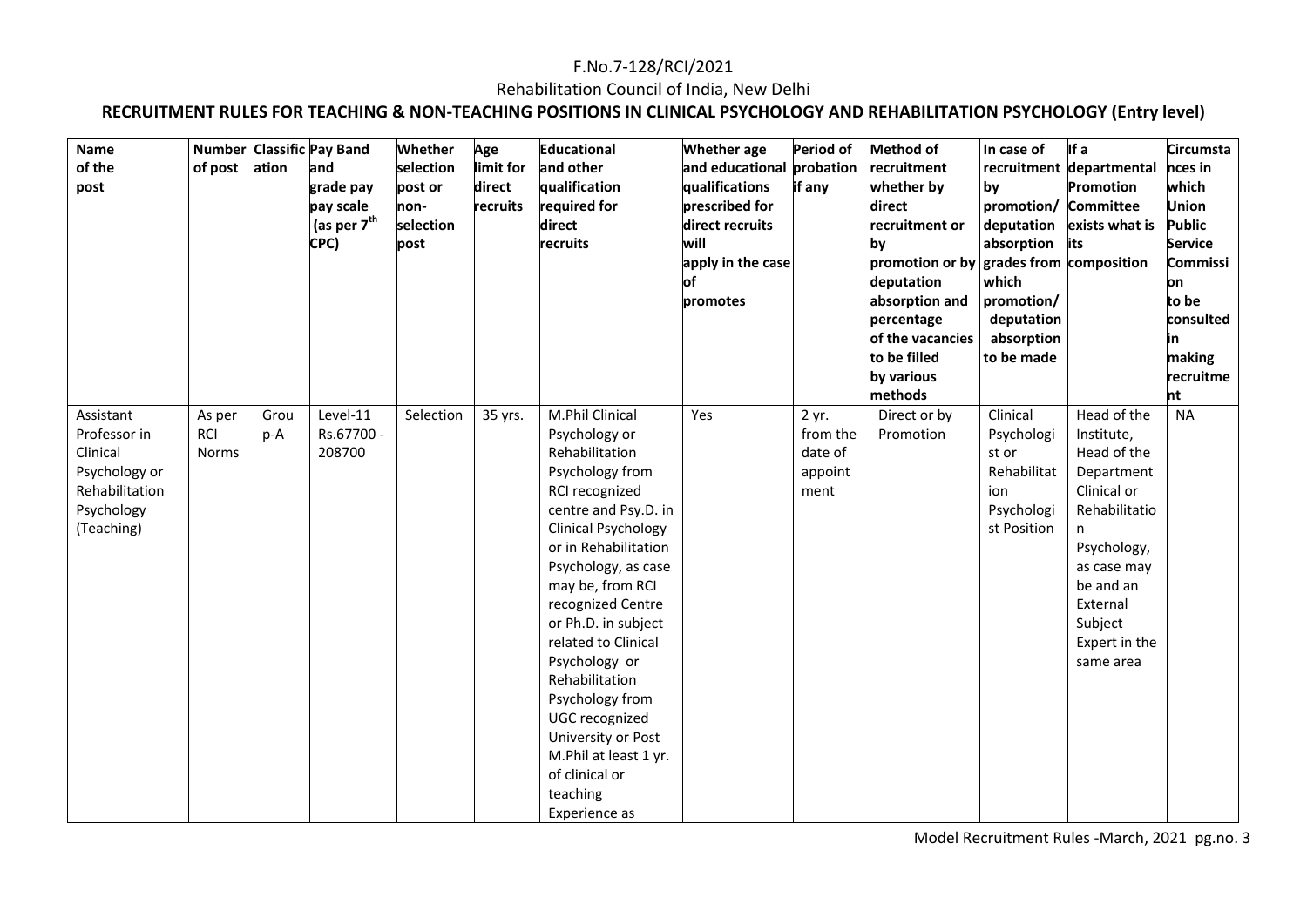| Clinical<br>Psychologist or<br>Rehabilitation<br>Psychologist<br>(Non-Teaching) | As per<br>local<br>need | Grou<br>p-A | Level-10<br>Rs.56100 -<br>177500 | Selection | 35 yrs. | Clinical<br>Psychologist/Rehab<br>ilitation<br>Psychologist in a<br>teaching Dept.<br>recognised by RCI,<br>or Dept. of<br>Psychiatry or<br>Paediatrics<br>Recognised by MCI<br>or independent<br>work experience as<br>a Specialist/<br>Consultant at<br>Multi-speciality<br>hospital with valid<br>CRR all through the<br>period of work<br>experience<br>M.Phil Clinical<br>Psychology or<br>M.Phil<br>Rehabilitation<br>Psychology from<br>RCI recognized<br>Centre with valid<br><b>CRR</b> | <b>NA</b> | 2 yr.<br>from the<br>date of<br>appoint<br>ment | Direct | <b>NA</b> | Head of the<br>Institute,<br>Head of the<br>Department<br>Clinical or<br>Rehabilitatio<br>n<br>Psychology,<br>as case may<br>be and an<br>External<br>Subject<br>Expert in the<br>same area | <b>NA</b> |
|---------------------------------------------------------------------------------|-------------------------|-------------|----------------------------------|-----------|---------|--------------------------------------------------------------------------------------------------------------------------------------------------------------------------------------------------------------------------------------------------------------------------------------------------------------------------------------------------------------------------------------------------------------------------------------------------------------------------------------------------|-----------|-------------------------------------------------|--------|-----------|---------------------------------------------------------------------------------------------------------------------------------------------------------------------------------------------|-----------|
| Associate<br>Clinical<br>Psychologist or<br>Associate<br>Rehabilitation         | As per<br>local<br>need | Grou<br>p-B | Level-8<br>Rs.47600-<br>151100   | Selection | 35 yrs. | Professional<br>Diploma in Clinical<br>Psychology or Post-<br>graduate Diploma<br>in Rehabilitation                                                                                                                                                                                                                                                                                                                                                                                              | <b>NA</b> | 2 yr.<br>from the<br>date of<br>appoint<br>ment | Direct | <b>NA</b> | Head of the<br>Institute,<br>Head of the<br>Department<br>Clinical or                                                                                                                       | <b>NA</b> |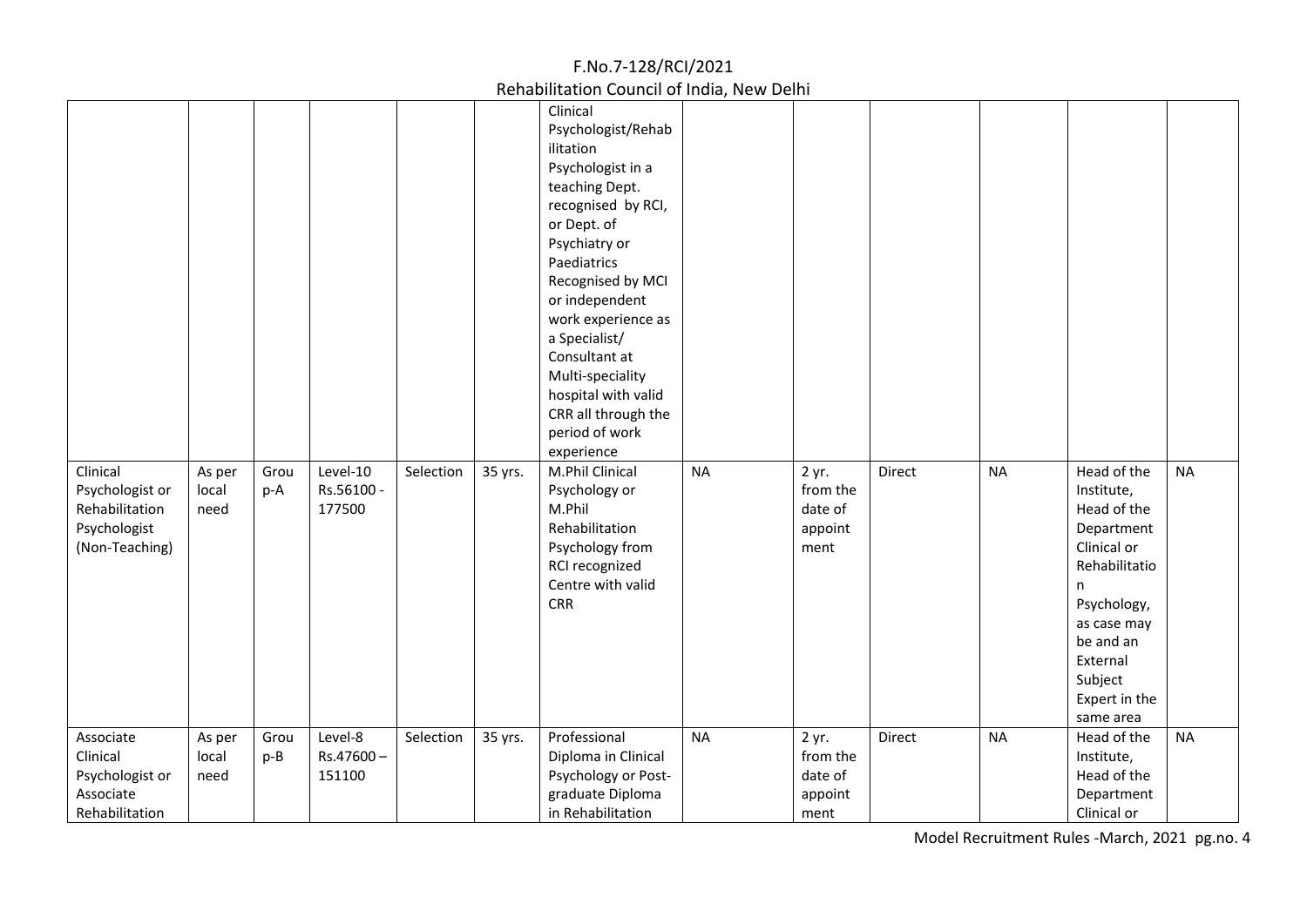| Psychologist   |  |  | Psychology from   |  |  | Rehabilitatio |  |
|----------------|--|--|-------------------|--|--|---------------|--|
| (Non-Teaching) |  |  | RCI recognized    |  |  |               |  |
|                |  |  | Centre with valid |  |  | Psychology,   |  |
|                |  |  | <b>CRR</b>        |  |  | as case may   |  |
|                |  |  |                   |  |  | be and an     |  |
|                |  |  |                   |  |  | External      |  |
|                |  |  |                   |  |  | Subject       |  |
|                |  |  |                   |  |  | Expert in the |  |
|                |  |  |                   |  |  | same area     |  |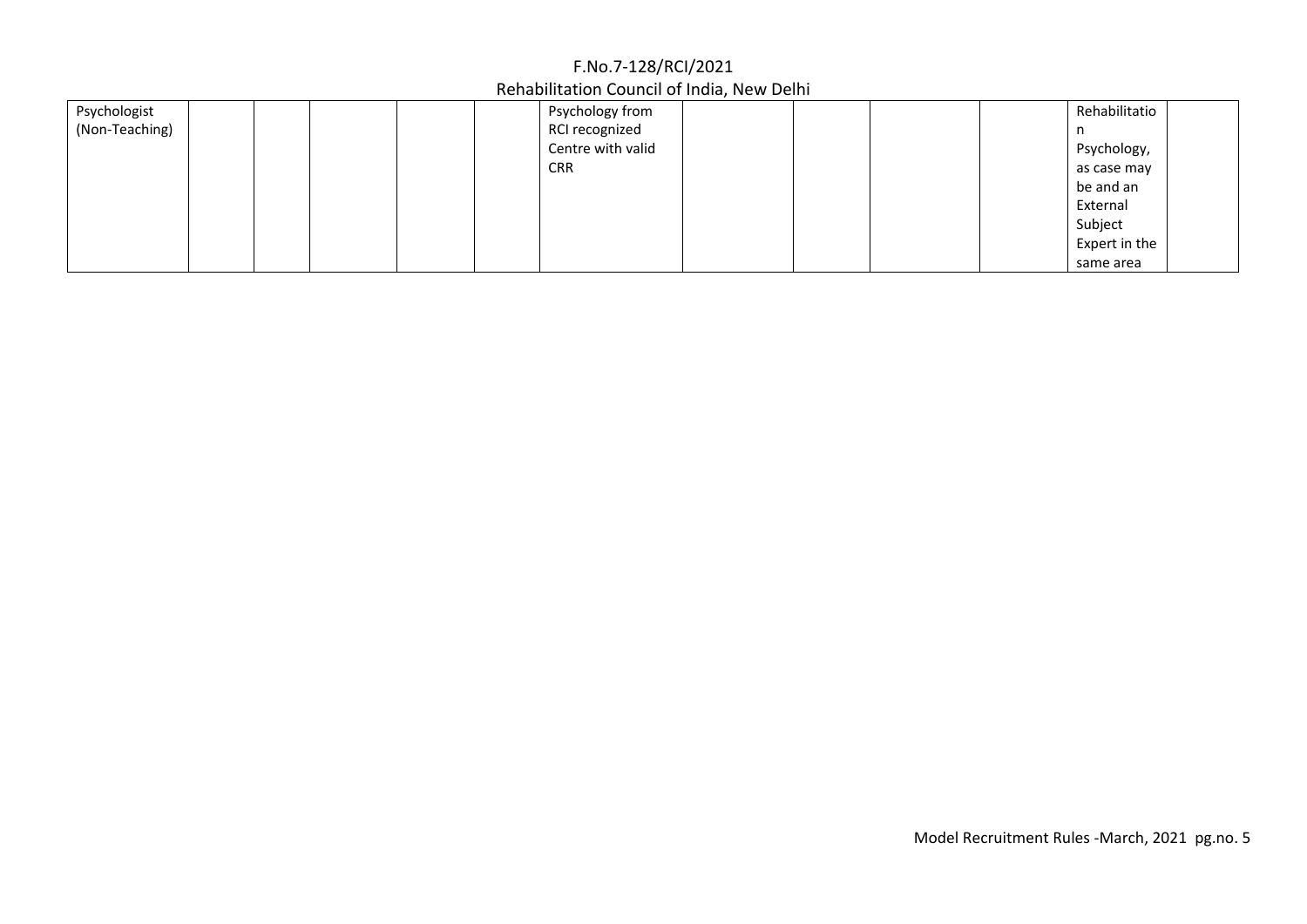### F.No.7-128/RCI/2021 Rehabilitation Council of India, New Delhi **RECRUITMENT RULES FOR POSTS IN THE FIELD OF PROSTHETICS & ORTHOTICS**

| Name of the<br>Post                                                                                           | <b>Numbe</b><br>r of<br><b>Posts</b> | Classi<br>ficati<br>on | Level (As<br>per 7 <sup>th</sup><br>CPC) | Whether<br><b>Selection</b><br>Post or<br>Non-<br><b>Selection</b><br>Post | Age<br>limit<br>for<br><b>Direct</b><br>recruits                            | <b>Educational and</b><br>Other<br>Qualification<br>required for direct<br>recruitment                                                                             | <b>Whether</b> age<br>and<br>educational<br>qualifications<br>prescribed for<br>direct recruits<br>will apply in<br>the case of<br>promotion | Period of<br>probatio<br>n if any | <b>Method of</b><br>recruitment<br>whether by<br>direct<br>recruitment<br>or by<br>promotion or<br>by deputation<br>absorption<br>and<br>percentage of<br>the vacancies<br>to be filled by<br>various<br>methods | In case of<br>recruitme<br>nt by<br>promotion<br>deputatio<br>n<br>absorption<br>grades<br>from<br>which<br>promotion<br>absorption<br>to be<br>made | If a<br>department<br>al<br>promotion<br><b>Committee</b><br>exists what<br>is it's<br>composition | <b>Circumst</b><br>ances in<br>which<br><b>Public</b><br><b>Service</b><br><b>Commiss</b><br>ion to be<br>consulte<br>d in<br>making<br>recruitm<br>ent |
|---------------------------------------------------------------------------------------------------------------|--------------------------------------|------------------------|------------------------------------------|----------------------------------------------------------------------------|-----------------------------------------------------------------------------|--------------------------------------------------------------------------------------------------------------------------------------------------------------------|----------------------------------------------------------------------------------------------------------------------------------------------|-----------------------------------|------------------------------------------------------------------------------------------------------------------------------------------------------------------------------------------------------------------|------------------------------------------------------------------------------------------------------------------------------------------------------|----------------------------------------------------------------------------------------------------|---------------------------------------------------------------------------------------------------------------------------------------------------------|
| $\mathbf{1}$                                                                                                  | $\overline{2}$                       | $\overline{3}$         | 4                                        | 5                                                                          | 6                                                                           | $\overline{7}$                                                                                                                                                     | 8                                                                                                                                            | 9                                 | 10                                                                                                                                                                                                               | 11                                                                                                                                                   | 12                                                                                                 | 13                                                                                                                                                      |
| Prosthetist &<br>Orthotist /<br>Junior<br>Prosthetist<br>/ Junior<br>Orthotist<br>/ Prosthetist/<br>Orthotist | As per<br>need                       | Grou<br>p B            | Level-7<br>Rs.44900<br>142400            | Not<br>Applicabl<br>e                                                      | 30 yrs.<br>or as<br>prescri<br>bed by<br>Appoin<br>ting<br>Authori<br>ty    | Bachelor in<br>Prosthetics &<br>Orthotics (B.P.O.)<br>degree from any<br>Institute recognised<br>by RCI                                                            | Not applicable                                                                                                                               | 2 years                           | Direct<br>Recruitment<br>(DR)                                                                                                                                                                                    | N.A                                                                                                                                                  | As per<br>Government<br>guidelines                                                                 | N.A                                                                                                                                                     |
| Senior<br>Prosthetist /<br>Senior<br>Orthotist/<br>Senior<br>Prosthetist &<br>Orthotist                       | As per<br>need                       | Grou<br>p A            | Level-10<br>Rs.56100<br>177500           | Non<br>Selection                                                           | 35<br>yearsor<br>as<br>prescri<br>bed by<br>Appoin<br>ting<br>Authori<br>ty | 1. BPO from any<br>Institute recognised<br>by RCIwith 5 years'<br>experience<br>or<br>2. MPO from any<br>Institute recognised<br>by RCIwith 2<br>years' experience | Age: No<br>Educational<br>Qualifications:<br>Yes                                                                                             | 2 Years                           | Promotion<br>failing which<br>by Direct<br>Recruitment                                                                                                                                                           | From the<br>posts of<br>Prosthetist<br>&<br>Orthotist /<br>Junior<br>Prosthetist<br>/ Junior<br>Orthotist                                            | As per<br>DOPT/Public<br>Service<br>Commission<br>guidelines                                       | Always                                                                                                                                                  |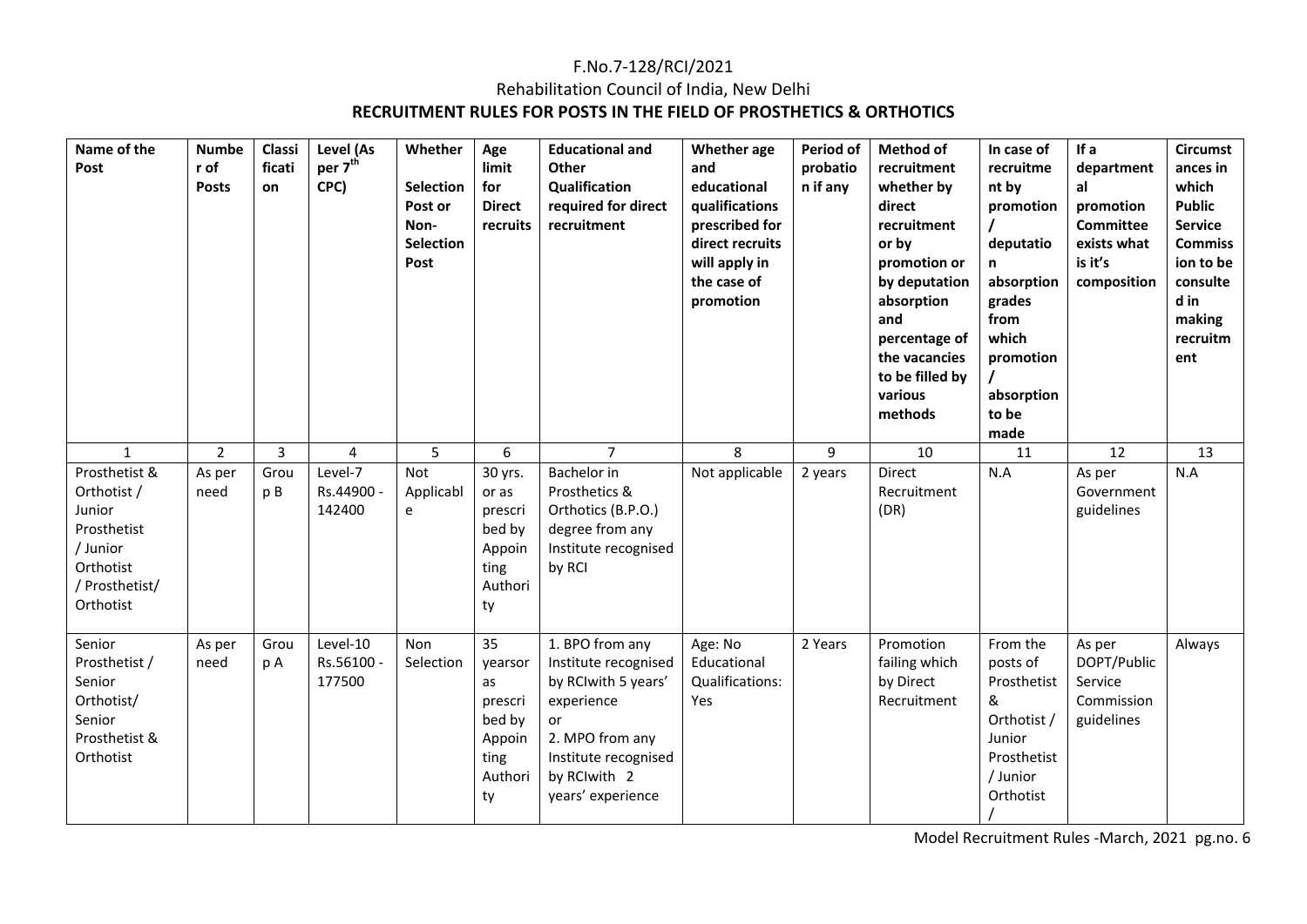|                                                                                                                                                                                                     |                |             |                                    |                  |        |                                                                                                                                                                    |                                                  |         |                                                        | Prosthetist<br>/ Orthotist                                                                                                                                                                    |                                                              |        |
|-----------------------------------------------------------------------------------------------------------------------------------------------------------------------------------------------------|----------------|-------------|------------------------------------|------------------|--------|--------------------------------------------------------------------------------------------------------------------------------------------------------------------|--------------------------------------------------|---------|--------------------------------------------------------|-----------------------------------------------------------------------------------------------------------------------------------------------------------------------------------------------|--------------------------------------------------------------|--------|
| Technical<br>Officer<br>(Prosthetics &<br>Orthotics)/<br>District<br>Differently<br><b>Abled Welfare</b><br>Officer/<br>Manager<br>Training/<br>Manager<br>Production/<br>Superintendent<br>(P & O) | As per<br>need | Grou<br>p A | Level-11<br>Rs.67700<br>208700     | Non<br>Selection | 40 yrs | 1.BPO from any<br>Institute recognised<br>by RCIwith 10<br>years' experience<br>or<br>2. MPO from any<br>Institute recognised<br>by RCIwith 7<br>years' experience | Age: No<br>Educational<br>Qualifications:<br>Yes | 2 Years | Promotion<br>failing which<br>by Direct<br>Recruitment | From the<br>posts of<br>Senior<br>Prosthetist<br>/ Senior<br>Orthotist/<br>Senior<br>Prosthetist<br>&<br>Orthotist                                                                            | As per<br>DOPT/Public<br>Service<br>Commission<br>guidelines | Always |
| Senior Technical<br>Officer (P &O) /<br>Chief<br>Prosthetist &<br>Orthotist/<br>Deputy Director<br>(P & O)                                                                                          | As per<br>need | Grou<br>p A | Level-12<br>Rs.78800<br>209200     | Non<br>Selection | 40 yrs | 1. MPO from any<br>Institute recognised<br>by RCIwith 10<br>years' experience                                                                                      | Age: No<br>Educational<br>Qualifications:<br>Yes | 2 Years | Promotion<br>failing which<br>by Direct<br>Recruitment | From the<br>posts of<br>Technical<br>Officer<br>(Prosthetic<br>s &<br>Orthotics)/<br>District<br>Differently<br>Abled<br>Welfare<br>Officer/<br>Manager<br>Training/<br>Manager<br>Production | As per<br>DOPT/Public<br>Service<br>Commission<br>guidelines | Always |
| Director (P & O)                                                                                                                                                                                    | As per<br>need | Grou<br>p A | Level-13<br>Rs.123100<br>$-215900$ | Non<br>Selection | 40 yrs | 1. MPO from any<br>Institute recognised<br>by RCIwith 10<br>years' experience,<br>Desirable Ph.D. in<br><b>P&amp;O</b>                                             | Age: No<br>Educational<br>Qualifications:<br>Yes | 2 yrs.  | Promotion<br>failing which<br>by Direct<br>Recruitment | From the<br>posts of<br>Senior<br>Technical<br>Officer (P<br>&O) / Chief                                                                                                                      | As per<br>DOPT/Public<br>Service<br>Commission<br>guidelines | Always |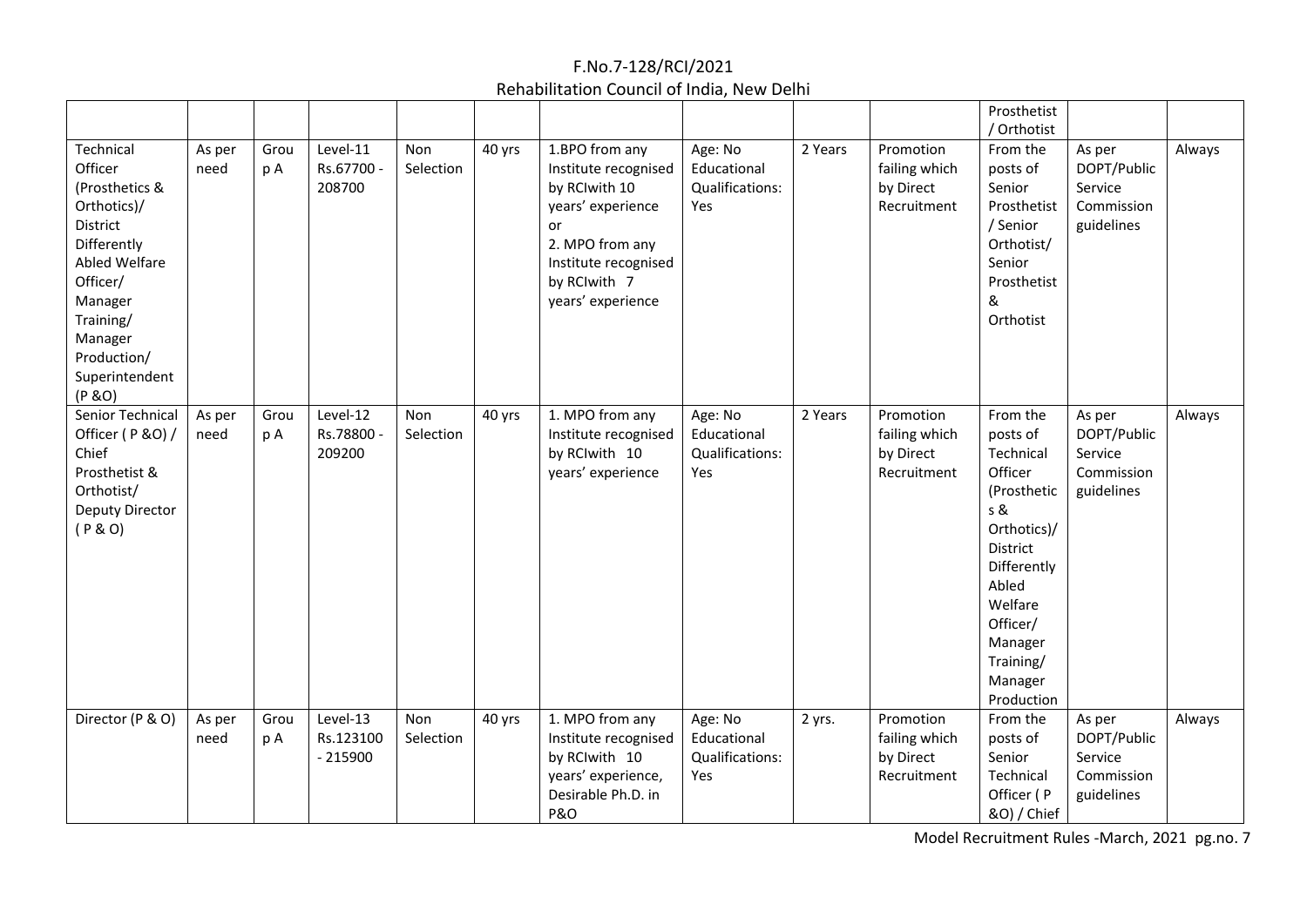|                                                                                                                                                                       |                |             |                                  |                               |                                                                              |                                                                                                                                         |                                                  |         |                                                        | Prosthetist<br>&<br>Orthotist/<br>Deputy<br>Director (<br>P & O)                                                                                                                                                      |                                                              |        |
|-----------------------------------------------------------------------------------------------------------------------------------------------------------------------|----------------|-------------|----------------------------------|-------------------------------|------------------------------------------------------------------------------|-----------------------------------------------------------------------------------------------------------------------------------------|--------------------------------------------------|---------|--------------------------------------------------------|-----------------------------------------------------------------------------------------------------------------------------------------------------------------------------------------------------------------------|--------------------------------------------------------------|--------|
| Prosthetist &<br>Orthotist /<br>Demonstrator<br>(Prosthetics &<br>Orthotics)/<br>Tutor<br>(Prosthetics /<br>Tutor<br>(Orthotics)/<br>Jr.Prosthetist/Jr.<br>Orthotist/ | As per<br>need | Grou<br>p B | Level-7<br>Rs.44900-<br>142400   | Not<br>Applicabl<br>${\bf e}$ | 30 yrs.<br>or as<br>prescri<br>bed by<br>Appoin<br>ting<br>Authori<br>ty     | 1.Bachelor in<br>Prosthetics &<br>Orthotics (B.P.O.)<br>degree from any<br>Institute recognised<br>by RCI                               | Not applicable                                   | 2 yrs.  | Direct<br>Recruitment                                  | N.A                                                                                                                                                                                                                   | As per<br>Government<br>guidelines                           | N.A    |
| Lecturer<br>(Prosthetics &<br>Orthotics)                                                                                                                              | As per<br>need | Grou<br>p A | Level-10<br>Rs.56100 -<br>177500 | Non<br>Selection              | 35<br>years<br>or as<br>prescri<br>bed by<br>Appoin<br>ting<br>Authori<br>ty | 1. BPO from any<br>Institute recognised<br>by RCIwith 5 years'<br>experience<br>or<br>2. MPO from any<br>Institute recognised<br>by RCI | Age: No<br>Educational<br>Qualifications:<br>Yes | 2 Years | Promotion<br>failing which<br>by Direct<br>Recruitment | From the<br>posts of<br>Prosthetist<br>&<br>Orthotist /<br>Junior<br>Prosthetist<br>/ Junior<br>Orthotist<br>Prosthetist<br>Orthotist/<br>Demonstra<br>tor (P<br>&O)/Tutor<br>(Prosthetic<br>s)/ Tutor<br>(Orthotics) | As per<br>DOPT/Public<br>Service<br>Commission<br>guidelines | Always |
| Assistant                                                                                                                                                             | As per         | Grou        | Level-11                         | Non                           | 40 yrs                                                                       | 1. MPO from any                                                                                                                         | Age: No                                          | 2 Years | Promotion                                              | From the                                                                                                                                                                                                              | As per                                                       | Always |
| Professor                                                                                                                                                             | need           | p A         | Rs. 67700 -                      | Selection                     |                                                                              | Institute recognised                                                                                                                    | Educational                                      |         | failing which                                          | posts of                                                                                                                                                                                                              | DOPT/Public                                                  |        |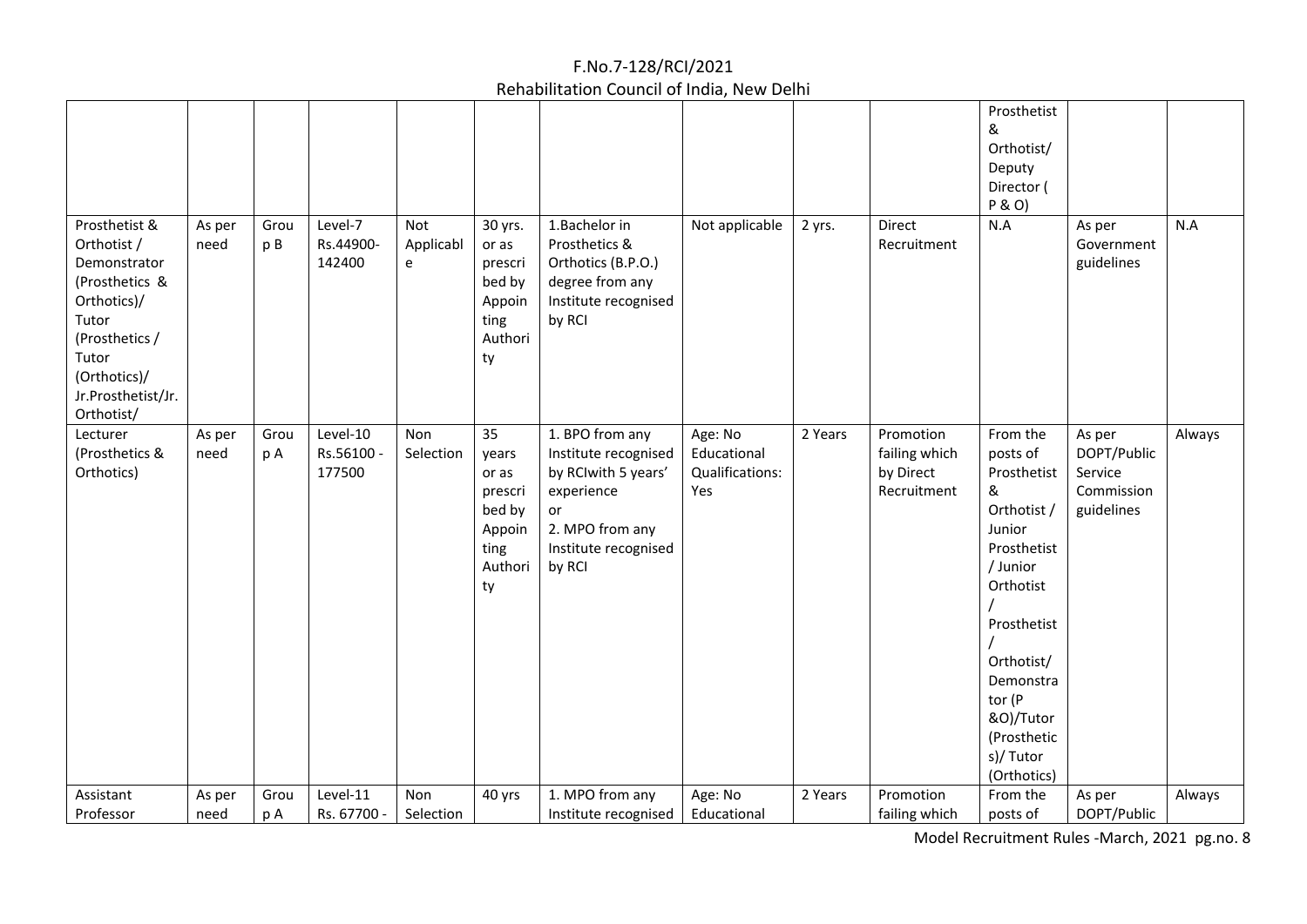| (Prosthetics &<br>Orthotics)                           |                |             | 208700                         |                       |                                                                              | by RCIwith 5<br>years' experience                                                                                                                                                                                                                        | Qualifications:<br>Yes                           |         | by Direct<br>Recruitment                               | Lecturer<br>(Prosthetic<br>s &<br>Orthotics)                                                                                                   | Service<br>Commission<br>guidelines                          |        |
|--------------------------------------------------------|----------------|-------------|--------------------------------|-----------------------|------------------------------------------------------------------------------|----------------------------------------------------------------------------------------------------------------------------------------------------------------------------------------------------------------------------------------------------------|--------------------------------------------------|---------|--------------------------------------------------------|------------------------------------------------------------------------------------------------------------------------------------------------|--------------------------------------------------------------|--------|
| Associate<br>Professor<br>(Prosthetics &<br>Orthotics) | As per<br>need | Grou<br>рA  | $L-12$<br>Rs.78800-<br>209200  | Non<br>Selection      | 40<br>years<br>or as<br>prescri<br>bed by<br>Appoin<br>ting<br>Authori<br>ty | Master in<br>Prosthetics &<br>Orthotics from any<br>Institute recognised<br>by RCI with a<br>minimum of 10<br>years of teaching<br>experience<br>Desirable: Ph. D. in<br>Prosthetics &<br>Orthotics                                                      | Age: No<br>Educational<br>Qualifications:<br>Yes | 2 Years | Promotion<br>failing which<br>by Direct<br>Recruitment | From the<br>posts of<br>Assistant<br>Professor<br>(Prosthetic<br>s<br>&Orthotics<br>with a<br>minimum<br>05 years of<br>teaching<br>experience | As per<br>DOPT/Public<br>Service<br>Commission<br>guidelines | Always |
| Professor<br>(Prosthetics &<br>Orthotics)              | As per<br>need | Grou<br>p A | $L-13$<br>Rs.123100-<br>215900 | Not<br>Applicabl<br>e | 40 yrs.<br>or as<br>prescri<br>bed by<br>Appoin<br>ting<br>Authori<br>ty     | 1. Master in<br>Prosthetics &<br>Orthotics from any<br>Institute recognised<br>by RCI, with a<br>minimum of 05<br>years of teaching<br>experience as<br>Associate Professor<br>(Prosthetics &<br>Orthotics)<br>2. Ph.D. in<br>Prosthetics &<br>Orthotics | Not applicable                                   | 2 years | Promotion<br>failing which<br>by Direct<br>recruitment | Promotion<br>from<br>Associate<br>Professor<br>or<br>Assistant<br>Professor<br>with 10<br>years of<br>teaching<br>experience                   | As per<br>Government<br>guidelines                           | N.A    |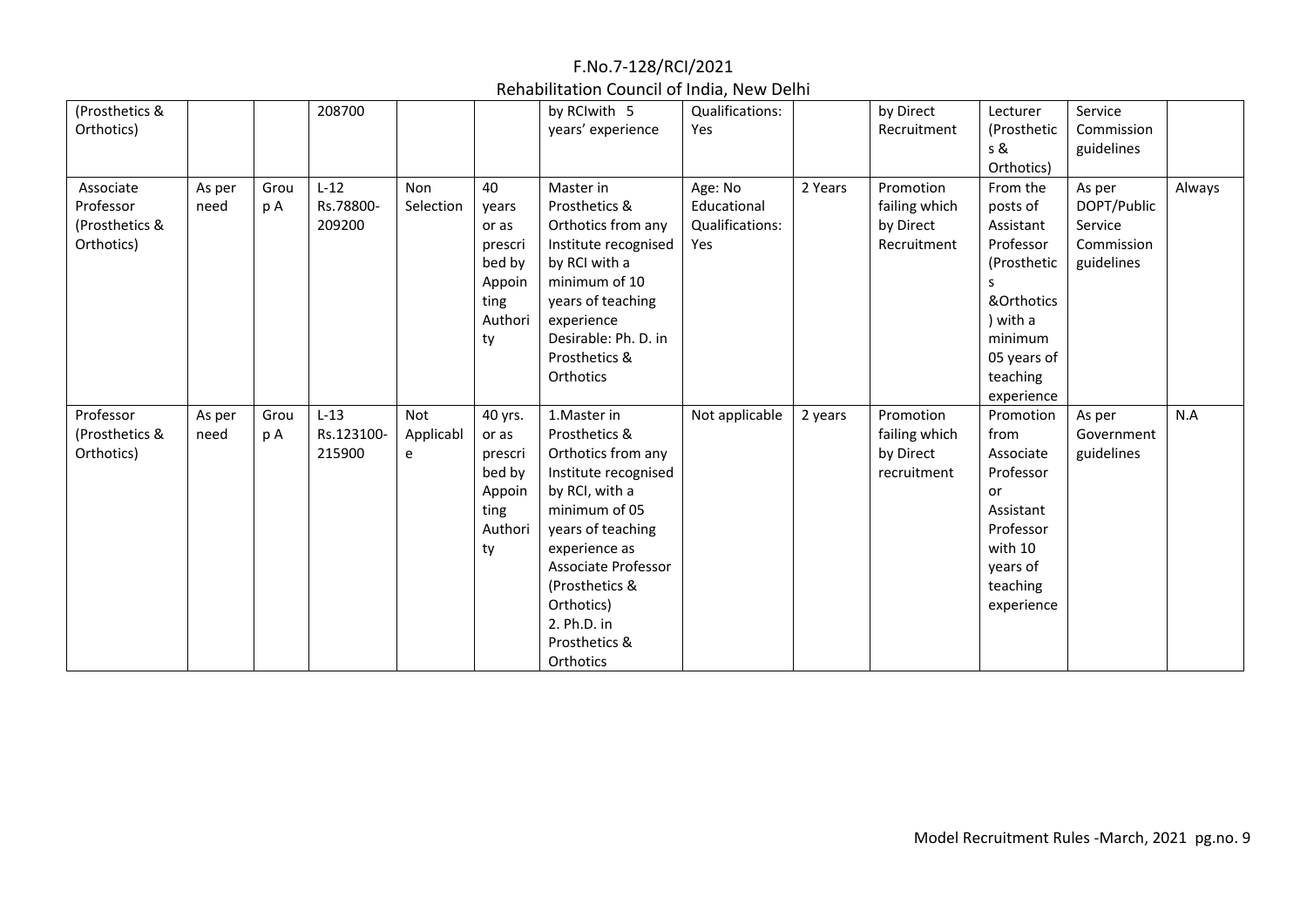### F.No.7-128/RCI/2021 Rehabilitation Council of India, New Delhi **RECRUITMENT RULES FOR THE FACULTY IN AUDIOLOGY SPEECH LANGUAGE PATHOLOGY**

| Name of the post Number Classific |                  |       | Pay Band                | Whether   | Age       | <b>Educational</b>        | <b>Whether</b> age | Period of | <b>Method of</b> | In case of           | If a                       | Circumstan     |
|-----------------------------------|------------------|-------|-------------------------|-----------|-----------|---------------------------|--------------------|-----------|------------------|----------------------|----------------------------|----------------|
|                                   | of post          | ation | and                     | selection | limit for | and other                 | and educational    | probation | recruitment      |                      | recruitment departmental   | ces in         |
|                                   |                  |       | grade pay               | post or   | direct    | qualification             | qualifications     | if any    | whether by       | by                   | Promotion                  | which          |
|                                   |                  |       | pay scale               | non-      | recruits  | required for              | prescribed for     |           | direct           | promotion/           | <b>Committee</b>           | <b>Union</b>   |
|                                   |                  |       | (as per $7^{\text{th}}$ | selection |           | direct                    | direct recruits    |           | recruitment or   | deputation           | exists what is             | <b>Public</b>  |
|                                   |                  |       | CPC)                    | post      |           | recruits                  | will               |           | by               | absorption           | its                        | <b>Service</b> |
|                                   |                  |       |                         |           |           |                           | apply in the case  |           | promotion or by  | grades from          | composition                | Commissio      |
|                                   |                  |       |                         |           |           |                           | of                 |           | deputation       | which                |                            | n              |
|                                   |                  |       |                         |           |           |                           | promotes           |           | absorption and   | promotion/           |                            | to be          |
|                                   |                  |       |                         |           |           |                           |                    |           | percentage       | deputation           |                            | consulted      |
|                                   |                  |       |                         |           |           |                           |                    |           | of the vacancies | absorption           |                            | in             |
|                                   |                  |       |                         |           |           |                           |                    |           | to be filled     | to be made           |                            | making         |
|                                   |                  |       |                         |           |           |                           |                    |           | by various       |                      |                            | recruitmen     |
|                                   |                  |       |                         |           |           |                           |                    |           | methods          |                      |                            | t              |
| Professor-                        | As per           | Group | Level-13                |           | 50 years  | <b>Essential</b>          | Not applicable     | Two years | Direct or        | 5 years as Group "A" |                            |                |
| Audiology                         | the              | "А"   | Rs.123100-              |           |           | M.Sc.(Sp<br>&<br>a)       |                    |           | promotion        | Associate            | Departmental               |                |
|                                   | requirem Gazette |       | 215900                  |           |           | Hg)/MASLP/M.Sc.           |                    |           |                  | Professor-           | Promotion                  |                |
|                                   | ent of           | Id    |                         |           |           | (Audiology)/              |                    |           |                  | Audiology            | Committee as               |                |
|                                   | the              |       |                         |           |           | equivalent<br>and         |                    |           |                  | with Ph.D. per the   |                            |                |
|                                   | program          |       |                         |           |           | Ph.D. (in<br>core         |                    |           |                  |                      | in Level 12 Byelaws of the |                |
|                                   | me               |       |                         |           |           | areas)                    |                    |           |                  | as                   | per organization           |                |
|                                   |                  |       |                         |           |           | b) 10 years               |                    |           |                  | Seventh              |                            |                |
|                                   |                  |       |                         |           |           | teaching                  |                    |           |                  | Pay                  |                            |                |
|                                   |                  |       |                         |           |           | experience at             |                    |           |                  | Commissio            |                            |                |
|                                   |                  |       |                         |           |           | PG/UG level; of           |                    |           |                  | n                    |                            |                |
|                                   |                  |       |                         |           |           | which 4 years             |                    |           |                  |                      |                            |                |
|                                   |                  |       |                         |           |           | shall be post PhD         |                    |           |                  |                      |                            |                |
|                                   |                  |       |                         |           |           | in the field              |                    |           |                  |                      |                            |                |
|                                   |                  |       |                         |           |           | c) A minimum of           |                    |           |                  |                      |                            |                |
|                                   |                  |       |                         |           |           | Publications<br>two       |                    |           |                  |                      |                            |                |
|                                   |                  |       |                         |           |           | with a cumulative         |                    |           |                  |                      |                            |                |
|                                   |                  |       |                         |           |           | impact factor of          |                    |           |                  |                      |                            |                |
|                                   |                  |       |                         |           |           | 10.                       |                    |           |                  |                      |                            |                |
|                                   |                  |       |                         |           |           | Valid<br><b>RCI</b><br>d) |                    |           |                  |                      |                            |                |
|                                   |                  |       |                         |           |           | registration              |                    |           |                  |                      |                            |                |
|                                   |                  |       |                         |           |           | Desirable:                |                    |           |                  |                      |                            |                |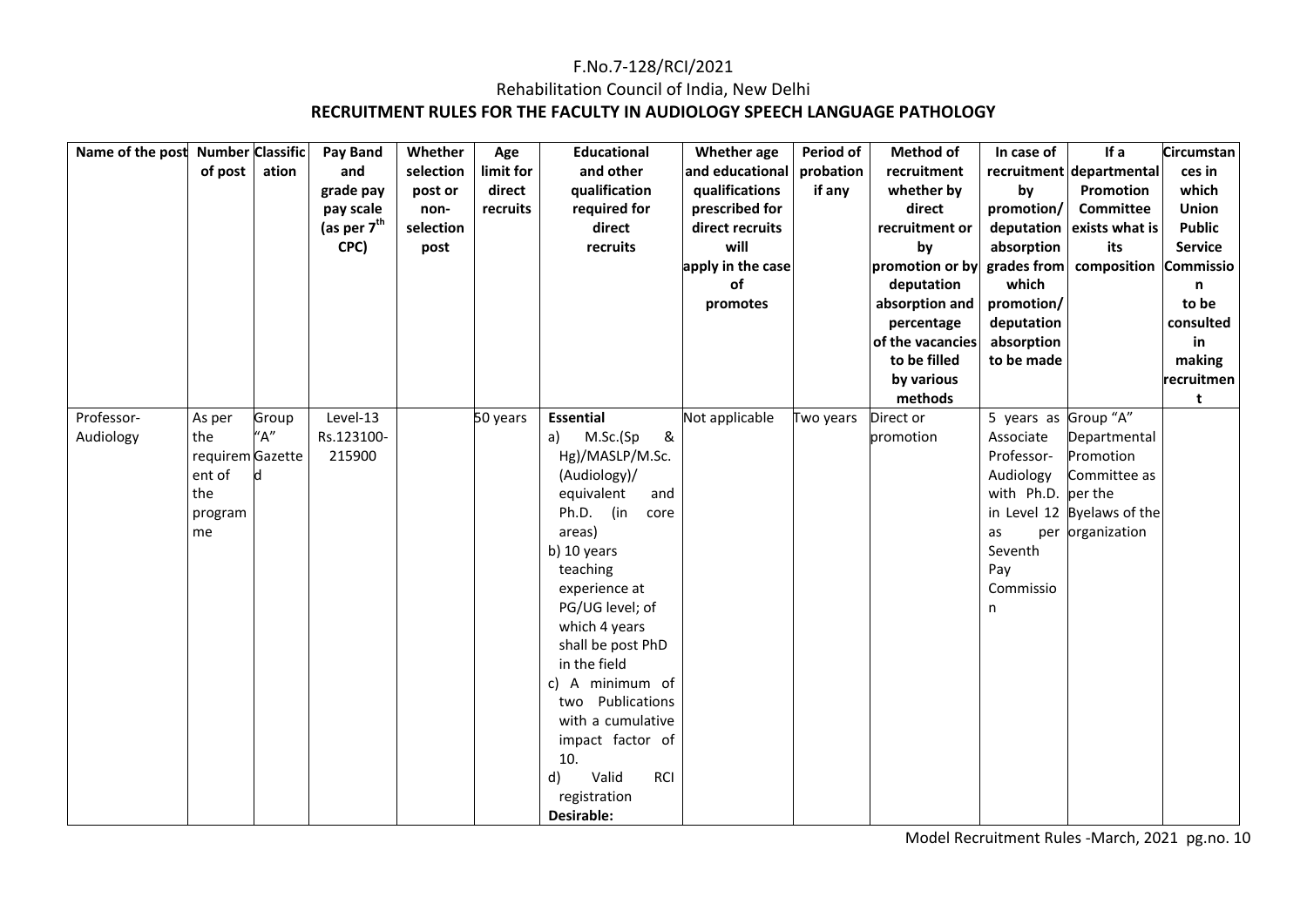| Experience of running                                                                                                                        |  |
|----------------------------------------------------------------------------------------------------------------------------------------------|--|
| under-graduate                                                                                                                               |  |
| training                                                                                                                                     |  |
| Programs                                                                                                                                     |  |
| Professor-<br>Level-13<br>5 years as Group "A"<br>Group<br>50 years<br><b>Essential</b><br>Not applicable<br>Two years Direct or<br>As per   |  |
| "A"<br>Speech Language the<br>Rs.123100-<br>&<br>Associate<br>M.Sc.(Sp<br>Departmental<br>promotion<br>a)                                    |  |
| Pathology<br>requirem Gazette 215900<br>Hg)/MASLP/M.Sc.<br>Professor-<br>Promotion                                                           |  |
| ent of<br>d<br>(SLP)/ equivalent<br>Committee as<br>Speech                                                                                   |  |
| the<br>and Ph.D. (in core<br>per the<br>Language                                                                                             |  |
| Byelaws of the<br>Pathology<br>areas)<br>program                                                                                             |  |
| b) 10 years<br>with Ph.D. organization<br>me                                                                                                 |  |
| in Level 12<br>teaching                                                                                                                      |  |
| experience at<br>as<br>per                                                                                                                   |  |
| Seventh<br>PG/UG level; of                                                                                                                   |  |
| which 4 years<br>Pay                                                                                                                         |  |
| shall be post PhD<br>Commissio                                                                                                               |  |
| in the field                                                                                                                                 |  |
| n                                                                                                                                            |  |
| A minimum of<br>C)                                                                                                                           |  |
| two Publications                                                                                                                             |  |
| with a cumulative                                                                                                                            |  |
| impact factor of                                                                                                                             |  |
| 10.                                                                                                                                          |  |
| Valid<br><b>RCI</b><br>d)                                                                                                                    |  |
| registration                                                                                                                                 |  |
| Desirable:                                                                                                                                   |  |
| Experience of running                                                                                                                        |  |
| under-graduate                                                                                                                               |  |
| training                                                                                                                                     |  |
| programs                                                                                                                                     |  |
| 5 years as Group "A"<br>Associate<br>Level-12<br><b>Essential</b><br>Direct or<br>40 years<br>Not applicable<br>Two years<br>As per<br>Group |  |
| $^{\prime\prime}$ A"<br>Rs. 78800-<br>Professor-<br>Assistant<br>Departmental<br>the<br>Promotion                                            |  |
| a) M.Sc. (Sp& Hg) /<br>Speech Language<br>requirem Gazette 209200<br>Professor-<br>Promotion                                                 |  |
| MASLP/<br>M.Sc.<br>Pathology<br>ent of<br>d<br>Speech<br>Committee as                                                                        |  |
| (Speech Language<br>the<br>per Byelaws of<br>Language                                                                                        |  |
| Pathology) or its<br>Pathology<br>respective<br>program                                                                                      |  |
| equivalent<br>in Level-11 organization<br>me                                                                                                 |  |
| b) 8 years teaching<br>Or                                                                                                                    |  |
|                                                                                                                                              |  |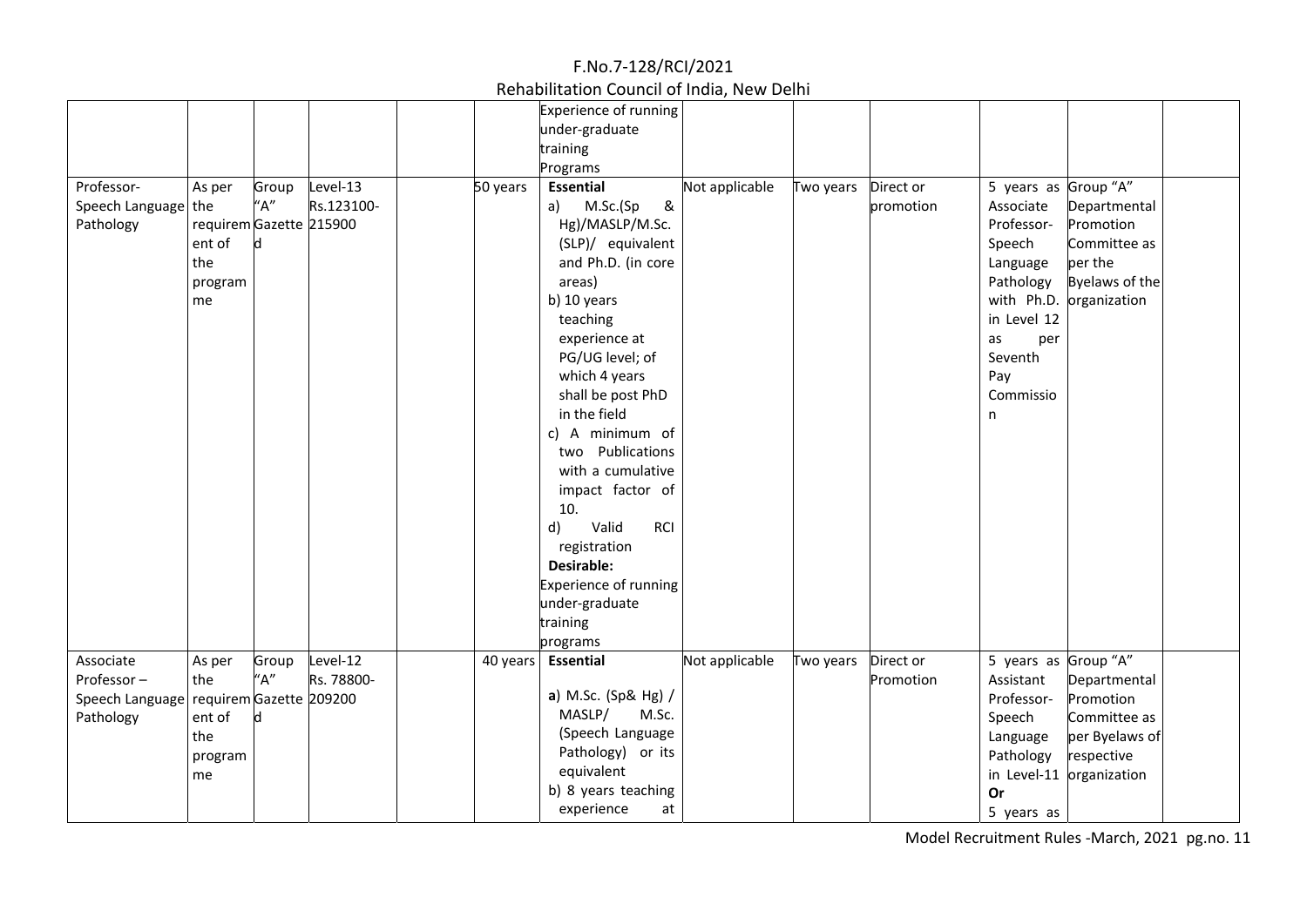|            |                         |       |            | F.No.7-128/RCI/2021                        |                |           |           |                      |                            |
|------------|-------------------------|-------|------------|--------------------------------------------|----------------|-----------|-----------|----------------------|----------------------------|
|            |                         |       |            | Rehabilitation Council of India, New Delhi |                |           |           |                      |                            |
|            |                         |       |            | PG/UG level                                |                |           |           | Lecturer             |                            |
|            |                         |       |            | 5<br>Minimum<br>c)                         |                |           |           | (Speech &            |                            |
|            |                         |       |            | publications with                          |                |           |           | Hearing/             |                            |
|            |                         |       |            | a cumulative                               |                |           |           | Speech               |                            |
|            |                         |       |            | impact factor of 5.                        |                |           |           | Pathology/           |                            |
|            |                         |       |            | Valid<br>d)<br><b>RCI</b>                  |                |           |           | Speech               |                            |
|            |                         |       |            | registration                               |                |           |           | Language             |                            |
|            |                         |       |            | <b>Desirable:</b>                          |                |           |           | Pathology/           |                            |
|            |                         |       |            | Ph.D. (in the core                         |                |           |           | Speech               |                            |
|            |                         |       |            | area*)                                     |                |           |           | Language             |                            |
|            |                         |       |            | Experience<br>of                           |                |           |           | Sciences/            |                            |
|            |                         |       |            | under-<br>running                          |                |           |           | Audiology            |                            |
|            |                         |       |            | graduate training                          |                |           |           | Speech               |                            |
|            |                         |       |            | Programs                                   |                |           |           | Language             |                            |
|            |                         |       |            |                                            |                |           |           | Pathology            |                            |
|            |                         |       |            |                                            |                |           |           | &                    |                            |
|            |                         |       |            |                                            |                |           |           | Audiology)           |                            |
|            |                         |       |            |                                            |                |           |           | in Level-10          |                            |
| Associate  | As per                  | Group | Level-12   | 40 years Essential                         | Not applicable | Two years | Direct or | 5 years as Group "A" |                            |
| Professor- | the                     | "A"   | Rs. 78800- |                                            |                |           | Promotion | Assistant            | Departmental               |
| Audiology  | requirem Gazette 209200 |       |            | a) M.Sc. (Sp& Hg) /                        |                |           |           | Professor-           | Promotion                  |
|            | ent of                  | d     |            | MASLP/<br>M.Sc.                            |                |           |           | Audiology            | Committee as               |
|            | the                     |       |            | (Audiology) or its                         |                |           |           |                      | in Level-11 per Byelaws of |
|            | program                 |       |            | equivalent                                 |                |           |           | <b>Or</b>            | respective                 |
|            | me                      |       |            | b) 8 years teaching                        |                |           |           |                      | 5 years as organization    |
|            |                         |       |            | experience<br>at                           |                |           |           | Lecturer             |                            |
|            |                         |       |            | PG/UG level                                |                |           |           | (Speech &            |                            |
|            |                         |       |            | 5<br>Minimum<br>c)                         |                |           |           | Hearing/             |                            |
|            |                         |       |            | publications with                          |                |           |           | Speech               |                            |
|            |                         |       |            | a cumulative                               |                |           |           | Pathology/           |                            |
|            |                         |       |            | impact factor of 5.                        |                |           |           | Speech               |                            |
|            |                         |       |            | Valid<br><b>RCI</b><br>d)                  |                |           |           | Language             |                            |
|            |                         |       |            | registration                               |                |           |           | Pathology/           |                            |
|            |                         |       |            | Desirable:                                 |                |           |           | Speech               |                            |
|            |                         |       |            | Ph.D. (in the core                         |                |           |           | Language             |                            |
|            |                         |       |            | area*)                                     |                |           |           | Sciences/            |                            |
|            |                         |       |            | of<br>Experience                           |                |           |           | Audiology            |                            |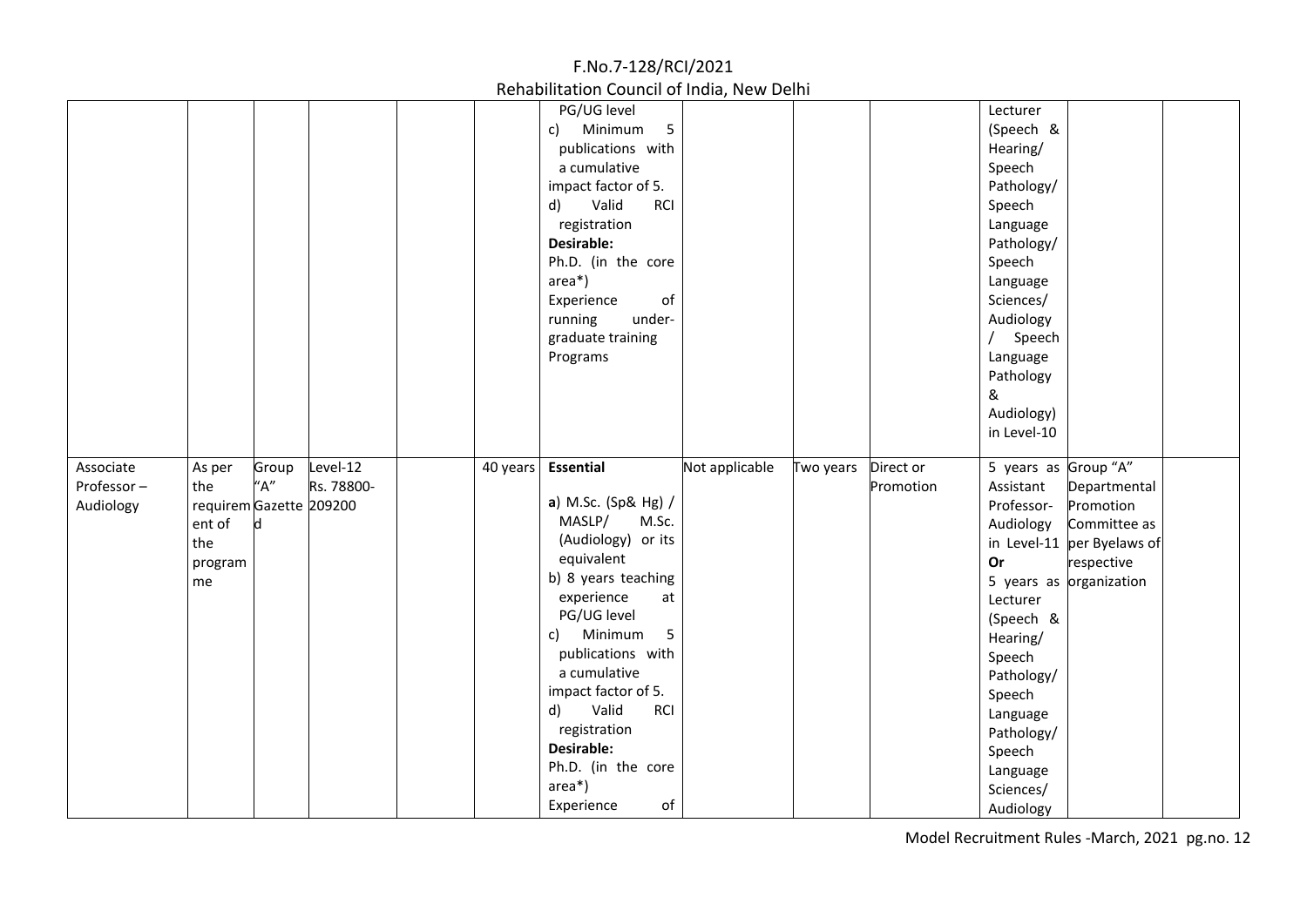|                                                                                 |                                                                      |                                    |                       |          | under-<br>running<br>graduate training<br>Programs                                                                                                                                                                                                                                                                                                  |                                |                |           |        | Speech<br>Language<br>Pathology<br>&<br>Audiology)<br>in Level-10 |                                                                      |                                                                                                                                                                                                                                                                                                       |
|---------------------------------------------------------------------------------|----------------------------------------------------------------------|------------------------------------|-----------------------|----------|-----------------------------------------------------------------------------------------------------------------------------------------------------------------------------------------------------------------------------------------------------------------------------------------------------------------------------------------------------|--------------------------------|----------------|-----------|--------|-------------------------------------------------------------------|----------------------------------------------------------------------|-------------------------------------------------------------------------------------------------------------------------------------------------------------------------------------------------------------------------------------------------------------------------------------------------------|
| Assistant<br>Professor-<br>Speech Language requirem Gazette 208700<br>Pathology | As per<br>the<br>ent of<br>the<br>program<br>me                      | Group<br>"A"<br>d                  | Level-11<br>Rs.67700- | 35 years | <b>Essential</b><br>a) M.Sc. (Sp& Hg) /<br>MASLP/<br>(Speech Language<br>Pathology) or its<br>equivalent<br>b) 2 years teaching<br>experience<br>PG/UG level<br>Minimum<br>C)<br>publications with<br>a cumulative<br>impact factor of 5.<br>Valid<br>d)<br>registration<br><b>Desirable:</b><br>a)Ph.D. (in the core<br>$area*)$<br>b)Publications | M.Sc.<br>at<br>5<br><b>RCI</b> | Not applicable | Two years | Direct | Not<br>applicable                                                 | As per the<br>Bye-laws of<br>the respective Hearing/<br>organization | Lecturer<br>(Speech &<br>Speech<br>Pathology/<br>Speech<br>Language<br>Pathology/<br>Speech<br>Language<br>Sciences/<br>Audiology /<br>Speech<br>Language<br>Pathology<br>&<br>Audiology)<br>working for<br>three year<br>in Level-10<br>should be<br>re-<br>designated<br>as Assistant<br>Professor. |
| Assistant<br>Professor-<br>Audiology                                            | As per<br>the<br>requirem Gazette 208700<br>ent of<br>the<br>program | Group<br>$^{\prime\prime}$ A"<br>d | Level-11<br>Rs.67700- | 35 years | Essential<br>a) M.Sc. (Sp& Hg) /<br>MASLP/<br>(Audiology)<br>equivalent                                                                                                                                                                                                                                                                             | M.Sc.<br>or its                | Not applicable | Two years | Direct | Not<br>applicable                                                 | As per the<br>Bye-laws of<br>the respective Lecturer<br>organization | Incumbent<br>working as<br>(Speech &<br>Hearing/<br>Speech                                                                                                                                                                                                                                            |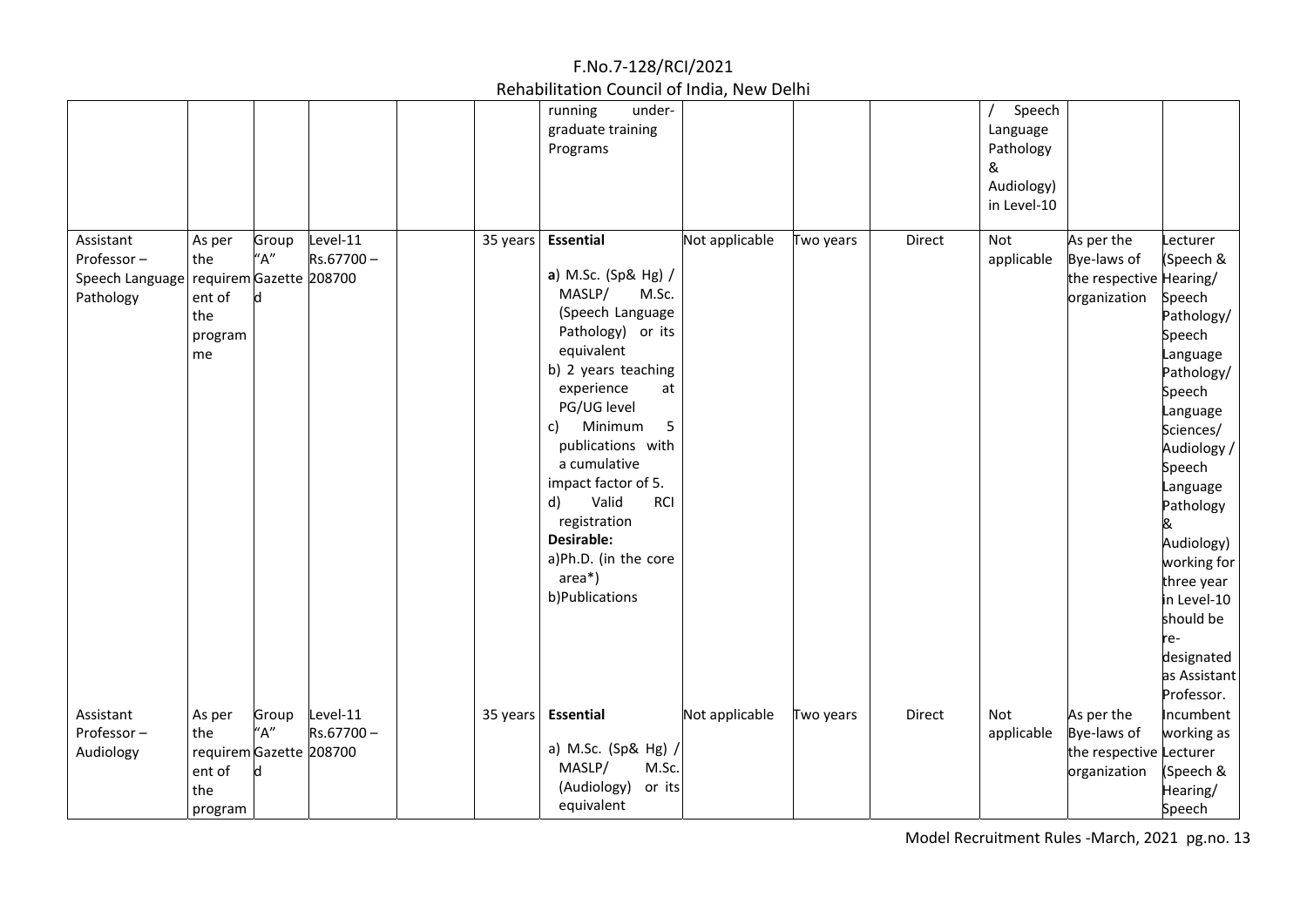|    | F.NO./-128/RCI/2021                                                                                                                                                                                                                                      |                                                                                                                                                                                                                                                                   |
|----|----------------------------------------------------------------------------------------------------------------------------------------------------------------------------------------------------------------------------------------------------------|-------------------------------------------------------------------------------------------------------------------------------------------------------------------------------------------------------------------------------------------------------------------|
|    | Rehabilitation Council of India, New Delhi                                                                                                                                                                                                               |                                                                                                                                                                                                                                                                   |
| me | b) 2 years teaching<br>experience<br>at<br>PG/UG level<br>Minimum<br>c)<br>-5<br>publications with a<br>cumulative<br>impact factor of 5.<br>Valid<br><b>RCI</b><br>d)<br>registration<br>Desirable:<br>a)Ph.D. (in the core<br>area*)<br>b)Publications | Pathology/<br>Speech<br>Language<br>Pathology/<br>Speech<br>Language<br>Sciences/<br>Audiology /<br>Speech<br>Language<br>Pathology<br>&<br>Audiology)<br>working for<br>three year<br>in Level-10<br>should be<br>re-<br>designated<br>as Assistant<br>Professor |

 $5.88/12.8/12.8$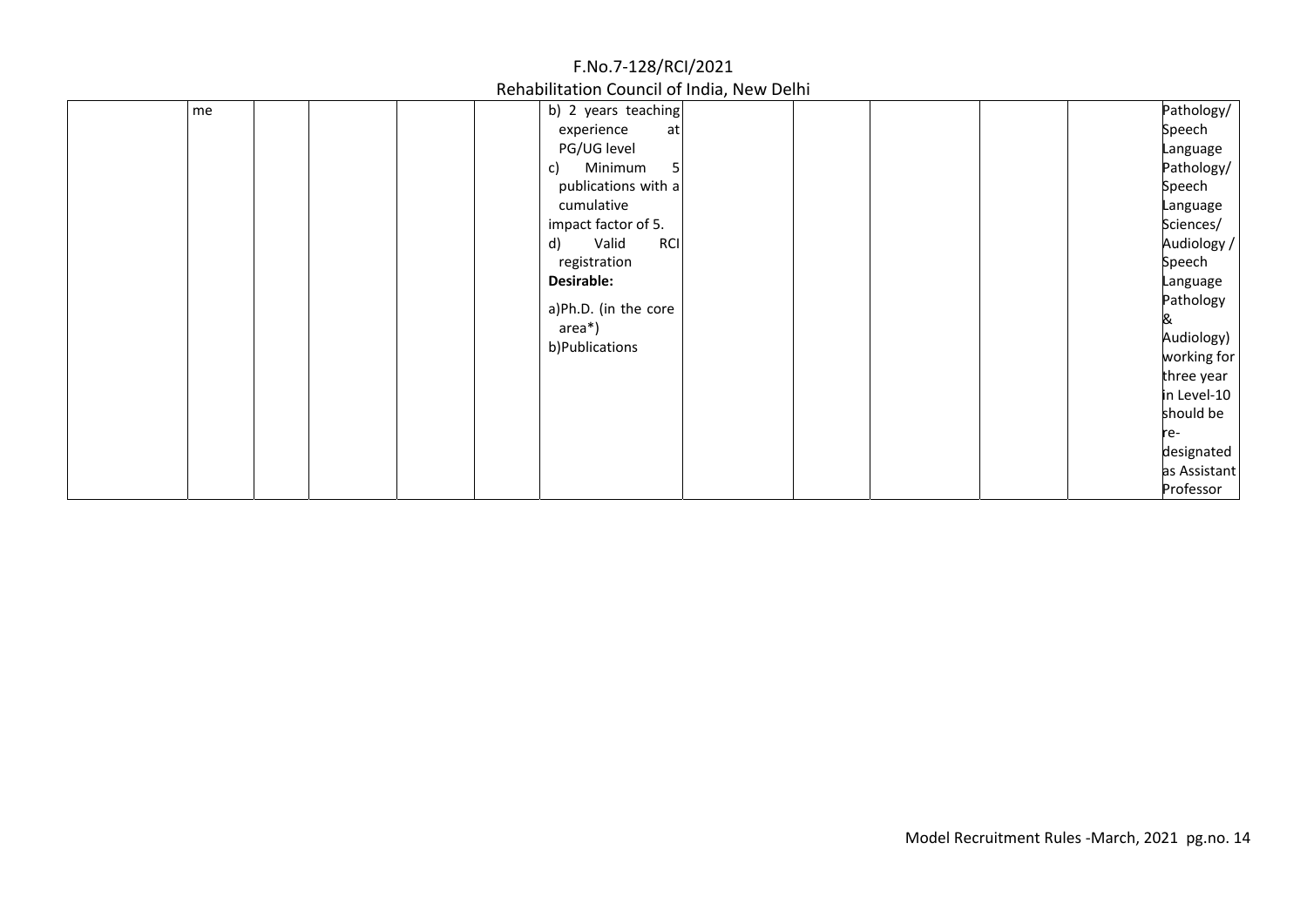### F.No.7-128/RCI/2021 Rehabilitation Council of India, New Delhi **RECRUITMENT RULES FOR CLINICAL POSTS IN AUDIOLOGIST & SPEECH LANGUAGE PATHOLOGIST**

| <b>Name</b><br>of the<br>post                                 | of post        | Number Classificati Pay Band<br>on | and<br>grade pay<br>pay scale<br>(as per $7^{\text{th}}$<br>CPC) | Whether<br>selection<br>post or<br>non-<br>selection<br>post | Age<br>limit for<br>direct<br>recruits | <b>Educational</b><br>and other<br>qualification<br>required for<br>direct<br>recruits                                                                                                                                            | Whether age<br>and educational<br>qualifications<br>prescribed for<br>direct recruits<br>will<br>apply in the case<br>of<br>promotes | Period of<br>probation<br>if any | <b>Method of</b><br>recruitment<br>whether by<br>direct<br>recruitment or<br>by<br>promotion or<br>by deputation<br>absorption<br>and<br>percentage<br>of the<br>vacancies to<br>be filled<br>by various<br>methods | In case of<br>recruitment<br>by<br>promotion/<br>deputation<br>absorption<br>grades from<br>which<br>promotion/<br>deputation<br>absorption<br>to be made | If a<br>department<br>al<br>Promotion<br><b>Committee</b><br>exists what<br>is its<br>composition | Circumsta<br>nces in<br>which<br><b>Union</b><br><b>Public</b><br><b>Service</b><br>Commissi<br>on<br>to be<br>consulted<br>in<br>making<br>recruitme<br>nt |
|---------------------------------------------------------------|----------------|------------------------------------|------------------------------------------------------------------|--------------------------------------------------------------|----------------------------------------|-----------------------------------------------------------------------------------------------------------------------------------------------------------------------------------------------------------------------------------|--------------------------------------------------------------------------------------------------------------------------------------|----------------------------------|---------------------------------------------------------------------------------------------------------------------------------------------------------------------------------------------------------------------|-----------------------------------------------------------------------------------------------------------------------------------------------------------|---------------------------------------------------------------------------------------------------|-------------------------------------------------------------------------------------------------------------------------------------------------------------|
| <b>Audiologist &amp;</b><br>Speech<br>Language<br>Pathologist | As per<br>need | Group-B                            | Level-7<br>Rs.449<br>$00 -$<br>142400                            |                                                              | 30<br>yrs.                             | B.Sc. Degree in<br>Speech and<br>Language Sciences<br>or Bachelor in<br>Audiology, speech<br>and Language<br>Pathology (BASLP)<br>from a recognized<br>University or its<br>equivalent and<br>must have valid<br>RCI registration | <b>NA</b>                                                                                                                            | 2 yrs.                           | Direct                                                                                                                                                                                                              |                                                                                                                                                           |                                                                                                   |                                                                                                                                                             |
| <b>Audiologist</b>                                            | As per<br>need | Group-B                            | Level-7<br>Rs.449<br>$00 -$<br>142400                            |                                                              | 30<br>yrs.                             | B.Sc. Degree in<br>Speech and<br>Language Sciences<br>or Bachelor in<br>Audiology, speech<br>and Language<br>Pathology (BASLP)<br>from a recognized                                                                               | <b>NA</b>                                                                                                                            | 2 yrs.                           | Direct                                                                                                                                                                                                              |                                                                                                                                                           |                                                                                                   |                                                                                                                                                             |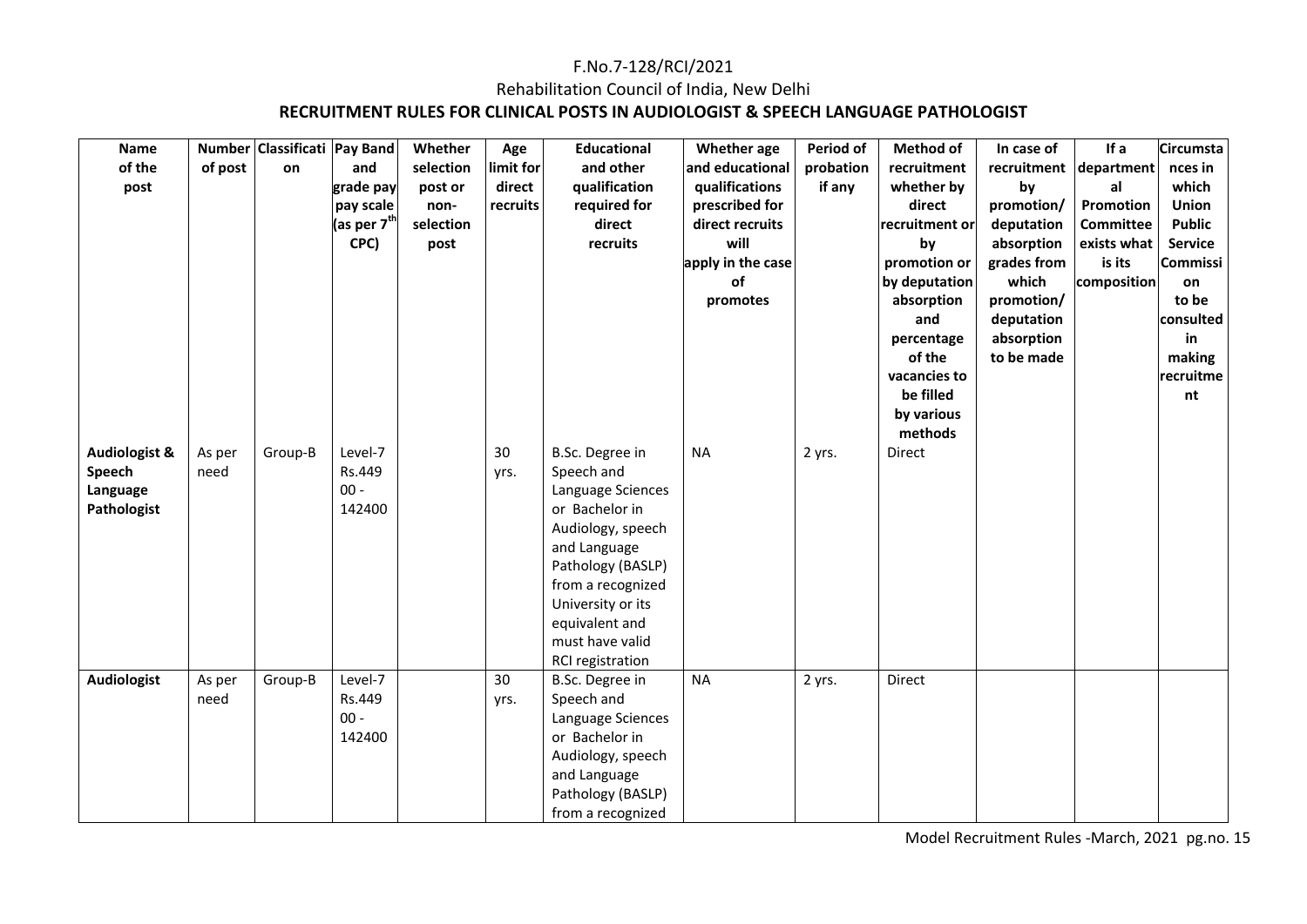Rehabilitation Council of India, New Delhi

| Speech<br>Language<br>Pathologist                                              | As per<br>need | Group-B | Level-7<br>Rs.449<br>$00 -$<br>142400 | 30<br>yrs. | University or its<br>equivalent and<br>must have valid<br>RCI registration<br>B.Sc. Degree in<br>Speech and<br>Language Sciences<br>or Bachelor in<br>Audiology, speech<br>and Language<br>Pathology (BASLP)<br>from a recognized<br>University or its<br>equivalent and<br>must have valid<br>RCI registration | <b>NA</b> | 2 yrs. | Direct                                                                             |  |  |
|--------------------------------------------------------------------------------|----------------|---------|---------------------------------------|------------|-----------------------------------------------------------------------------------------------------------------------------------------------------------------------------------------------------------------------------------------------------------------------------------------------------------------|-----------|--------|------------------------------------------------------------------------------------|--|--|
| <b>Senior</b><br><b>Audiologist &amp;</b><br>Speech<br>Language<br>Pathologist | As per<br>need | Group-A | Level-9<br>Rs.531<br>$00 -$<br>167800 | 35<br>yrs. | Master in<br>Audiology, Speech<br>and Language<br>Pathology (MASLP)<br>degree from a<br>recognized<br>University or its<br>equivalent and<br>must have valid<br>RCI registration                                                                                                                                |           | 2 yrs. | Direct or<br>promotion-<br>(PB-2, 9300-<br>$34800 + GP$<br>4800) for five<br>years |  |  |
| <b>Senior</b><br><b>Audiologist</b>                                            | As per<br>need | Group-A | Level-9<br>Rs.531<br>$00 -$<br>167800 | 35<br>yrs. | Master in<br>Audiology, speech<br>and Language<br>Pathology<br>(MASLP)/ M.Sc.<br>(Audiology)<br>degree from a<br>recognized<br>University or its<br>equivalent and<br>must have valid<br><b>RCI registration</b>                                                                                                |           | 2 yrs. | Direct or<br>promotion<br>(PB-2, 9300-<br>$34800 + GP$<br>4800) for five<br>years  |  |  |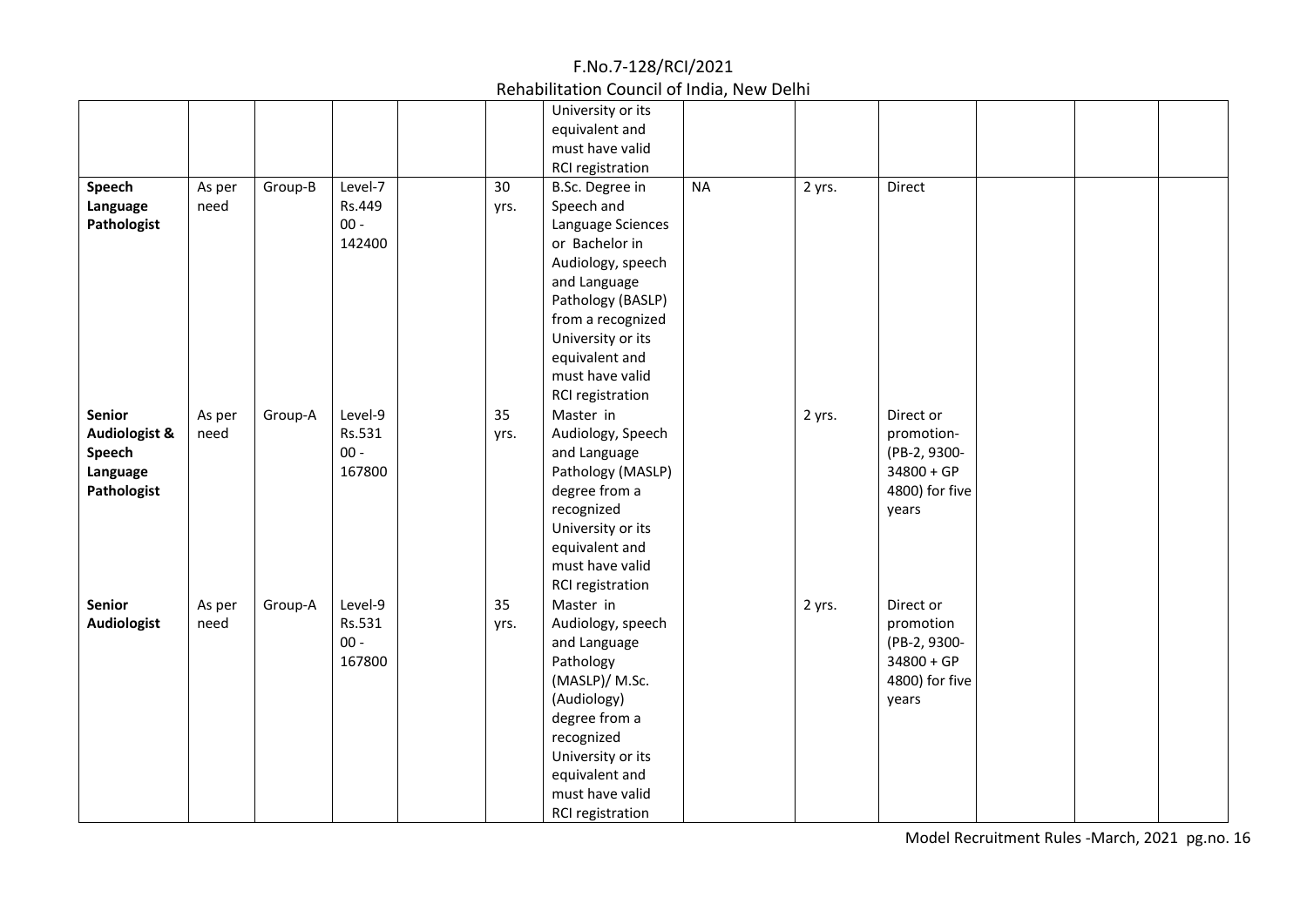| Senior      | As per | Group-A | Level-9 | 35   | Master in         | 2 yrs. | Direct or      |  |
|-------------|--------|---------|---------|------|-------------------|--------|----------------|--|
| Speech      | need   |         | Rs.531  | yrs. | Audiology, speech |        | promotion      |  |
| Language    |        |         | $00 -$  |      | and Language      |        | (PB-2, 9300-   |  |
| Pathologist |        |         | 167800  |      | Pathology         |        | $34800 + GP$   |  |
|             |        |         |         |      | (MASLP)/ M.Sc.    |        | 4800) for five |  |
|             |        |         |         |      | (Speech Language  |        | years          |  |
|             |        |         |         |      | Pathology) degree |        |                |  |
|             |        |         |         |      | from a recognized |        |                |  |
|             |        |         |         |      | University or its |        |                |  |
|             |        |         |         |      | equivalent and    |        |                |  |
|             |        |         |         |      | must have valid   |        |                |  |
|             |        |         |         |      | RCI registration  |        |                |  |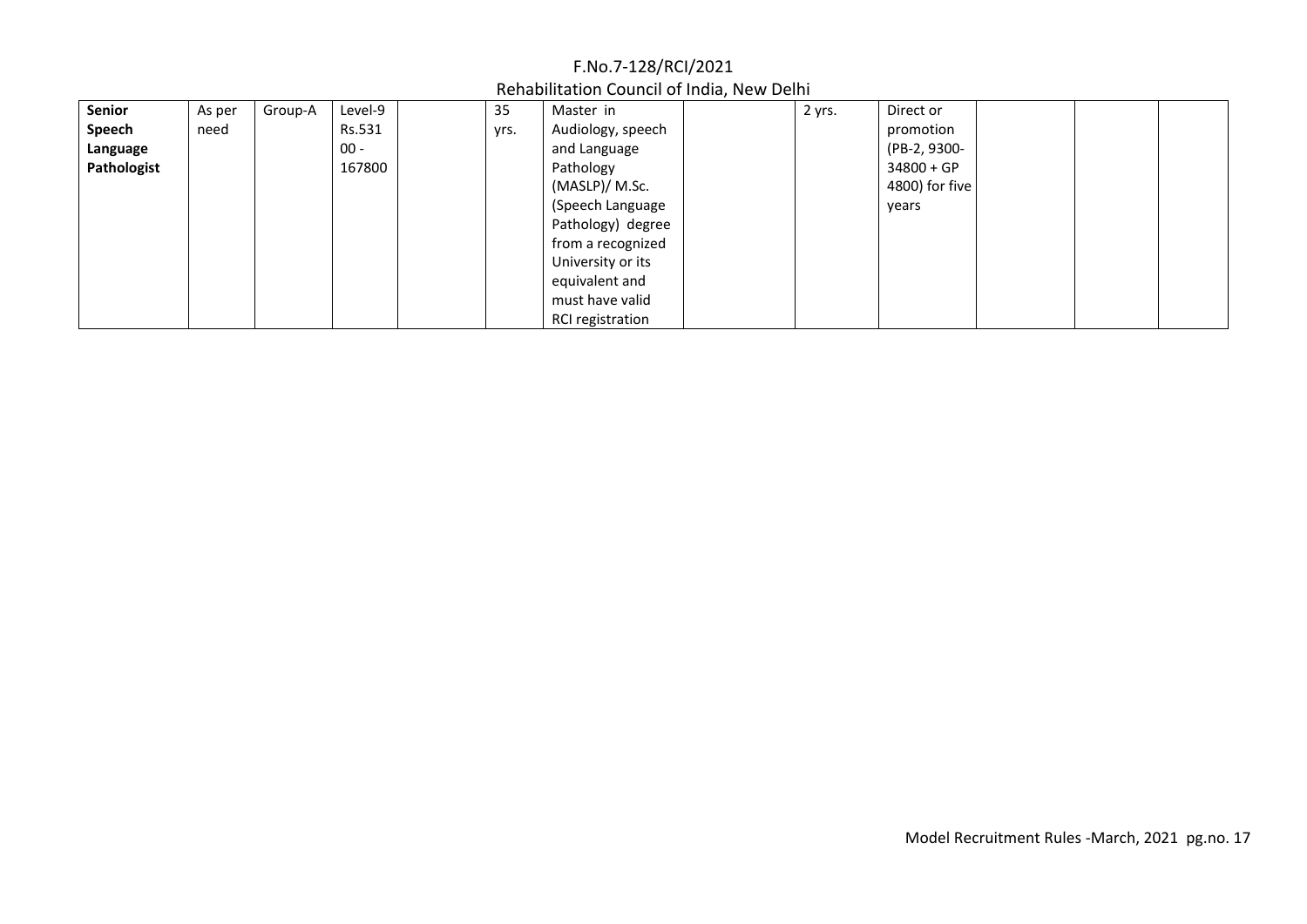### Rehabilitation Council of India, New Delhi

### **RECRUITMENT RULES FOR SPEECH & HEARING TECHNICIANS / HEARING AID AND EAR MOULD TECHNICIAN**

| Name of the<br>post                                      | of post        | Number Classifica<br>tion | Pay Band<br>and<br>grade pay<br>pay scale<br>(as per $7^{\text{th}}$<br>CPC) | Whether<br>selection<br>post or<br>non-<br>selection<br>post | Age<br>limit for<br>direct<br>recruits | <b>Educational</b><br>and other<br>qualification<br>required for<br>direct<br>recruits                                                                                                                                        | Whether age<br>and educational<br>qualifications<br>prescribed for<br>direct recruits will<br>apply in the case<br>of<br>promotes | Period of<br>probation<br>if any | <b>Method of</b><br>recruitment<br>whether by<br>direct<br>recruitment or<br>by<br>promotion or by<br>deputation<br>absorption and<br>percentage<br>of the vacancies<br>to be filled<br>by various<br>methods | In case of<br>by<br>promotion/<br>deputation<br>grades from<br>which<br>promotion/<br>deputation<br>absorption<br>to be made | If a<br>recruitment departmenta ances in<br>Promotion<br><b>Committee</b><br>absorption exists what is<br>its<br>composition | <b>Circumst</b><br>which<br>Union<br><b>Public</b><br><b>Service</b><br>Commissi<br>on<br>to be<br>consulte<br>d in<br>making<br>recruitm<br>ent |
|----------------------------------------------------------|----------------|---------------------------|------------------------------------------------------------------------------|--------------------------------------------------------------|----------------------------------------|-------------------------------------------------------------------------------------------------------------------------------------------------------------------------------------------------------------------------------|-----------------------------------------------------------------------------------------------------------------------------------|----------------------------------|---------------------------------------------------------------------------------------------------------------------------------------------------------------------------------------------------------------|------------------------------------------------------------------------------------------------------------------------------|------------------------------------------------------------------------------------------------------------------------------|--------------------------------------------------------------------------------------------------------------------------------------------------|
| Speech &<br><b>Hearing</b><br><b>Technician</b>          | As per<br>need | Group<br>"C"              | Level-4<br>Rs.25500-<br>81100                                                |                                                              | 30 years                               | a)<br>Diploma<br>in Hearing<br>Language and<br>Speech (DHLS)<br>from a recognised<br>institution<br>Valid RCI<br>b)<br>registration                                                                                           |                                                                                                                                   | 2 years                          | <b>Direct</b>                                                                                                                                                                                                 |                                                                                                                              |                                                                                                                              |                                                                                                                                                  |
| Hearing Aid and As per<br>Ear mould<br><b>Technician</b> | need           | Group<br>"C"              | Level-4<br>Rs.25500-<br>81100                                                |                                                              | 30 years                               | a)<br>Diploma<br>in Hearing<br>Language and<br>Speech (DHLS) or<br>Diploma in Hearing<br>Aid & Earmould<br>Technology<br>(DHA&ET) or its<br>equivalent from a<br>recognised<br>institution<br>Valid RCI<br>b)<br>registration |                                                                                                                                   | 2 years                          | <b>Direct</b>                                                                                                                                                                                                 |                                                                                                                              |                                                                                                                              |                                                                                                                                                  |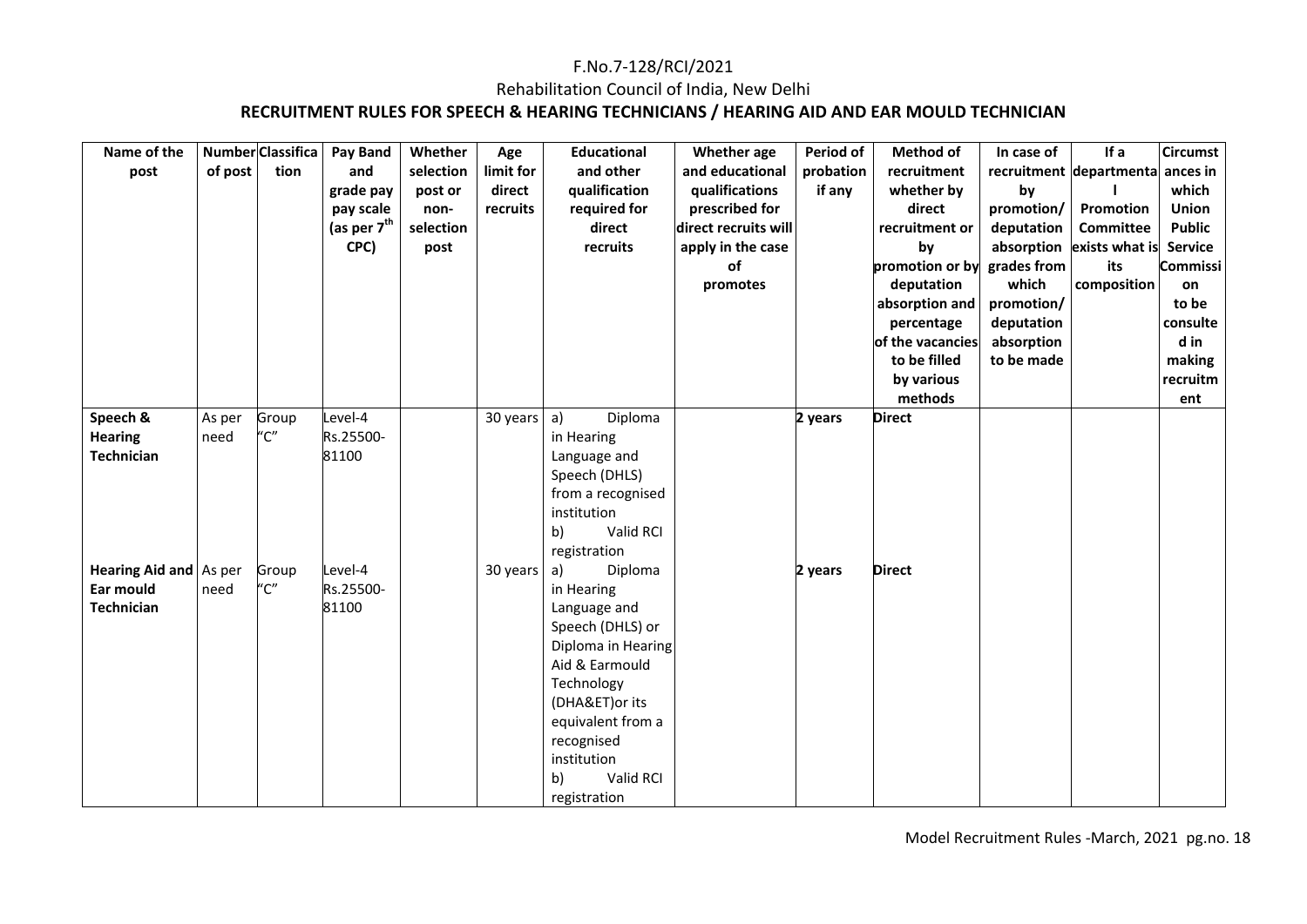Rehabilitation Council of India, New Delhi

#### **MINIMUM QUALIFICATIONS FOR APPOINTMENT OF FACULTY IN AUDIOLOGY AND SPEECH LANGUAGE PATHOLOGY (ASLP)**

 These minimum qualifications have been framed by Rehabilitation Council of India for maintenance of standards in higher education in the field of Audiology and Speech Language Pathology. These minimum standards must be maintained in the institute offering Bachelor and Master Programme in Audiology and Speech Language Pathology approved by Rehabilitation Council of India.

#### **Preamble:**

There shall be only three designations for faculty in the field of Audiology and Speech Language Pathology for direct recruitment i.e., Assistant Professor, Associate Professor and Professor.

No faculty shall be appointed, promoted or designated as Professor unless he or she possesses a Ph.D. in Speech & Hearing/ Audiology/ Speech Language Pathology/Core area of Audiology and Speech Language Pathology.

#### **Transition plan for the revision of designation and pay scales for the faculty:**

The below mentioned transitions will take place automatically without any screening/ selection procedures.

- a. Lecturers with Level-10 already in service in the pre-revised scale with 3 years of service shall be re-designated as Assistant professors with the GP of Rs.6600/ Level-11.
- b. An Assistant professors or existing Lecturers with Level-10, who have completed service of 08 years, shall be eligible to move to GP of Rs.7600/ Level-12 and shall be redesignated as Associate Professor.
- c. Incumbent Readers should be re-designated as Associate Professors and shall be placed in pay band –III with GP of Rs.7600 (Level-12).
- d. Incumbent Readers with five years of post Ph.D in Speech & Hearing/ Audiology/ Speech Language Pathology/Core area of Audiology and Speech Language Pathology to be promoted as Professor in Audiology/ Speech Language Pathology. They should be placed in the GP of Rs.8700/Level-13.

#### **A. Guidelines for Career Advancement Scheme (CAS) for faculty positions:**

The career advancement of all the faculty except Profession at Level 13 A of will be based on the following:

- 50% contribution of research activity
- 30% assessment of domain knowledge (as extracted from the API scores for a period of 5 years)
- 20% for interview performance

The pay structure and career advancement for faculty of Audiology and Speech Language Pathology positions shall be as indicated below:

- 1. An Assistant Professor who has completed 5 years of service in the GP of Rs.6 600, shall be eligible, to move to an GP of Rs.7600. All faculties should meet the API requirement mentioned in Appendix-A (Table 1-4).
- 2. An Associate Professor who has completed four years post Ph.D. service at GP of Rs. 7600 shall be eligible to move to GP of Rs. 8700 as Professor. Possession of Ph.D. degree is must for a Professor. All faculty should meet the API requirement mentioned in Appendix-A (Table 1-4).
- 3. Ten percent of the positions of Professor in an organization shall be eligible to be placed in the pay scale of level 13 (A) and shall continue to be designated as Professor. Eligibility for elevation as a Professor to this pay scale shall be a minimum of ten years of teaching and research experience as professor either in the pre-revised scale or the revised scale of Professor, on satisfying the required API criteria. They will be assessed for the following criteria.
- 50% contribution of peer evaluation of the research activity carried out.
- •30% performance evaluation and other credentials by referral procedure
- 20% for interview performance.

#### **Screening cum Evaluation Committee for CAS promotion of faculty and equivalent academic positions from one GP to the other higher GP shall consist of:**

- 1. The Director/ Joint Secretary as the Chairperson of the Committee or as per the Byelaws of the organization
- 2. Three Professors in the pre-revised GP Rs.8700, one of them in the concerned discipline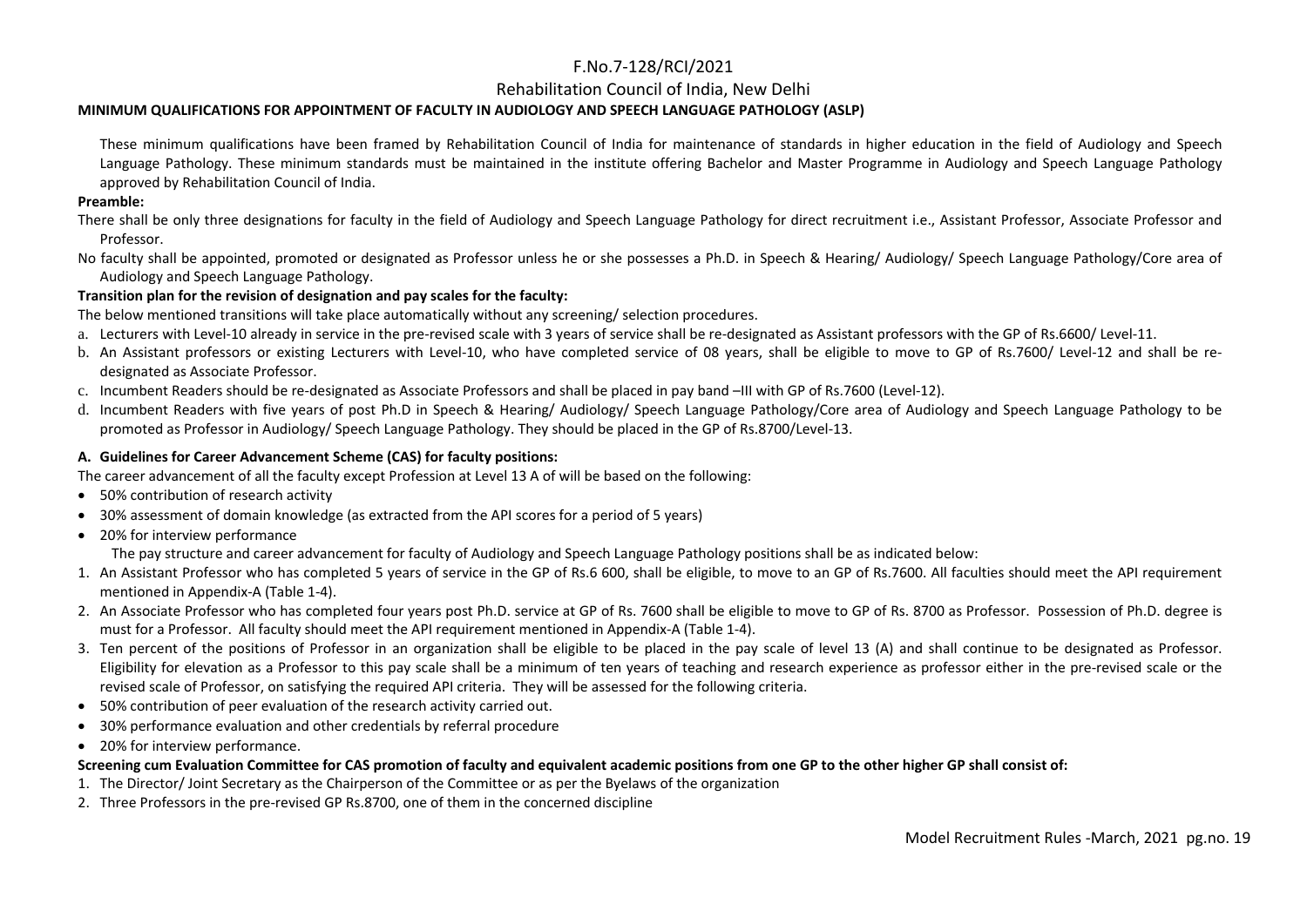#### Rehabilitation Council of India, New Delhi

3. The quorum for the committee shall be three, including one subject expert.

#### **ACADEMIC PERFORMANCE INDICATORS (APIs) AND PROPOSED SCORES FOR ADOPTION OF PERFORMANCE BASED APPRAISAL SYSTEM (PBAS) FOR CAREER ADVANCEMENT SCHEME (CAS) PROMOTIONS APPLICABLE TO FACULTY OF AUDIOLOGY AND SPEECH LANAGUAGE PATHOLOGY**

#### **APPENDIX -A**

#### **Table 1**

#### **CATEGORY I:** TEACHING, LEARNING AND EVALUATION RELATED ACTIVITIES FOR FACULTY

| Sl. No.          | <b>Nature of Activity</b>                                                                                                                                                                                                                                                                                                                                                                                                          | Maximum Score per year |
|------------------|------------------------------------------------------------------------------------------------------------------------------------------------------------------------------------------------------------------------------------------------------------------------------------------------------------------------------------------------------------------------------------------------------------------------------------|------------------------|
| CATEGORY - I (A) | <b>ESSENTIAL</b>                                                                                                                                                                                                                                                                                                                                                                                                                   |                        |
|                  | Lectures, Seminars, tutorials, practicals, contact hours undertaken as percentage of those actual allocated                                                                                                                                                                                                                                                                                                                        | 50                     |
|                  | Lectures or other teaching duties in an access of respective organizations norms                                                                                                                                                                                                                                                                                                                                                   | 10                     |
| 3.               | Preparation and imparting of clinical knowledge/ instructions as per curriculum; syllabus enrichment by<br>a)<br>providing additional resources (clinical skills) to students<br>Preparation and imparting of knowledge/ instructions as per curriculum; syllabus enrichment and / or providing<br>b)<br>additional resources (advanced and innovative techniques/ technological methods in the respective fields) to<br>students. | 40                     |
| 4.               | Examination duties such as invigilation, question, internal, external examiner, paper settings, evaluation,<br>assessment, custodian, reviewer, adjudicator, entrance examination etc. as percentage of those actual allocated.                                                                                                                                                                                                    | 15                     |
|                  | Faculty evaluation rating (75 % score by the mode scores rated by student and 25% self-appraisal by the concerned<br>faculty)                                                                                                                                                                                                                                                                                                      | 10                     |

#### **Table 2**

#### **CATEGORY II:** CO-CURRICULAR, EXTENSION AND PROFESSION RELATED ACTIVITIES FOR FACULTY IN AUDIOLOGY AND SPEECH-LANGUAGE PATHOLOGY DISCIPLINE

| SI. No.              | <b>Nature of Activity</b>                                                                                                                                                                                                                                                                                                                                                                                                                                                                                                                                                                                                                      | <b>Maximum Score</b> |
|----------------------|------------------------------------------------------------------------------------------------------------------------------------------------------------------------------------------------------------------------------------------------------------------------------------------------------------------------------------------------------------------------------------------------------------------------------------------------------------------------------------------------------------------------------------------------------------------------------------------------------------------------------------------------|----------------------|
|                      |                                                                                                                                                                                                                                                                                                                                                                                                                                                                                                                                                                                                                                                | per year             |
| <b>CATEGORY - II</b> | <b>CO-CURRICULAR AND EXTENSION ACTIVITES</b>                                                                                                                                                                                                                                                                                                                                                                                                                                                                                                                                                                                                   |                      |
| (A)                  |                                                                                                                                                                                                                                                                                                                                                                                                                                                                                                                                                                                                                                                |                      |
| 1.                   | Co-curricular, extensions services such as organizing and participating in camps, NSS officer, part of NSS team, community<br>service, organizing /participating in the awareness program such as about noise awareness, open day celebrations, any other<br>awareness day, Hindi diwas, working for placement cell etc. Contribution to Corporate life in the Institute through meetings,<br>popular lectures, subject related events, articles in magazines, newspapers for creating awareness among the public about the<br>various activities of the Institute and or awareness about the various issues and or health related conditions. | 20                   |
| 2.                   | Serving as mentor, member/chairpersons of various committees such as anti-ragging committee, squad, hostel warden, guest  <br>house I/C, CC/JS coordinator, participation in various events such as sports cultural etc. Students and Staff Related Socio<br>Cultural and Sports programs (intra/inter-departmental and inter-collegiate).                                                                                                                                                                                                                                                                                                     | 15                   |
|                      | Professional development activities such as participation in seminars, conferences, short term training courses, talks, lectures.                                                                                                                                                                                                                                                                                                                                                                                                                                                                                                              | 15                   |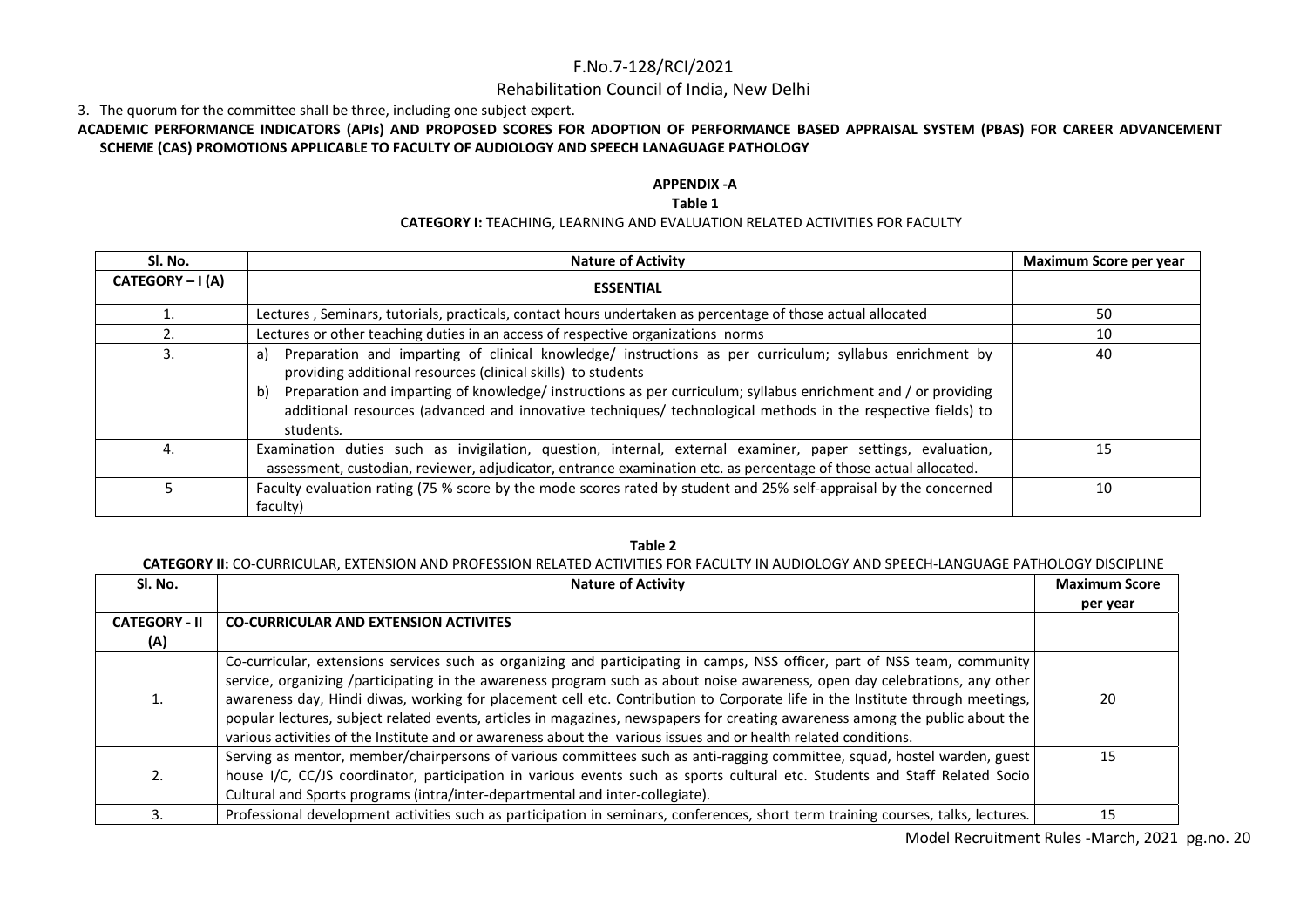|                    | Professional Ethics and Campus Development Activities like Institutional infrastructure projects, Co-curricular student                                                                                                                                                                                                                                                                                                                                                                 |                                                                  |
|--------------------|-----------------------------------------------------------------------------------------------------------------------------------------------------------------------------------------------------------------------------------------------------------------------------------------------------------------------------------------------------------------------------------------------------------------------------------------------------------------------------------------|------------------------------------------------------------------|
|                    | educational program like Environmental Education etc. and value based programs, in the TV/Radio Channels.                                                                                                                                                                                                                                                                                                                                                                               |                                                                  |
| <b>CATEGORY-II</b> | PROFESSION - RELATED CONTRIBUTION                                                                                                                                                                                                                                                                                                                                                                                                                                                       | Maximum score per                                                |
| (B)                | (Administration and leadership)                                                                                                                                                                                                                                                                                                                                                                                                                                                         | year                                                             |
| 1.                 | Institutional Governance responsibilities like, Serving as Head of Department/section/Academic coordinator / in charge (to be<br>assigned proportionate score) Chairperson Entrance examination, President/ Vice president/ Secretary of student and staff<br>welfare committee of Alumni association, ISHA, other professional bodies, any other membership of institutional<br>committees.                                                                                            | 15                                                               |
| 2.                 | Coordinator, Officer designated for RTI, Staff Grievance Officer, Vigilance Officer, quality control, product cell, patent related,<br>Research committee, Ethics committee.                                                                                                                                                                                                                                                                                                            | 10                                                               |
| 3.                 | Membership in profession related committees at state, national level, international level                                                                                                                                                                                                                                                                                                                                                                                               | 10                                                               |
| 4.                 | Participation in subject associations, conferences, seminars without paper presentation                                                                                                                                                                                                                                                                                                                                                                                                 | 05 per participation<br>with maximum<br>score of 20              |
| 5.                 | Participation in short term training courses less than one week duration in educational technology, curriculum development,<br>professional development, Examination reforms, Institutional governance                                                                                                                                                                                                                                                                                  | 05 per participation<br>with maximum<br>score of 20              |
| 6.                 | Membership of professional associations committees, Boards of Studies, editorial committees of journals/institutional<br>publications. Editor of any ISSN/ ISBN journal (for editor to be assigned per year).                                                                                                                                                                                                                                                                           | 05 per committee/<br>position with a<br>maximum score of<br>25   |
| 7,                 | Office bearer of staff and student welfare association, ISHA, any other local, national and international body.                                                                                                                                                                                                                                                                                                                                                                         | 02 per organization<br>per year with a<br>maximum score of<br>20 |
| 8.                 | Reviewer of any ISSN/ISBN or any other journal either published at national or international level. Reviewer for projects/thesis                                                                                                                                                                                                                                                                                                                                                        | 5/ per article with a<br>maximum score of<br>30                  |
| 9                  | BOS, BOAE, doctoral committee member, dissertation committee member, selection committee member, chairperson,<br>member of any other research committee. Chairperson/ member for the scrutiny of application for the APS/new recruiters/<br>any other committee such as inquiry, framing guidelines/ Expert member for any committee/RCI assessment / NAAC/ syllabus<br>modifications/ or any other academic, research, advocacy/ serving as expert in the court or any other committee | 5/ per meeting with<br>a maximum score of<br>25                  |
|                    | Note: It is suggested that additional administrative responsibilities available at organization should be put on rotation basis, to provide equal opportunity for all the<br>academic staff. However, positions on election basis are open, but one person should not be holding the same position for more than two terms. Further, the score to be<br>converted into percentage for bringing the uniformity based on the actual assigned and carried out responsibilities.            |                                                                  |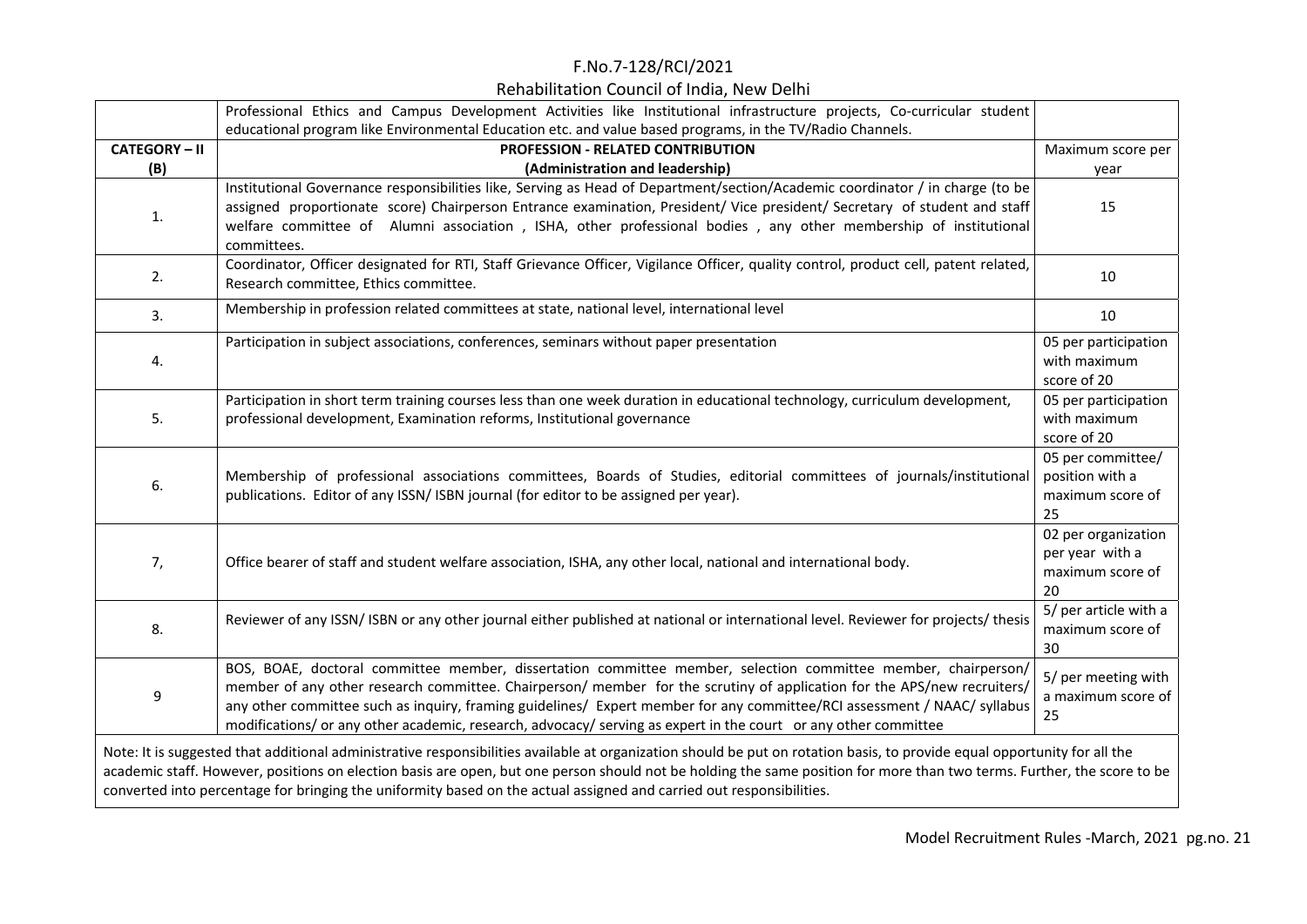#### **Table 3**

#### **CATEGORY-III:** RESEARCH AND ACADEMIC CONTRIBUTIONS FOR FACULTY IN AUDIOLOGY AND SPEECH LANGUAGE PATHOLOGY

| SI. No.     | <b>APIs</b>                | <b>Faculties of Audiology and Speech Language Pathology</b>                                          | Max. points per unit  |
|-------------|----------------------------|------------------------------------------------------------------------------------------------------|-----------------------|
|             |                            |                                                                                                      | per year              |
| $III - A$   | Research                   | Referred journals                                                                                    | 15 per publication    |
|             | Publication                | Non-referred but recognized and reputed journals and periodical having ISBN/ ISSN Nos.               | 10 per publication    |
|             | (Journals)                 | Edited Conference proceedings as full papers (abstract not be included)                              | 10 per publication    |
| $III - B$   | Research                   | Text or Reference Books Published by International Publishers.                                       | 50 /sole author; 10 / |
|             | Publications (books,       |                                                                                                      | chapter in an edited  |
|             | chapters in books,         |                                                                                                      | book                  |
|             | other than refereed        | Subject Books by national level publishers/ state and central government publications with ISBN/ISSN | 25 /sole author       |
|             | journal articles)          | numbers.                                                                                             | 5 per chapter in an   |
|             |                            |                                                                                                      | edited book           |
|             |                            | Subject Books by Other local publishers with ISBN/ISSN numbers.                                      | 15 /sole author       |
|             |                            |                                                                                                      | 3per chapter in an    |
|             |                            |                                                                                                      | edited book           |
|             |                            | Chapters contributed to edited knowledge based volumes published by International Publishers.        | 10/per chapter        |
|             |                            | Chapters in knowledge based volumes in Indian/National level publishers with ISBN /ISSN numbers &    | 5 / Chapter           |
|             |                            | with numbers of national & international directories.                                                |                       |
|             | III-C- Tests/tools         | Tests/tools published by International publishers                                                    | 30 Sole author        |
|             |                            | Tests published by national/ institutions with ISBN/ISSN numbers.                                    | 20 Sole author        |
|             | Extra mural projects       | Major projects amount received 10 lakhs and above                                                    | 20/each               |
| $III - D$   | on-going as per the        | Major projects amount received with grants above 5.0 lakhs up to 10.00 lakh                          | 15/each               |
|             | time frame stated by       | Minor projects amount received with grants above Rs.50,000 to Rs.5 lakh                              | 10/each               |
| Research    | the organizations          |                                                                                                      |                       |
| Projects-   | Intra mural projects       | Major projects amount received 10 lakhs and above                                                    | 15/each               |
| Extra and   | on-going as per the        | Major projects amount received with grants above 5.0 lakhs up to 10.00 lakh                          | 10/each               |
| intra mural | time frame stated          | Minor projects amount received with grants above Rs.50,000 to Rs.5 lakh                              | 5/each                |
|             | by the organizations       |                                                                                                      |                       |
|             | Completed                  | Completed project report submitted                                                                   | 20/each               |
|             | <b>Extramural projects</b> | (Acceptance from funding agency) of Major project above 10 lakh                                      |                       |
|             | : Quality                  | Completed project report submitted                                                                   | 15/each               |
|             | Evaluations                | (Acceptance from funding agency) of Major project above 5 lakh up to 10 lakh                         |                       |
|             |                            | Completed project report submitted                                                                   | 10/each               |
|             |                            | (Acceptance from funding agency) of Major project above 0.50 up to 5 lakh                            |                       |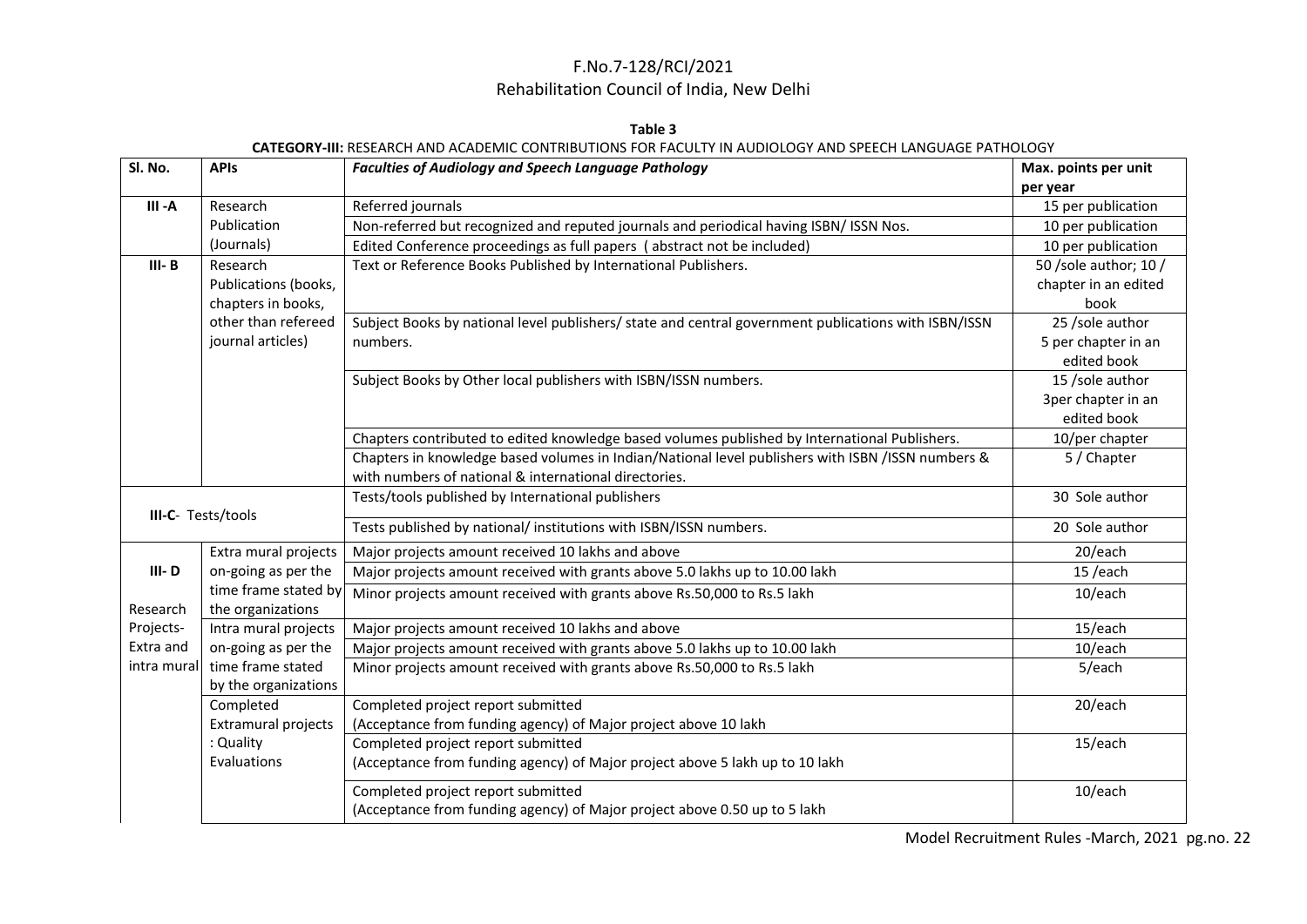| Completed            | Completed project report submitted |                                                                               | 15/each |
|----------------------|------------------------------------|-------------------------------------------------------------------------------|---------|
| Intramural projects  |                                    | (Acceptance from funding agency) of Major project above 10 lakh               |         |
| : Quality            | Completed project report submitted |                                                                               | 15/each |
| Evaluations          |                                    | (Acceptance from funding agency) of Major project above 50 lakh up to 10 lakh |         |
|                      |                                    |                                                                               |         |
|                      |                                    |                                                                               |         |
|                      | Completed project report submitted |                                                                               | 10/each |
|                      |                                    | (Acceptance from funding agency) of Major project above 0.50 up to 5 lakh     |         |
| $III-E$              |                                    |                                                                               |         |
| Post-doctoral        |                                    | 5 per candidate                                                               |         |
| Doctoral             |                                    | 155 per candidate                                                             |         |
| Master's level       |                                    | 5 per candidate                                                               |         |
| dissertation         |                                    |                                                                               |         |
| Independent          |                                    | 5 per candidate                                                               |         |
| Projects             |                                    |                                                                               |         |
| Post-doctoral        |                                    | 3 per candidate                                                               |         |
| Doctoral             |                                    | 3 per candidate( per year maximum for five years)                             |         |
| Master's level       |                                    | 3 per candidate                                                               |         |
| dissertation         |                                    |                                                                               |         |
| Independent          |                                    | 3 per candidate                                                               |         |
| Projects             |                                    |                                                                               |         |
| Post-doctoral        |                                    | 2.5                                                                           |         |
| Doctoral             |                                    | 8                                                                             |         |
| Master's level       |                                    | 2.5                                                                           |         |
| dissertation         |                                    |                                                                               |         |
| Independent Projects |                                    | $\overline{2}$                                                                |         |
| Post-doctoral        |                                    | $\mathbf{1}$                                                                  |         |
| Doctoral             |                                    | 1 (per candidate per year maximum for five years)                             |         |
| Master's level       |                                    | $\mathbf{1}$                                                                  |         |
| dissertation         |                                    |                                                                               |         |
| Independent Projects |                                    | 1.5                                                                           |         |
| $III-F$              |                                    |                                                                               |         |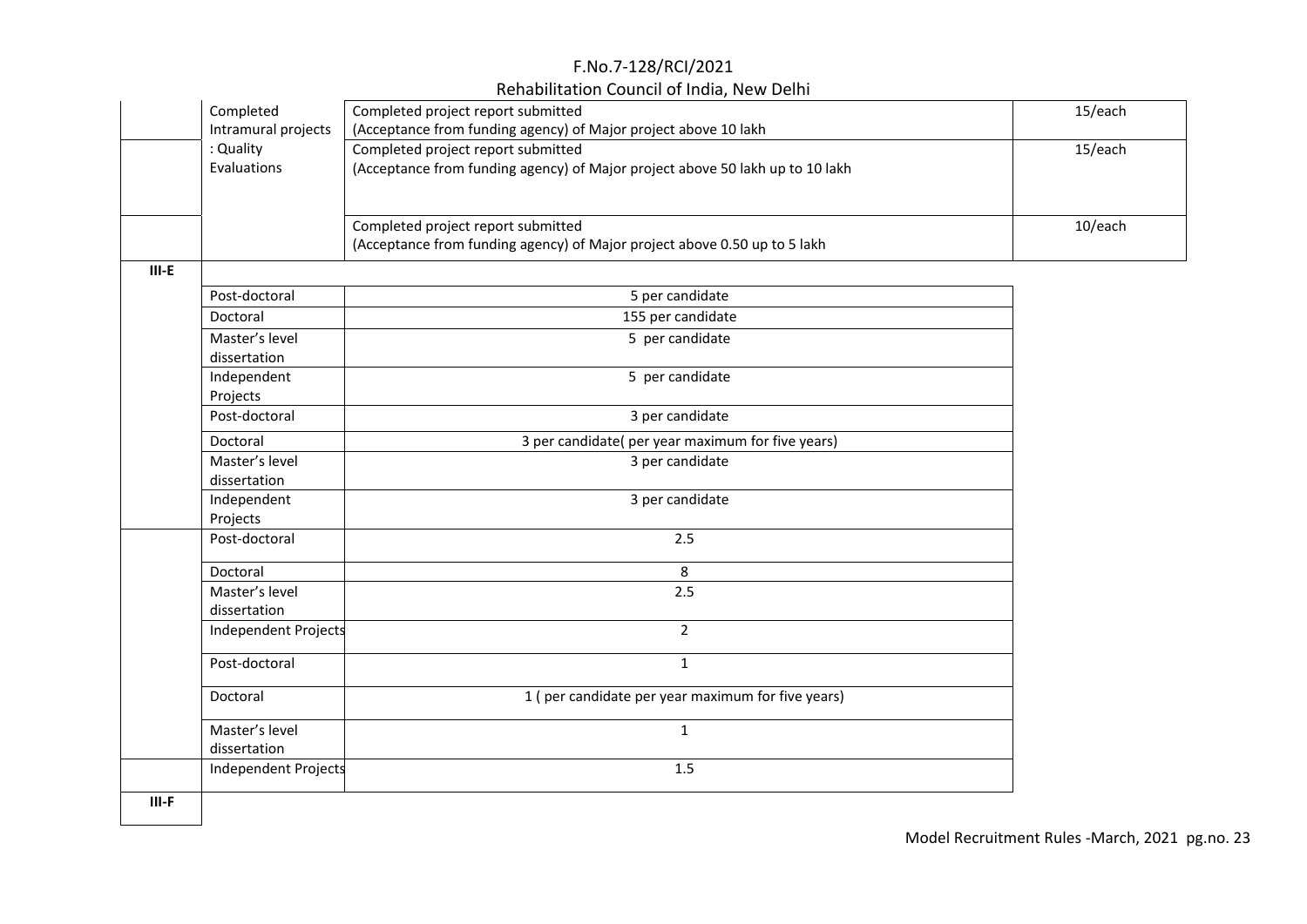| Papers presented in<br>conferences/seminars | 10/each   |
|---------------------------------------------|-----------|
| /workshops                                  | 7.5/each  |
|                                             | 5/each    |
|                                             | 3/ each   |
| Invited resource person                     | 10/each   |
|                                             | 5/each    |
|                                             | 3/each    |
|                                             | $2/$ each |
| Chairperson in any scientific               | 10/each   |
| conference                                  | 5/each    |
|                                             | 3/each    |
|                                             | $2/$ each |
| Co-Chairperson in any scientific            | 5/each    |
| conference                                  | 3/each    |
|                                             | $2/$ each |
|                                             | 1/each    |

| $III - G$ | Awards / Honors/ Recognitions/ Fellowship titles/ Post-doctoral Research degrees like D.Sc., D.Litt., etc. |                                                                                                        |                          |  |  |  |  |  |
|-----------|------------------------------------------------------------------------------------------------------------|--------------------------------------------------------------------------------------------------------|--------------------------|--|--|--|--|--|
| (i)       | Discipline specific                                                                                        | a) Awards by Accredited International Bodies; National bodies like by UGC, ICSSR, ICCR, Sahitya        | 50 /each                 |  |  |  |  |  |
|           | Awards                                                                                                     | Academy and Professional Academies like Gnana-peetaward                                                |                          |  |  |  |  |  |
|           |                                                                                                            | b) State/university level                                                                              | 20 each                  |  |  |  |  |  |
|           |                                                                                                            | c) Regional / local                                                                                    | 10 each                  |  |  |  |  |  |
| (ii)      | Honours/                                                                                                   | a) Foreign countries Governments & International bodies like UNESCO etc.; National like Padma Sri etc. | 50 each                  |  |  |  |  |  |
|           | Recognitions                                                                                               | b) State/university level                                                                              | 20 each                  |  |  |  |  |  |
|           |                                                                                                            | c) Professional Subject Based associations                                                             | 15 each                  |  |  |  |  |  |
|           |                                                                                                            | d) Regional / local by GO/NGOs/Rotary/ Lions etc.,                                                     | 5 each                   |  |  |  |  |  |
| (iii)     | Fellowship Titles                                                                                          | a)Foreign universities/bodies like Trinity title etc.; Indian                                          | 50 each                  |  |  |  |  |  |
|           |                                                                                                            | Academies of Languages, Arts,                                                                          |                          |  |  |  |  |  |
|           |                                                                                                            | b) Discipline specific National level Associations                                                     | 2 each                   |  |  |  |  |  |
| (iv)      | Post-doctoral                                                                                              | National or international organization WHO, commonwealth fellowships, Welcome trust, Fulbright, Sir    | 50 each (for one         |  |  |  |  |  |
|           | degrees /visiting                                                                                          | CV Raman, Tata memorial, ICMR, DST UGC.                                                                | programme/activity/visit |  |  |  |  |  |
|           | scholars                                                                                                   |                                                                                                        | only one of the          |  |  |  |  |  |
|           |                                                                                                            |                                                                                                        | fellowships will be      |  |  |  |  |  |
|           |                                                                                                            |                                                                                                        | considered               |  |  |  |  |  |
|           |                                                                                                            | (b) Honorary doctorate conferred by UGC - recognized universities                                      | 30 each                  |  |  |  |  |  |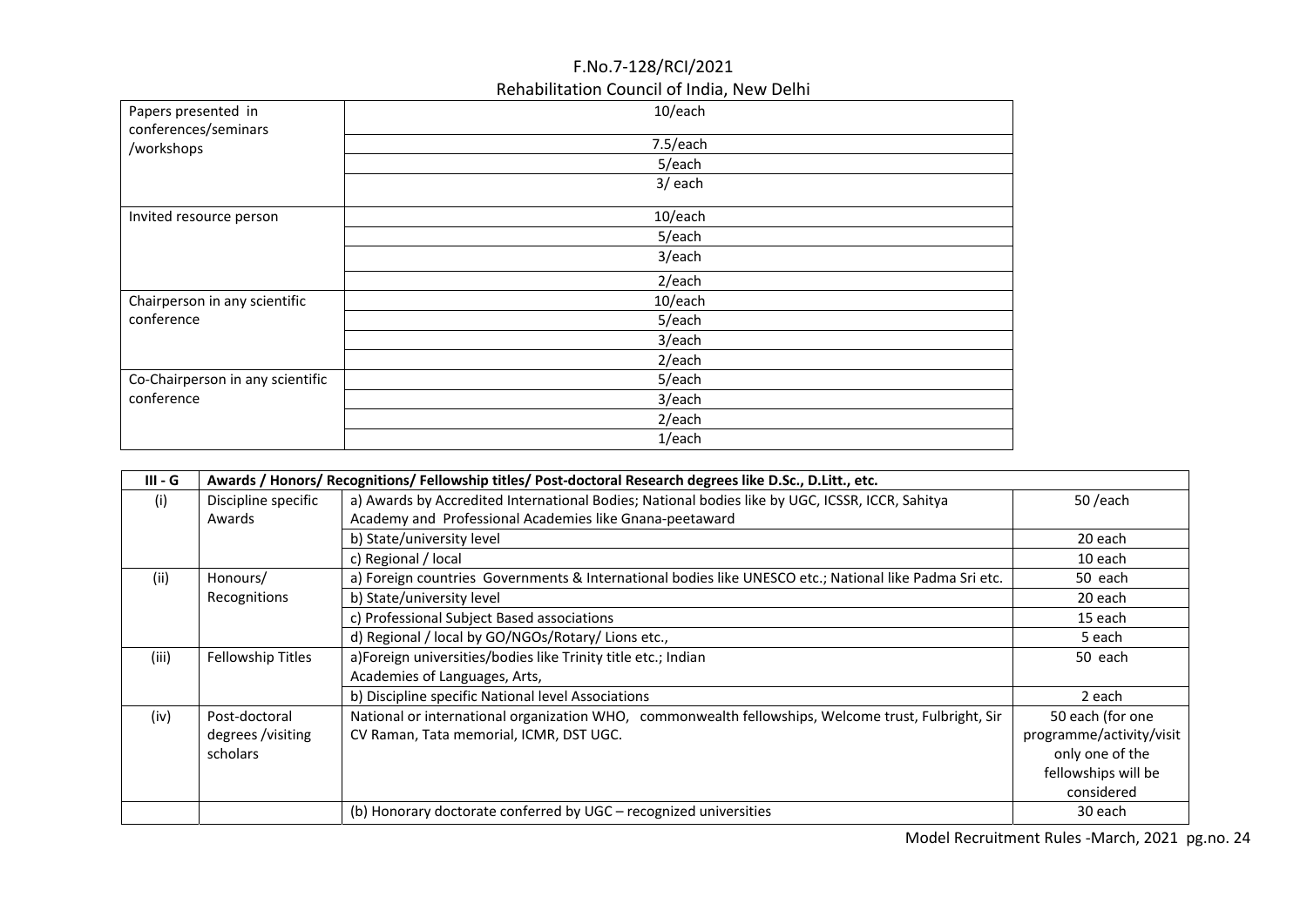#### **Table 4**

**Minimum Point norms of the APIs to be applied for the Promotion of faculty of Audiology and Speech Language Pathology for Screening Committee Assessment UNDER CAREER ADVANCEMENT SCHEME (CAS)**

| Sl. No. | <b>Assessment Category / System</b>                                                                                      | Minimum Average Yearly or Cumulative API score required during the assessment period of each level as                        |                                                                                                                                   |                                                                                                                                   |  |  |  |  |
|---------|--------------------------------------------------------------------------------------------------------------------------|------------------------------------------------------------------------------------------------------------------------------|-----------------------------------------------------------------------------------------------------------------------------------|-----------------------------------------------------------------------------------------------------------------------------------|--|--|--|--|
|         |                                                                                                                          | evaluated under the Performance                                                                                              |                                                                                                                                   |                                                                                                                                   |  |  |  |  |
|         |                                                                                                                          | Based Appraisal System (PBAS) and Weightages for Screening Committee Assessment                                              |                                                                                                                                   |                                                                                                                                   |  |  |  |  |
|         |                                                                                                                          |                                                                                                                              | <b>Faculty of Audiology and Speech Language Pathology</b>                                                                         |                                                                                                                                   |  |  |  |  |
|         |                                                                                                                          | Associate Professor GP increase from                                                                                         | <b>Professor Promotion with GP of</b>                                                                                             |                                                                                                                                   |  |  |  |  |
|         |                                                                                                                          | Rs.6600 to 7600 (Pre-revised)                                                                                                | <b>Rs.8700</b>                                                                                                                    | Professor with Pay scale GP 8900                                                                                                  |  |  |  |  |
| (i)     | Teaching-learning, Evaluation Related<br>Activities (category I)                                                         | 60/Year                                                                                                                      | 60/Year                                                                                                                           | 60/Year                                                                                                                           |  |  |  |  |
| (ii)    | Co-curricular, Extension, &<br>Profession related activities<br>(Category II)                                            | 20/Year                                                                                                                      | 20/Year                                                                                                                           | 20/Year                                                                                                                           |  |  |  |  |
| (iii)   | Minimum total average annual Score under<br>Categories I and II                                                          | 100/Year                                                                                                                     | 100/Year                                                                                                                          | 100/Year                                                                                                                          |  |  |  |  |
| (iv)    | Research and Academic<br>Contribution (Category III) -<br>Minimum Annual Score Required - to be<br>assessed cumulatively | 10/Year<br>(40/assessment period)                                                                                            | 40/Year<br>(120/assessment period)                                                                                                | 50/Year<br>(500/assessment period)                                                                                                |  |  |  |  |
|         | <b>Expert Assessment System</b>                                                                                          | <b>Selection Committee</b>                                                                                                   | <b>Selection Committee</b>                                                                                                        | <b>Peer Evaluation</b>                                                                                                            |  |  |  |  |
| (v)     | Percentage Distribution of<br>Weightage Points in the Expert<br>Assessment (Total weightage = 100)                       | 30% - Research<br>Evaluation 50% - Assessment of domain<br>knowledge and teaching practices. 20 % -<br>Interview performance | 50% - Research evaluation.<br>30 % - Assessment<br>of domain knowledge and<br>teaching practices. 20 % -<br>Interview performance | 50% - Peer evaluation of<br>(a)<br>research.<br>50 % - Performance<br>evaluation and other<br>credential by referral<br>procedure |  |  |  |  |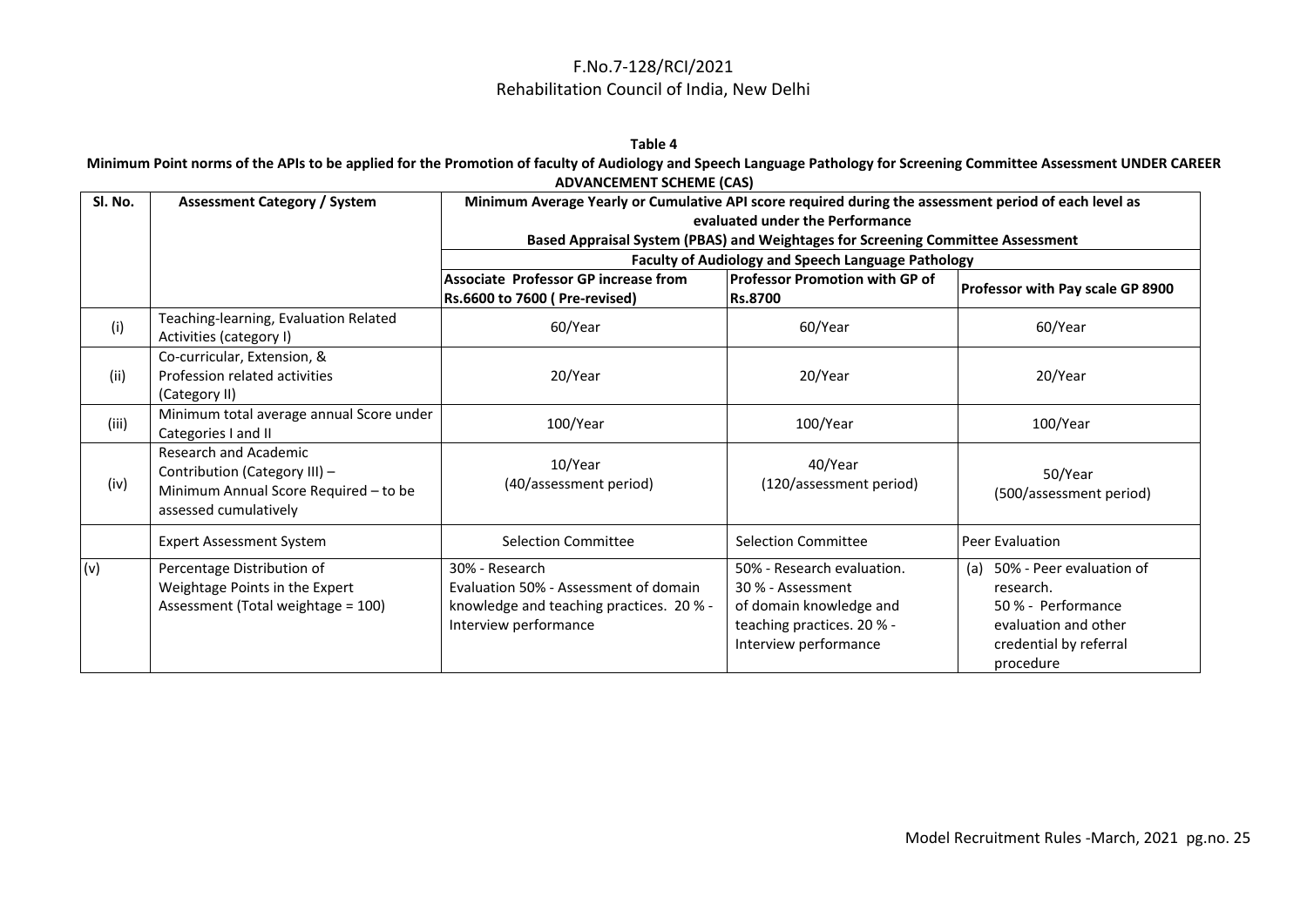Rehabilitation Council of India, New Delhi

#### **MINIMUM QUALIFICATIONS FOR APPOINTMENT OF AUDIOLOGIST/ SPEECH LANGUAGE PATHOLOGIST/ AUDIOLOGIST & SPEECH LANGUAGE PATHOLOGIST, AND PROMOTION SCHEME**

 These minimum qualifications have been framed by Rehabilitation Council of India for maintenance of standards in higher education in the field of Audiology and Speech Language Pathology. These minimum standards must be maintained in the institute offering Bachelor and Master Programme in Audiology and Speech Language Pathology approved by Rehabilitation Council of India. These are also applicable for the Audiologist/Speech Language Pathologist/Audiologist & Speech Language Pathologist working in various setups such as Hospitals, Medical Colleges, PSU, Railways, Defence, National Institutes, ESI Hospitals, Nursing Homes, DDRC, CRCs or any other organization providing clinical services for persons with speech, language and hearing disorders.

#### **Preamble:**

Professionals providing services to the Persons with Speech, Language and Hearing Disorders in various setups shall have the following designations:

- a. Audiologist
- b. Speech-Language Pathologist
- c. Audiologist & Speech-Language Pathologist
- d. Speech-Language Pathologist & Audiologist
- e. Speech Therapist and Audiologist

Professionals working in the institutions offering Bachelor and Master Programme in Audiology and Speech Language Pathology approved by Rehabilitation Council of India shall have the following cadre designations, depending on their qualification and experience:

- a. Audiologist-Grade II
- b. Speech Language Pathologist-Grade-II
- c. Audiologist-Grade I
- d. Speech Language Pathologist Grade-I
- e. Senior Audiologist
- f. Senior Speech Language Pathologist
- g. Chief Audiologist
- h. Chief Speech Language Pathologist

**Transition plan for the revision of designation and pay scales for the existing Audiologist/ Speech Language Pathologist/Audiologist & Speech Language Pathologists or any other equivalent designation in field of Audiology and Speech Language Pathology**

The below mentioned transitions shall take place automatically without any screening/ selection procedures for the existing Audiologist/Speech Language Pathologist/ Audiologist & Speech Language Pathologist/ Speech-Language Pathologist & Audiologist, from their current designation and pay structure with immediate effect.

| <b>Existing Cadre designation</b><br><b>Existing Pay</b> |              | Professional                | Years of Experience in the   New Cadre Designation |  | Revised Pay          |                               |
|----------------------------------------------------------|--------------|-----------------------------|----------------------------------------------------|--|----------------------|-------------------------------|
| qualification                                            |              | position held               |                                                    |  |                      |                               |
| Audiologist                                              | Speech I     | than GP I<br>Anv<br>lower   | Bachelors in Speech and   Less than 5 years        |  | Audiologist<br>Grade | II   Rs.GP 4600 Level-07 (7th |
| Language                                                 | Pathologists | Rs.4600<br>(7th<br>Level-07 | Hearing or<br>equivalent I                         |  | /Speech<br>Language  | pay matrix)                   |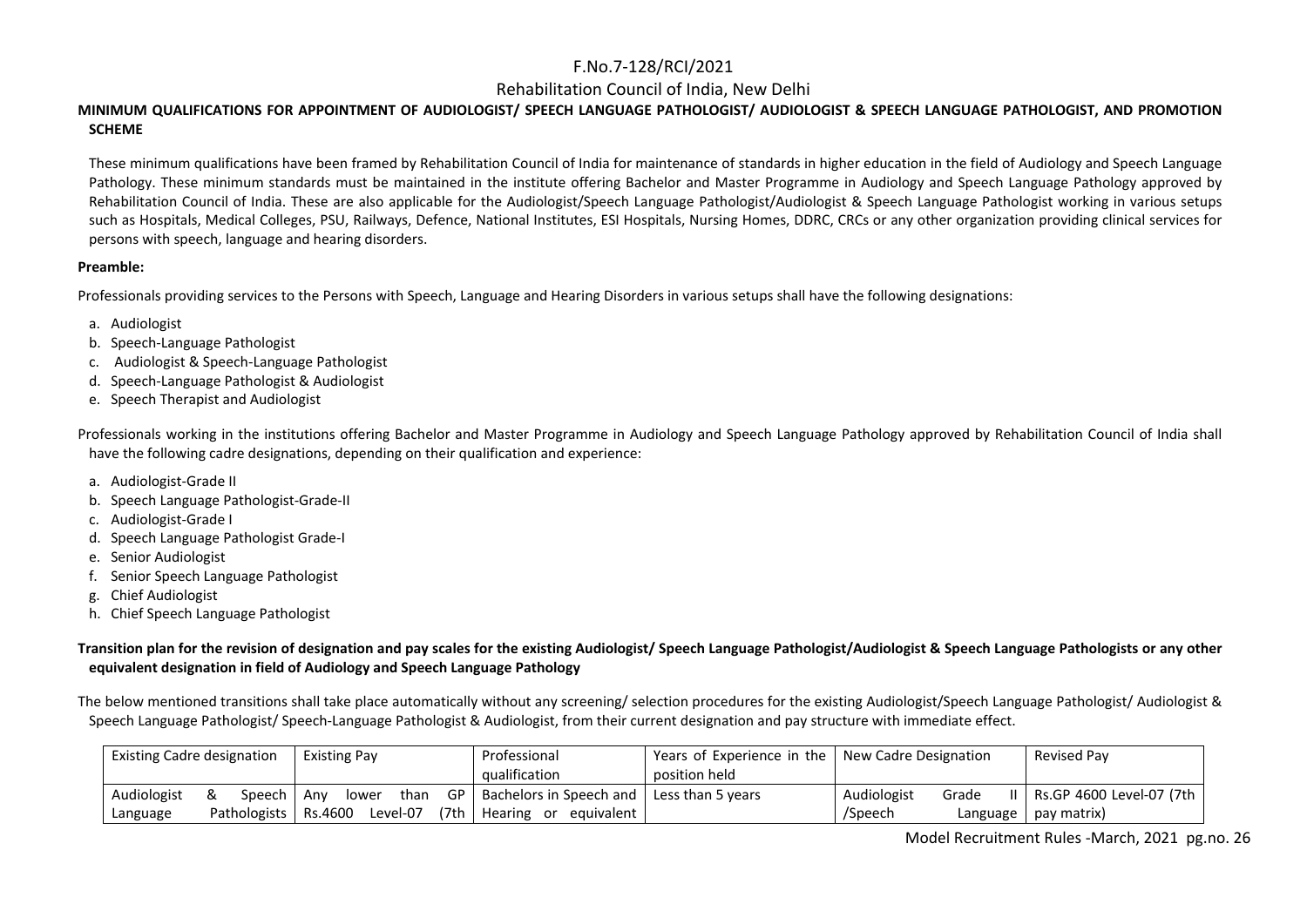| (ASLP) / Speech-Language<br>Pathologist & Audiologist/<br>Clinical Assistants (Speech<br>Hearing)/<br>Research<br>&<br>(Speech<br>Assistants<br>&<br>Hearing) or equivalent                                             | pay matrix)                                                          | with valid registration in<br>CRR of RCI                                                     |                                                                  | Pathologist<br>Grade<br>II/<br>Speech<br>Audiologist<br>&<br>Pathologist<br>Language<br>Grade II                                            |                                         |
|-------------------------------------------------------------------------------------------------------------------------------------------------------------------------------------------------------------------------|----------------------------------------------------------------------|----------------------------------------------------------------------------------------------|------------------------------------------------------------------|---------------------------------------------------------------------------------------------------------------------------------------------|-----------------------------------------|
| Audiologist<br>&<br>Speech<br>Language<br>Pathologists<br>(ASLP) / Speech-Language<br>Pathologist & Audiologist/<br>Clinical Assistants (Speech<br>Hearing)/<br>Research<br>&<br>(Speech<br>&<br>Assistants<br>Hearing) | lower than<br>GP<br>Any<br>Rs.4800 Level-08<br>(7th<br>pay matrix)   | Bachelors in Speech and<br>Hearing or equivalent<br>with valid registration in<br>CRR of RCI | Experience of 5 years or<br>more completed in existing<br>cadre  | Audiologist<br>Grade<br>/Speech<br>Language<br>Pathologist<br>Grade<br>/Audiologist<br>& Speech<br>Pathologist<br>Language<br>Grade I       | GP Rs.4800 Level-08 (7th<br>pay matrix) |
| Audiologist<br>&<br>Speech<br>Pathologists<br>Language<br>(ASLP) / Speech-Language<br>Pathologist & Audiologist/<br>Clinical Assistants (Speech<br>Hearing)/<br>Research<br>&<br>Assistants<br>(Speech<br>&<br>Hearing) | lower than GP<br>Any<br>Rs.5400 Level-9 (7th pay<br>matrix)          | Bachelors in Speech and<br>Hearing or equivalent<br>with valid registration in<br>CRR of RCI | Experience of 10 years or<br>more completed in existing<br>cadre | Senior Audiologist/ Senior<br>Speech<br>Language<br>Pathologist/<br>Senior<br>Audiologist<br><u>&amp;</u><br>Speech<br>Language Pathologist | GP Rs.5400 Level-9 (7th<br>pay matrix)  |
| Audiologist<br>Speech<br>&<br>Pathologists<br>Language<br>(ASLP) / Speech-Language<br>Pathologist & Audiologist/<br>Clinical Assistants (Speech<br>Hearing)/<br>Research<br>&<br>Assistants<br>(Speech<br>&<br>Hearing) | lesser than<br>GP<br>Any<br>Rs.5400 Level-10<br>(7th)<br>pay matrix) | Bachelors in Speech and<br>Hearing or equivalent<br>with valid registration in<br>CRR of RCI | Experience of 15 years or<br>more completed in existing<br>cadre | Senior Audiologist/ Senior<br>Speech<br>Language<br>Senior<br>Pathologist/<br>Audiologist<br>&<br>Speech<br>Language Pathologist            | GP Rs.5400 Level-10 (7th<br>pay matrix) |
| Audiologist<br>&<br>Speech<br>Pathologists<br>Language<br>(ASLP) / Speech-Language<br>Pathologist & Audiologist/<br>Clinical Supervisor (Speech<br>Hearing)/<br>Research<br>&<br>officer (Speech & Hearing)             | less<br>than<br>GP<br>Any<br>Rs.4800, Level-8 (7th pay<br>matrix)    | Masters in Speech and<br>Hearing or equivalent<br>with valid registration in<br>CRR of RCI   | Less than 5 years                                                | Audiologist/Speech<br>Language<br>Pathologist/Audiologist &<br>Speech<br>Language<br>Pathologist Grade I                                    | GP Rs.4800 Level-8 (7th<br>pay matrix)  |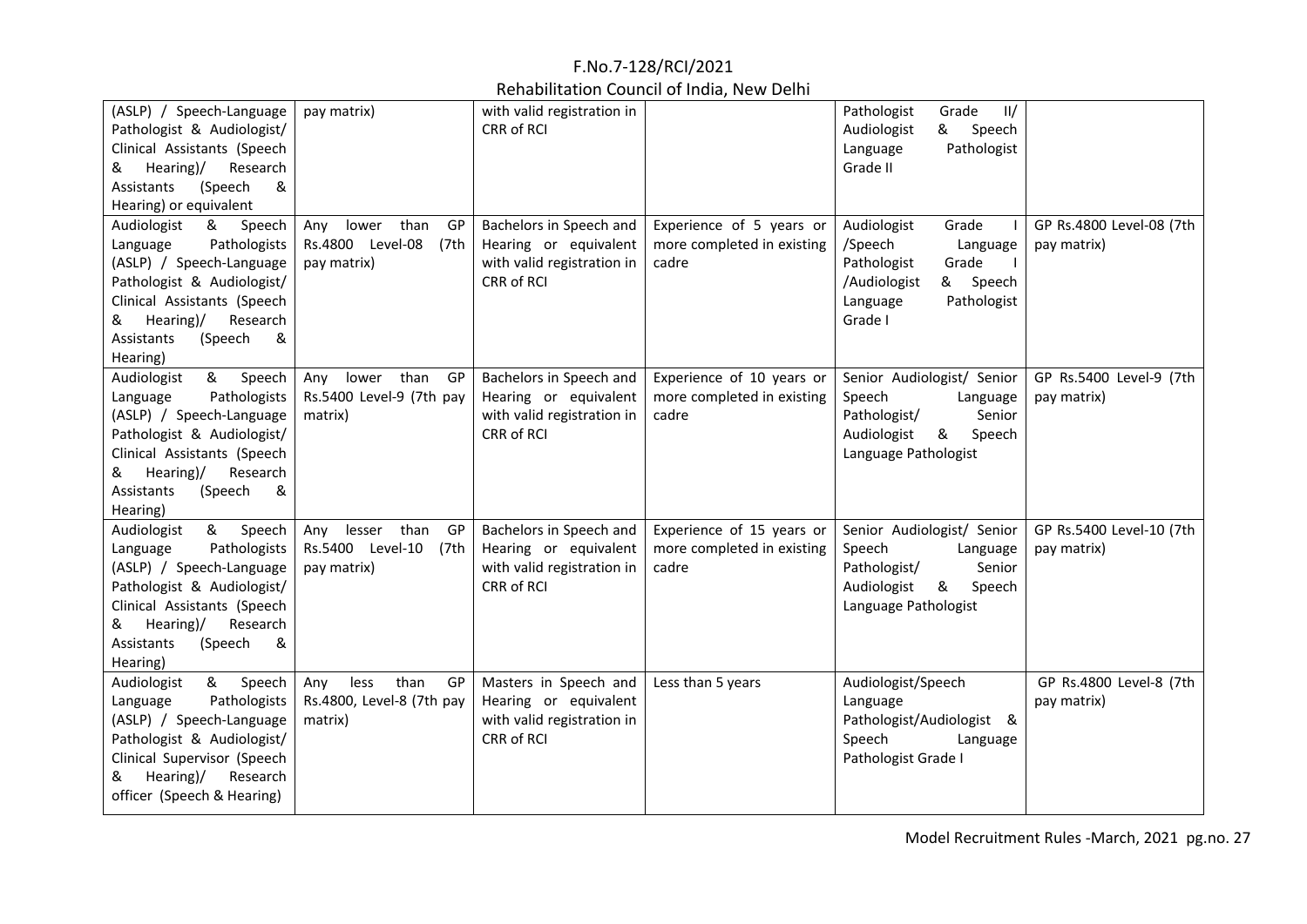| Audiologist<br>&<br>Speech<br>Pathologists<br>Language<br>(ASLP) / Speech-Language<br>Pathologist & Audiologist/<br>Clinical Supervisor (Speech<br>& Hearing)/<br>Research<br>officer (Speech & Hearing)    | Any lesser than GP<br>Rs.5400 Level-9 (7th pay<br>matrix)               | Masters in Speech and<br>Hearing or equivalent<br>with registration in CRR<br>of RCI       | Experience of 5 years or<br>more completed in existing<br>cadre  | Senior Audiologist/Speech<br>Language<br>Pathologist/Audiologist &<br>Speech<br>Language<br>Pathologist   | GP Rs.5400 Level-9 (7th<br>pay matrix)  |
|-------------------------------------------------------------------------------------------------------------------------------------------------------------------------------------------------------------|-------------------------------------------------------------------------|--------------------------------------------------------------------------------------------|------------------------------------------------------------------|-----------------------------------------------------------------------------------------------------------|-----------------------------------------|
| Audiologist<br>&<br>Speech<br>Language<br>Pathologists<br>(ASLP) / Speech-Language<br>Pathologist & Audiologist/<br>Clinical Supervisor (Speech<br>& Hearing)/<br>Research<br>officer (Speech & Hearing)    | lesser<br>than<br>GP<br>Any<br>Rs.5400, Level-10<br>(7th<br>pay matrix) | Masters in Speech and<br>Hearing or equivalent<br>with valid registration in<br>CRR of RCI | Experience of 10 years or<br>more completed in existing<br>cadre | Senior Audiologist/Speech<br>Language<br>Pathologist/Audiologist &<br>Speech<br>Language<br>Pathologist   | GP Rs.5400 Level-10 (7th<br>pay matrix) |
| Audiologist<br>&<br>Speech<br>Pathologists<br>Language<br>(ASLP) / Speech-Language<br>Pathologist & Audiologist/<br>Clinical Supervisor (Speech<br>Hearing)/<br>Research<br>officer (Speech & Hearing)      | than<br>lesser<br>GP<br>Any<br>Rs.6600, Level-10<br>(7th<br>pay matrix) | Masters in Speech and<br>Hearing or equivalent<br>with valid registration in<br>CRR of RCI | Experience of 15 years or<br>more completed in existing<br>cadre | Chief<br>Audiologist/Speech<br>Language<br>Pathologist/Audiologist &<br>Speech<br>Language<br>Pathologist | GP Rs.6600 Level-11 (7th<br>pay matrix) |
| Audiologist<br>&<br>Speech<br>Language<br>Pathologists<br>(ASLP) / Speech-Language<br>Pathologist & Audiologist/<br>Clinical Supervisor (Speech<br>Hearing)/<br>Research<br>&<br>officer (Speech & Hearing) | lesser<br>than<br>GP<br>Any<br>Rs.6600, Level-10<br>(7th<br>pay matrix) | Masters in Speech and<br>Hearing or equivalent<br>with valid registration in<br>CRR of RCI | Experience of 20 years or<br>more completed in existing<br>cadre | Chief<br>Audiologist/Speech<br>Language<br>Pathologist/Audiologist &<br>Speech<br>Language<br>Pathologist | GP Rs.7600 Level-12 (7th<br>pay matrix) |

The candidates with Bachelor's degree in Speech and Hearing or equivalent will only be promoted up to Senior Audiologist/ Senior Speech Language Pathologist/Senior Audiologist & Speech Language Pathologist with a pay band of Rs.5400, Level-10 (7th pay matrix).

The consolidated pay shall be fixed at the cell 1 of the respective level of Pay in the  $7<sup>th</sup>$  pay matrix. An annual increment of at least 3% of the basic pay or consolidated pay shall be added to the pay being drawn on each completed year of experience.

The salaries shall be revised as per the subsequent pay commissions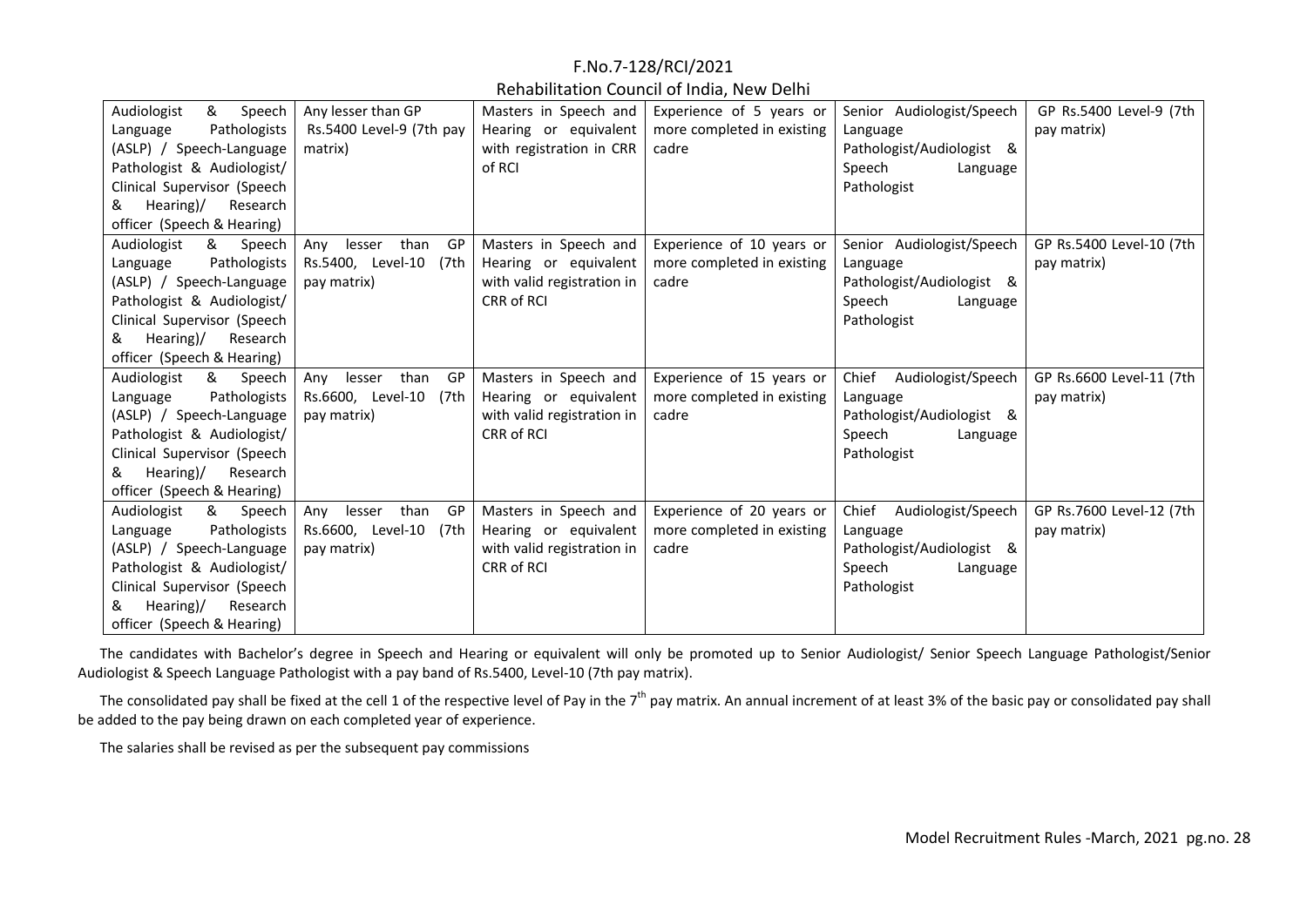#### Rehabilitation Council of India, New Delhi

#### **Promotion Scheme for Clinical Posts**

Promotion of all clinical posts (Audiologist and Speech Language Pathologist/ Audiologist/ Speech Language Pathologist) shall be based on merit and the scheme is therefore known as "merit based promotion scheme" (MBPS).

#### **1. General Guide Lines**

1.1. Promotion shall involve 3 step process.

- 1.1.1. ASLP\* who have completed five years of regular service in the present pay/pay band shall be eligible for applying for promotion to the next higher pay/pay band under 'merit based promotion scheme'.
- 1.1.2. Performance of the ASLP\* shall be documented annually in the form of Annual Performance Appraisal Report (APAR). The guidelines of Govt. of India can be used to choose the parameters of APAR.
- 1.1.3. Performance of the ASLP\* as assessed in APAR in previous **five** years, immediately preceding the date of proposal for promotion shall be referred to. Table 1– provides guidelines for minimum APAR grading to be considered eligible for the promotion to next higher pay band
- 1.1.4. A duly constituted committee which shall also include a competent authority from outside the organization considers all cases those are eligible for promotion for a clinical skill test. Table 1 --- gives minimum score required on clinical test for a candidate to be selected for an interview.
- 1.1.5. Duly constituted standing selection committee shall interview all those candidates who are recommended by the screening committee for interview. Selection committee after assessing the candidate in interview records their recommendation as "promoted to…." or "unfit". In the interview, 40% weightage shall be given to APAR, 40% to results of clinical skill test and 20% to performance in interview.

| <b>Existing Cadre designation</b>            | Pay                           | Years of Experience      | New Cadre Designation            | Pay                       |
|----------------------------------------------|-------------------------------|--------------------------|----------------------------------|---------------------------|
| Audiologist/<br>Speech<br>Language           | GP Rs.4600 Level-07 (7th      | 5 years completed in the | /Speech<br>Grade<br>Audiologist  | GP<br>Rs.4800<br>Level-08 |
| Audiologist<br>&<br>Pathologist/<br>Speech   | pay matrix)                   | existing position        | Language Pathologist Grade I,    | (7th pay matrix)          |
| Language Pathologist Grade<br>H<br>anv<br>or |                               |                          | Audiologist & Speech Language    |                           |
| other equivalent designation                 |                               |                          | Pathologist Grade I              |                           |
| Audiologist/<br>Speech<br>Language           | GP Rs.4800 Level-08 (7th      | 5 years completed in the | Audiologist/<br>Senior<br>Speech | Rs.5400<br>GP<br>Level-09 |
| Pathologist/<br>Audiologist<br>&<br>Speech   | pay matrix)                   | existing cadre           | Pathologist/<br>Language         | (7th pay matrix)          |
| Language Pathologist Grade<br>or any         |                               |                          | Audiologist & Speech Language    |                           |
| other equivalent designation                 | Pathologist                   |                          |                                  |                           |
| Audiologist/Speech<br>Language               | GP Rs.5400 Level-09 (7th      | 5 years completed in the | Audiologist/<br>Speech<br>Senior | GP<br>Rs.5400<br>Level-10 |
| Pathologist/Audiologist<br>&<br>Speech       | pay matrix)                   | existing cadre           | Language Pathologist/Audiologist | (7th pay matrix)          |
| Language Pathologist Grade I                 |                               |                          | & Speech Language Pathologist    |                           |
| Senior Audiologist/ Speech<br>Language       | GP Rs5400 Level-10 (7th       | 5 years completed in the | Chief<br>Audiologist/<br>Speech  | Rs.6600<br>Level-11<br>GP |
| Pathologist/Audiologist<br>&<br>Speech       | pay matrix)                   | existing cadre           | Language Pathologist/Audiologist | (7th pay matrix)          |
| Language Pathologist                         | & Speech Language Pathologist |                          |                                  |                           |
| Senior Audiologist/ Speech<br>Language       | GP Rs6600 Level-11 (7th       | 5 years completed in the | Chief<br>Audiologist/<br>Speech  | Rs.7600<br>GP<br>Level-12 |
| &<br>Pathologist/<br>Audiologist<br>Speech   | pay matrix)                   | existing cadre           | Language Pathologist/Audiologist | (7th pay matrix)          |
| Language Pathologist                         |                               |                          | & Speech Language Pathologist    |                           |

The candidates with Bachelor's degree in Speech and Hearing or equivalent will only be promoted up to Senior Audiologist/ Senior Speech Language Pathologist/Senior Audiologist & Speech Language Pathologist with a pay band of Rs.5400, Level-10 (7th pay matrix).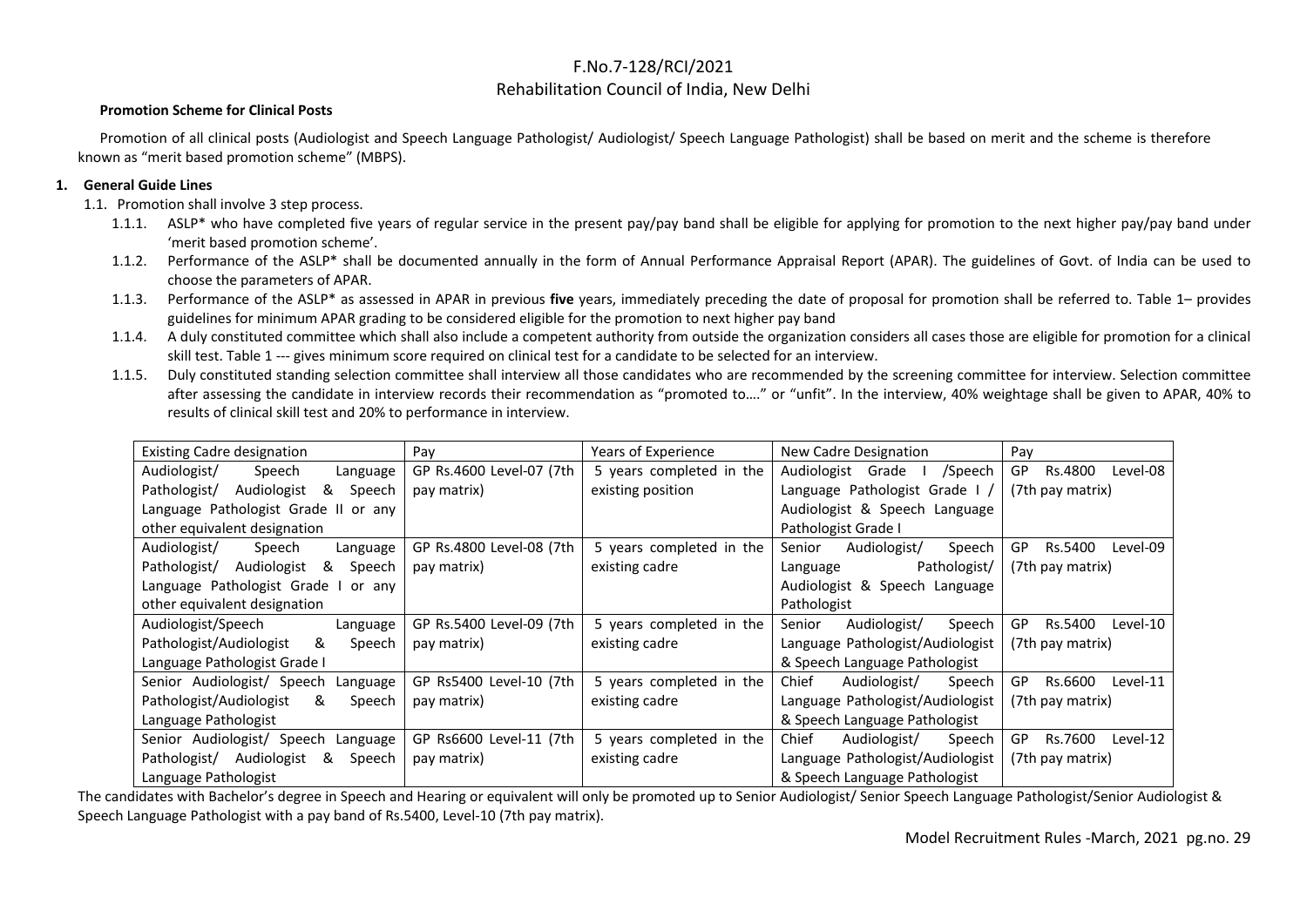### F.No.7-128/RCI/2021 Rehabilitation Council of India, New Delhi **Table 1. Promotion guidelines for clinical staff**

|                                                 | From grade  | To grade              | <b>Minimum</b>     | <b>Minimum</b> | <b>Minimum</b> | <b>Minimum</b> | To be re-designated as     |
|-------------------------------------------------|-------------|-----------------------|--------------------|----------------|----------------|----------------|----------------------------|
|                                                 |             |                       | qualifying         | qualifying     | qualifying     | Overall        |                            |
|                                                 |             |                       | score for          | score for      | score for      | qualifying     |                            |
|                                                 |             |                       | <b>APAR of the</b> | for clinical   | interview      | score for      |                            |
|                                                 |             |                       | last 5 years       | skill test     | <b>Score</b>   | promotion*     |                            |
| Audiologist/<br>Speech Language<br>Pathologist/ | PB2 GP 4600 | PB <sub>2</sub><br>GP | 50%                | 50%            | 50%            | 60%            | Audiologist/Speech         |
| Audiologist & Speech Language Pathologist       | Level-7     | 4800                  |                    |                |                |                | Pathologist/<br>Language   |
| Grade II                                        |             | Level-8               |                    |                |                |                | Audiologist<br>&<br>Speech |
|                                                 |             |                       |                    |                |                |                | Pathologist<br>Language    |
|                                                 |             |                       |                    |                |                |                | Grade I                    |
| Audiologist/Speech<br>Language                  | PB2 GP 4800 | GP<br>PB <sub>2</sub> | 50%                | 50%            | 50%            | 60%            | Senior Audiologist/ Senior |
| Pathologist/Audiologist & Speech Language       | Level-8     | 5400                  |                    |                |                |                | Speech Language            |
| Pathologist Grade I                             |             | Level-9               |                    |                |                |                | Pathologist/Senior         |
|                                                 |             |                       |                    |                |                |                | Audiologist & Speech       |
|                                                 |             |                       |                    |                |                |                | Language Pathologist       |
| Senior Audiologist/ Senior Speech Language      | PB2 GP 5400 | PB <sub>3</sub><br>GP | 50%                | 50%            | 50%            | 60%            | Senior Audiologist/ Senior |
| Pathologist/ Senior Audiologist & Speech        | Level-9     | 5400                  |                    |                |                |                | Speech Language            |
| Language Pathologist                            |             | Level-10              |                    |                |                |                | Pathologist/Senior         |
|                                                 |             |                       |                    |                |                |                | Audiologist & Speech       |
|                                                 |             |                       |                    |                |                |                | Language Pathologist       |
| Senior Audiologist/ Senior Speech Language      | PB3 GP 5400 | PB3<br>GP             | 50%                | 50%            | 50%            | 60%            | Chief Audiologist/ Chief   |
| Pathologist/ Senior Audiologist & Speech        | Level-10    | 6600                  |                    |                |                |                | Speech Language            |
| Language Pathologist                            |             | Level-11              |                    |                |                |                | Pathologist/ Chief         |
|                                                 |             |                       |                    |                |                |                | Audiologist & Speech       |
|                                                 |             |                       |                    |                |                |                | Language Pathologist       |
| Chief Audiologist/ Chief Speech Language        | PB3 GP 6600 | PB3<br>GP<br>7600     | 50%                | 50%            | 50%            | 60%            | Chief Audiologist/ Chief   |
| Pathologist/ Chief Audiologist & Speech         | Level-11    | Level-12              |                    |                |                |                | Speech Language            |
| Language Pathologist                            |             |                       |                    |                |                |                | Pathologist/ Chief         |
|                                                 |             |                       |                    |                |                |                | Audiologist & Speech       |
|                                                 |             |                       |                    |                |                |                | Language Pathologist       |

• All those who are considered unfit (based on APAR, clinical skill test and interview) may put up again in the following year.

\*ASLP is referred as professional working on any of the designation mentioned in Scope of Practice of Rehabilitation Council of India i.e., Audiologist/ Speech Language Pathologist/ Audiologist & Speech Language Pathologist/ Speech Language Pathologist & Audiologist/ Speech Therapist and Audiologist/ Audiologist-Grade I/ Speech Language Pathologist Grade-I/ Audiologist-Grade II/ Speech Language Pathologist-Grade-II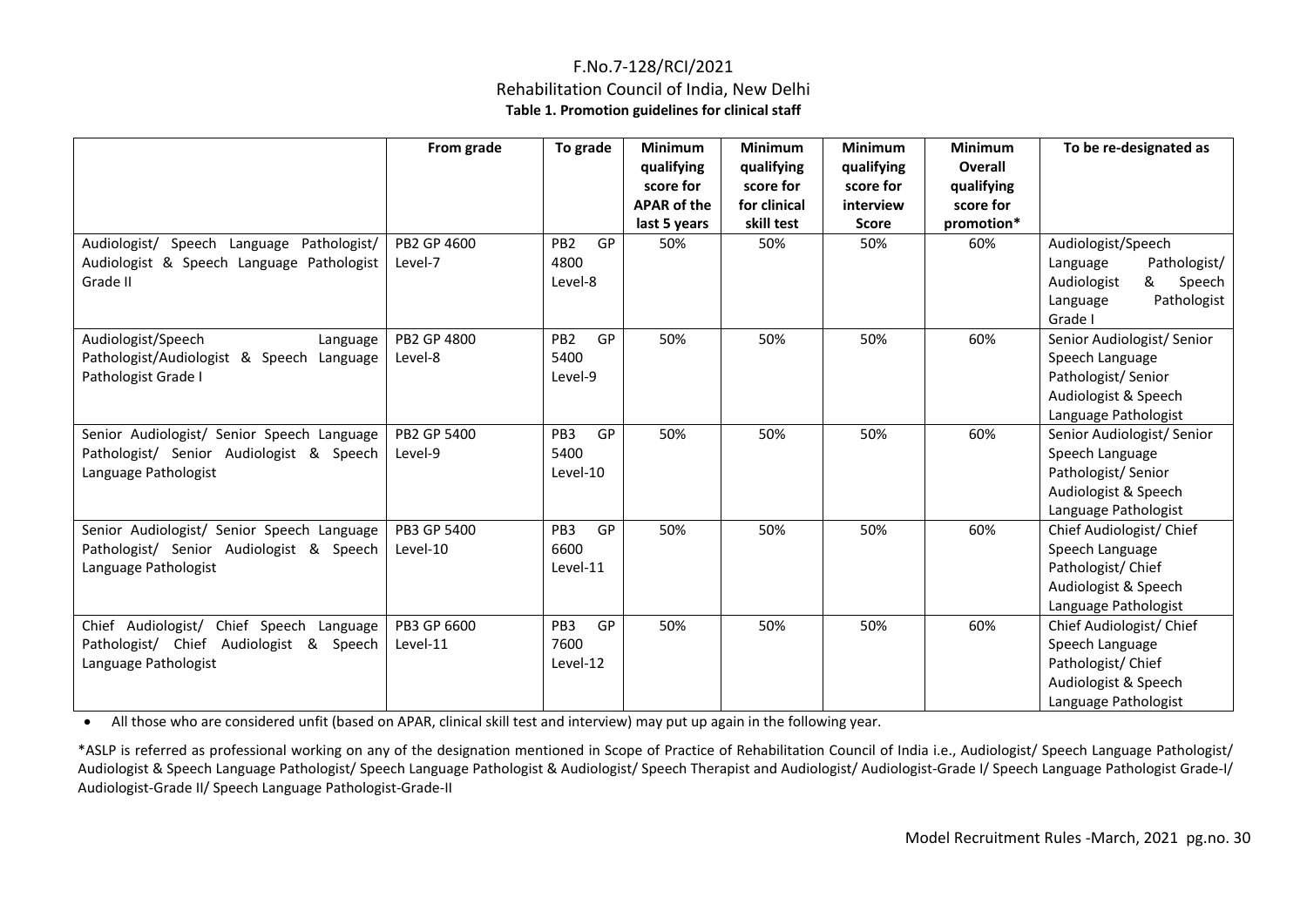#### **Table 1- Promotion guidelines for Speech & Hearing Technician/Hearing Aid and Ear Mould Technician**

|                                                                           | From<br>grade | To grade | <b>Minimum</b><br>qualifying<br>score for<br><b>APAR of the</b><br>last 5 years | <b>Minimum</b><br>qualifying<br>score for<br>skill test | <b>Minimum</b><br>qualifying<br>score for<br>interview<br>Score | <b>Minimum</b><br>Overall<br>qualifying<br>score for<br>promotion* | To be re-<br>designated<br>as |
|---------------------------------------------------------------------------|---------------|----------|---------------------------------------------------------------------------------|---------------------------------------------------------|-----------------------------------------------------------------|--------------------------------------------------------------------|-------------------------------|
| Speech & Hearing Technician/ Hearing Aid and Ear Mould Technician         | GP            | GP       | 50%                                                                             | 50%                                                     | 50%                                                             | 60%                                                                | Senior                        |
| (Promotion from the grade of Speech & Hearing Technician/ Hearing Aid     | 2400/4        | 2800/5   |                                                                                 |                                                         |                                                                 |                                                                    | Technician                    |
| and Ear Mould Technician with at least five years service in that Grade)  |               |          |                                                                                 |                                                         |                                                                 |                                                                    | Grade-II                      |
| Senior Technician Grade II (Promotion from the grade of Junior Technician | GP            | GP       | 50%                                                                             | 50%                                                     | 50%                                                             | 60%                                                                | Senior                        |
| Grade II with at least eight years service in that Grade)                 | 2800/5        | 4200/6   |                                                                                 |                                                         |                                                                 |                                                                    | Technician                    |
|                                                                           |               |          |                                                                                 |                                                         |                                                                 |                                                                    | Grade-I                       |
| Senior Technician Grade I (Promotion from the grade of Junior Technician  | GP            | GP       | 50%                                                                             | 50%                                                     | 50%                                                             | 60%                                                                | Senior                        |
| Grade I with at least ten years service in that Grade)                    | 4200/6        | 4600/7   |                                                                                 |                                                         |                                                                 |                                                                    | Technician                    |
|                                                                           |               |          |                                                                                 |                                                         |                                                                 |                                                                    | Grade-I                       |

Promotion of all clinical posts shall be based on merit and the scheme is therefore known as "merit based promotion scheme".

#### **Transition plan for the revision of designation and pay scales for Speech & Hearing Technician/ Hearing Aid and Ear Mould Technician:**

The below mentioned transitions will take place automatically without any screening/ selection procedures.

a. An incumbent at GP of Rs. 2400 Level 4 who have completed service of 05 years, shall be eligible to move to GP of Rs.2800 Level-5 and re-designated as Speech & Hearing Technician/Hearing Aid and Ear Mould Technician Grade II.

b. An incumbent at GP of Rs. 2800 Level 5 who have completed service of 13 years, shall be eligible to move to GP of Rs.4200 Level-6 and re-designated as Speech & Hearing Technician/Hearing Aid and Ear Mould Technician Grade I.

#### **Promotion Scheme for Technician Posts**

Promotion of all technician posts shall be based on merit and the scheme is therefore known as "merit based promotion scheme".

#### **General Guide Lines**

- 1.2. Promotion shall involve 3 step process.
	- 1.2.1. Technician\* who have completed five years of regular service in the present pay band shall be eligible for applying for promotion to the next higher pay band under 'merit based promotion scheme'.
	- 1.2.2. Performance of the Technician\* as assessed in APAR in previous **five** years, immediately preceding to the date of proposal for promotion shall be consulted. Table provides guidelines for minimum APAR grading shall be considered eligible for the promotion to next higher payband